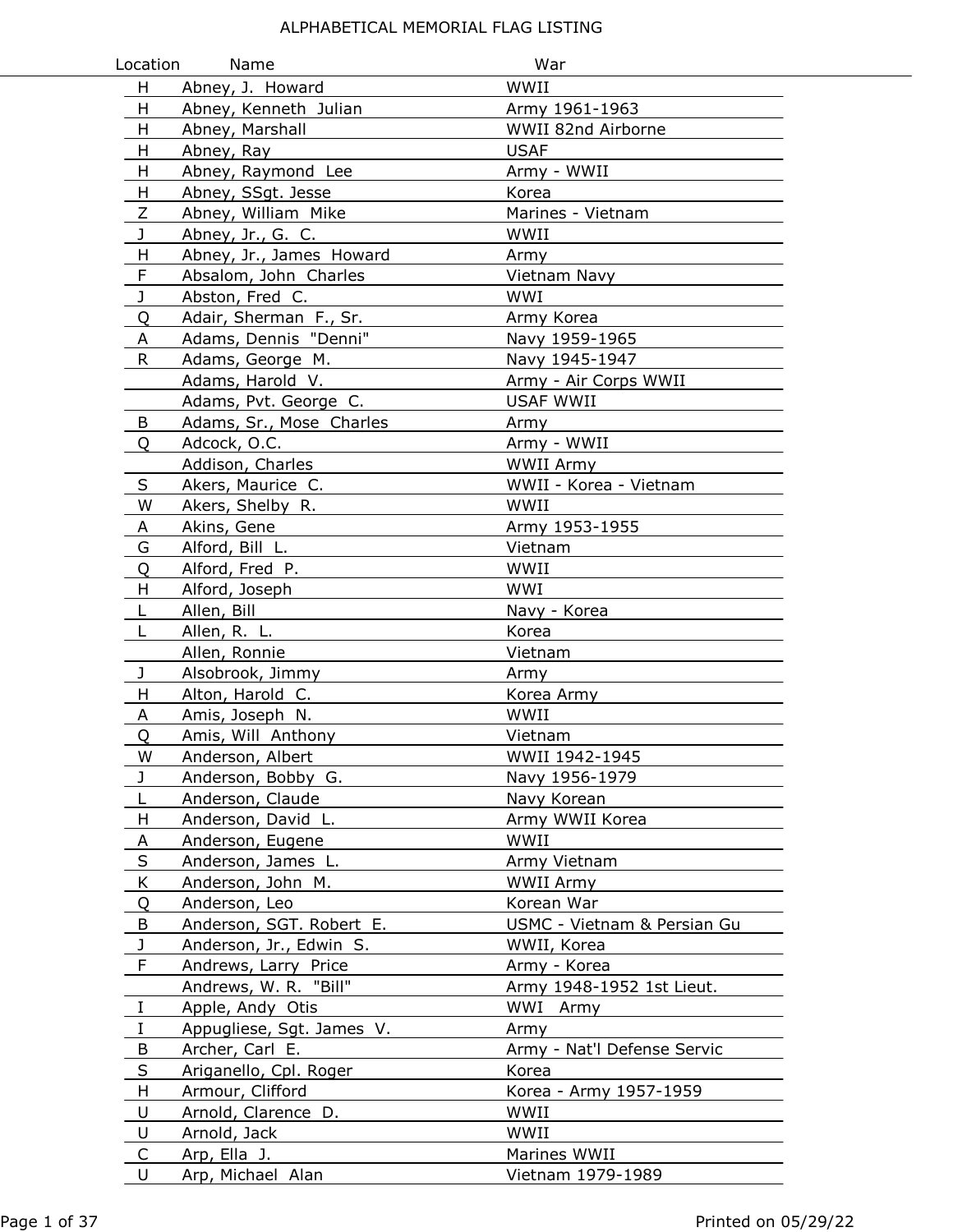| Location     | Name                         | War                     |  |
|--------------|------------------------------|-------------------------|--|
| Q            | Ashook, Michael L.           | Navy 1960-1966          |  |
| C            | Atchley, Carl                | WWII - Navy             |  |
| E            | Atchley, Sr., Earl E.        | Korea - Army            |  |
| $\rm I$      | Atkins, Alan M.              | Army - Vietnam Medic    |  |
| E            | Atkins, Larry S., Sr.        | Army                    |  |
| $\mathsf C$  | Atkinson, Lt. Col. Helen     | <b>WWII Air Force</b>   |  |
| Q            | Autry, Jake                  | Navy                    |  |
| K            | Autry, Wayne D.              | Air Force               |  |
| O            | Babb, P.F.C. Herchel         | Army 1945-1946          |  |
| $\mathsf{R}$ | Baggett, Charles E.          | Army Korea - Vietnam    |  |
| H            | Baggett, Clarence A.         | WWII 1942-1945          |  |
| Q            | Bailey, A. C.                | WWII - Europe - Army    |  |
|              | Bailey, Hoyt J.              | Army WWII               |  |
| $\mathsf{O}$ | Bailey, Sgt. William         | Korea                   |  |
|              | Baker, II, Edward Lee        | Air Force               |  |
| V            | Ballew, Gary                 | Vietnam - Navy          |  |
| Z            | Banister, Carl J.            | Army 1950-1952          |  |
| K            | Barclay, Winford Ray         | <b>USAFR Tn N G</b>     |  |
| F            | Barnes, Raymond A.           | <b>WWII Navy</b>        |  |
| $\rm I$      | Barton, Allen F.             | WWII                    |  |
| X            | Barton, Charles              | Korea                   |  |
| V            | Barton, Murel Preston        | Korea 5/5/53 - 5/4/55   |  |
| O            | Bass, James B.               | WWII Navy               |  |
| B            | Bateman, Morgan H.           | Navy                    |  |
| O            | Bates, Wayne                 | Navy 1967-1977 Vietnam  |  |
| $\sf S$      | Batey, Henry T.              | WWI                     |  |
| O            | Baumgartner, F. J.           | WWII 1944-1946          |  |
| U            | Baxter, Charles Tristan      | Persian Gulf Navy       |  |
| J            | Baxter, E. L. "Bud"          | <b>WWII Navy</b>        |  |
| Q            | Baxter, John David           | Air Force               |  |
| K            | Baxter, M. Nesbitt           | WWII                    |  |
| Z            | Baxter, W. Lawrence          | WWII                    |  |
| 1            | Bayles, Alvin                | WWII Navy               |  |
|              | Beard, Mitch                 | <b>USMC Afghanistan</b> |  |
| Q            | Bearden, Dorse               | WWII                    |  |
| B            | Beasley, Jack E.             | Army                    |  |
| Q            | Beasley, Raymond E.          | WWII Army               |  |
| E            | Beasley, Richard E.          | 1961-1963               |  |
| U            | Beatty, Joe Don              | Navy - WWII             |  |
|              | Beck, Sr., William L. (Jack) | US Army - WWII          |  |
| Q            | Bedell, Walter F.            | WWII & Korea            |  |
| N            | Bedwell, PFC E. W.           | WWII - Army Air Force   |  |
| O            | Bell, Charles Elmer          | Army Vietnam            |  |
| $\mathbf I$  | Bell, Charles E.             | Army - Vietnam          |  |
| Y            | Bell, John                   | WWII                    |  |
| L            | Bell, K. David               | Airforce                |  |
| Q            | Bell, Tommy Lee              | 1957-1959 Army          |  |
| R            | Bell, Wurlitz                | WWII                    |  |
| $\sf S$      | Benton, Lewis                | WWII                    |  |
|              | Berry, Michael H.            | Army Persian Gulf       |  |
| F            | Best, PHM3C Clarence D.      | Navy 1944-1946          |  |
| O            | Betourne, Harry N., Jr.      | Navy - WWII             |  |
| R            | Bible, James R.              | Navy WWII               |  |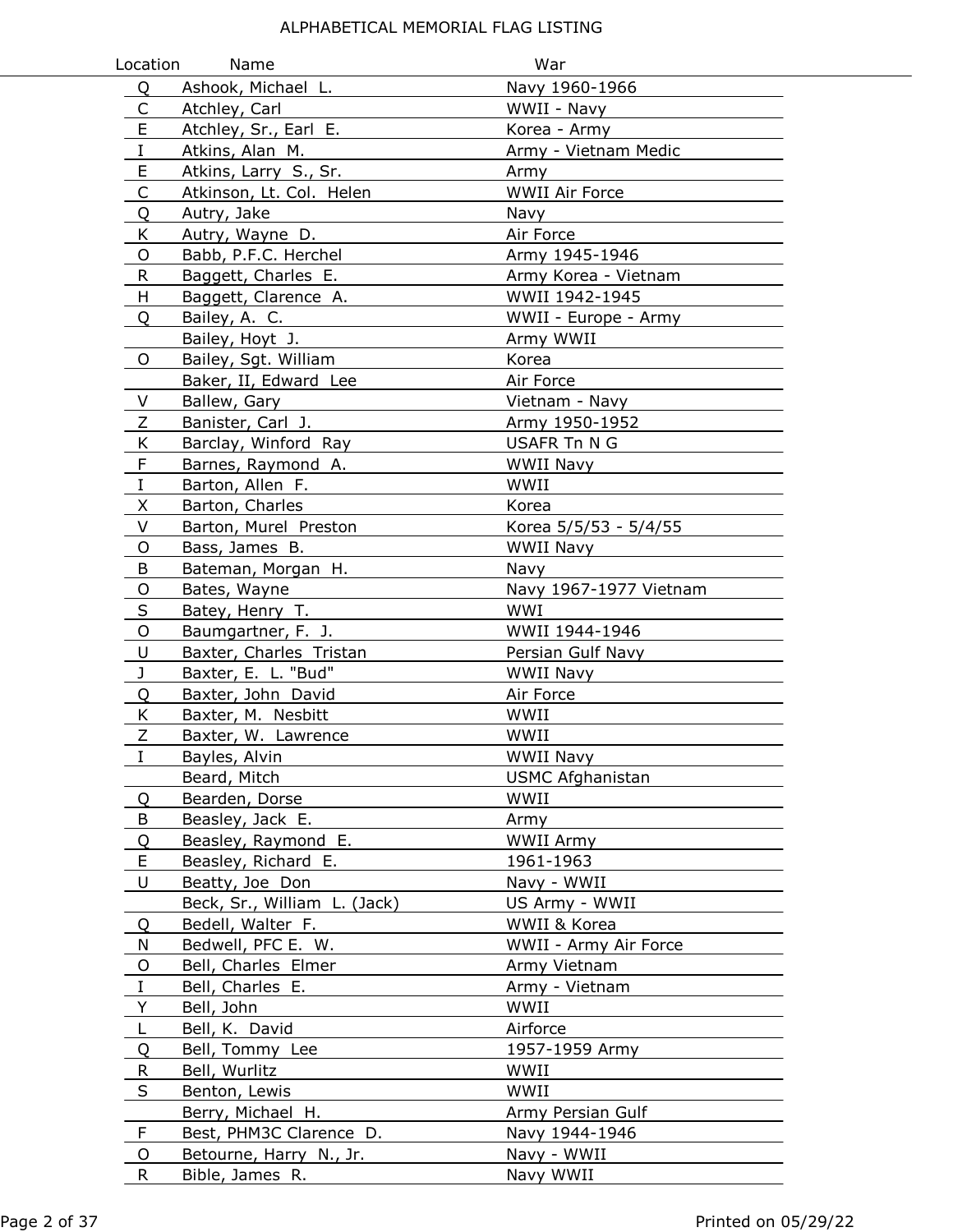| Location     | Name                         | War                            |
|--------------|------------------------------|--------------------------------|
| L.           | Bickley, Sr., Richard        | Marines                        |
|              | Biddle, Herman               | Army WWII                      |
| Q            | Birchett, Jack K.            | WWII - Air Corps               |
| Q            | Bish, Fannie Helen Ross      | Navy WWII                      |
| F            | Bishop, Rev. Thomas Joseph   | Vietnam Army                   |
| X            | Black, Charles M. Sp4        | Vietnam 1966-1968              |
| $\circ$      | Black, Dennis Joseph         | Vietnam, Gulf War              |
| J            | Black, Donald R.             | Army                           |
| J            | Black, G. Larry              | US Air Force - Vietnam         |
| A            | Black, James E.              | Army - Korea, Vietnam          |
| W            | Black, Ottis L.              | Army                           |
| O            | Black, Ralph W.              | Army - Korea                   |
| J            | Black, Thomas O.             | Korea                          |
| J            | Black, William Gorden        | <b>WWII Army</b>               |
| I            | Black, Jr., Colquitt C.      | Army WWII                      |
| A            | Blackwell, Ralph             | WWII                           |
|              | Blackwell, Robert F.         | WWII                           |
|              | Blades, Roy Douglas          | Korean                         |
| A            | Blake, J. B.                 | WWII                           |
| B            | Blake, James O.              | Army & Navy reserves           |
| U            | Blake, John L.               | Navy                           |
| $\mathsf{R}$ | Blevins, Jame H. (Chub)      | Army                           |
| H            | Blevins, W. M. (Champ)       | Air Force                      |
| R.           | Blevins, William J.          | <b>USMC Korea Purple Heart</b> |
| Q            | Blumenberg, Lewis L.         | WWII Navy 1945                 |
| O            | Bobo, Sr., James "Mack"      | Korea - 1951-1955              |
| U            | Bodnar, Michael              | WWII Navy 1944-1946            |
| O            | Boger, Robert A.             | WWII & Korea USMC              |
| Q            | Bohanon, Paul Fred (RIP)     | Army                           |
| L            | Bolden, J. Leonard           | WWII                           |
| F            | Bomar, Ed                    | <b>WWII Army</b>               |
| Α            | Bomar, John Leroy            | WWI                            |
| Κ            | Bond, D. Christopher         | US Army SP4                    |
| Α            | Bonds, SP4 James Milton, Sr. | Vietnam                        |
| J            | Boofer, George M.            | WWII                           |
| $\mathsf{R}$ | Bookout, J. Noble            | WWII                           |
| A            | Bookout, John William        | Army 1945                      |
| R            | Boran, Charles Richard       | Army 1976                      |
| Α            | Bourget, Gerard P.           | Navy 1978-1986                 |
| F            | Bowling, Robert M.           | Army Vietnam                   |
| H            | Bowman, Jacob                | United States Air Force        |
| A            | Bowman, Joseph C.            | Army                           |
| A            | Bowman, Josh                 | WWII 1942-1945                 |
| U            | Bowman, Ned T.               | WWII                           |
| B            | Bowman, Walter L.            | Army - Nat'l Defense Servic    |
|              | Bowman, Sr., Roger O.        | WWII                           |
|              | Boyd, James H.               | Army Military Police           |
| C            | Boyles, Glenn P.             | Korea                          |
| Q            | Boyles, William E.           | WWII                           |
| V            | Boynton, Ken                 | WWII                           |
| F            | Brackett, Gary               | Navy                           |
| J            | Bradford, Marvin A.          | Army Korea 1951-1957           |
| L            | Bradley, Sr., Waymon W.      | Army                           |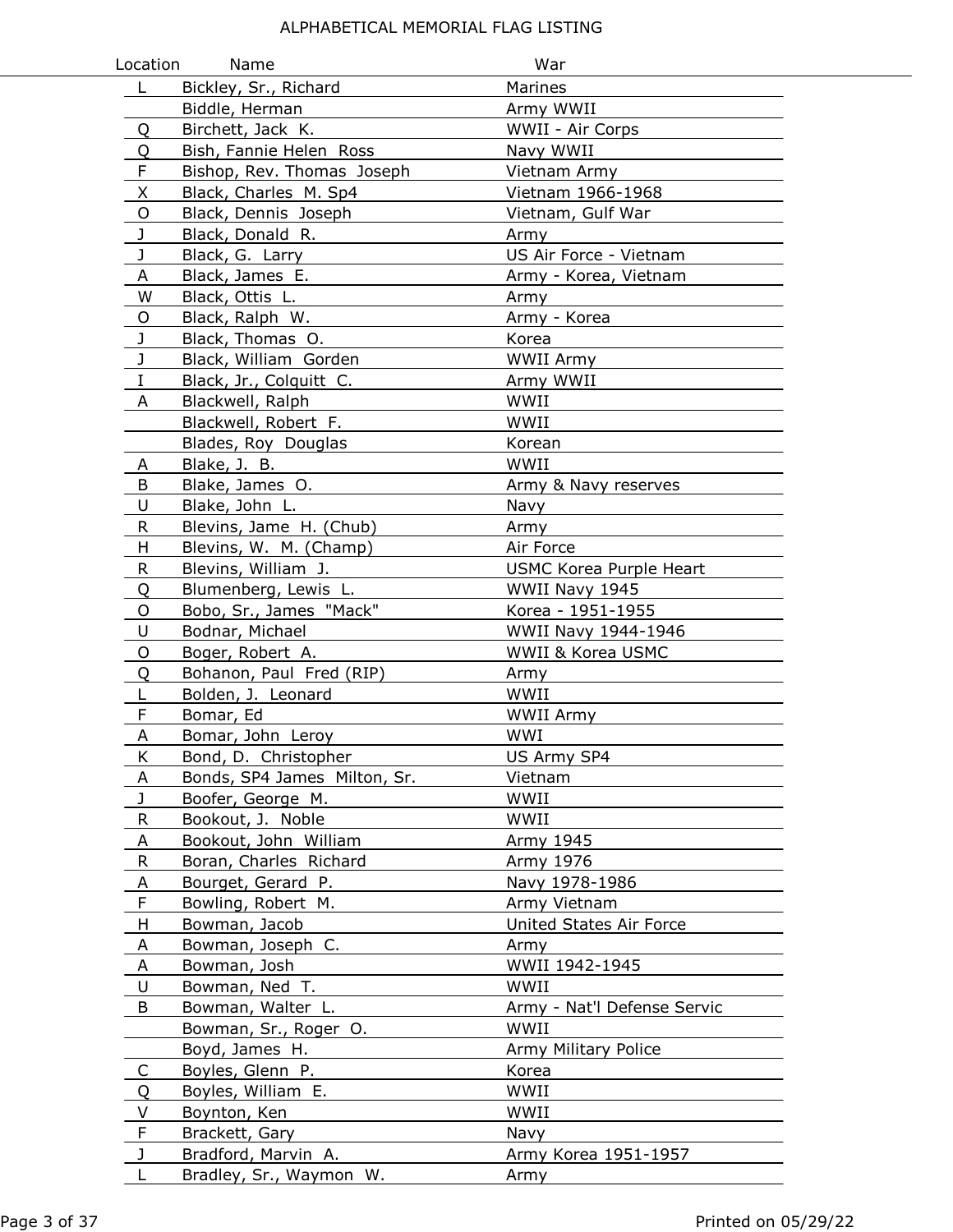| Location     | Name                                        | War                      |
|--------------|---------------------------------------------|--------------------------|
| H            | Bradshaw, Alvin                             | Army WWII                |
| H            | Bradshaw, Bobby                             | Air Force                |
| $\mathsf{C}$ | Bragg, PFC Sollie                           | Army                     |
| J            | Bramblett, Dwight                           | 1957-1959 Army           |
|              | Bramlett, Edwin L., Jr.                     | Army                     |
|              | Bramlett, Harold A.                         | Korea                    |
| Q            | Bramlett, Paul Edward                       | Army - Korea             |
|              | Bramlett, Staff Sgt. Joe                    | Vietnam                  |
|              | Bramlett, Tyner                             | WWII Sgt.                |
|              | Bramlett, William "Bill"                    | WWII                     |
| $\bf{I}$     | Branam, Ernest S.                           | Army Vietnam             |
| X            | Brandon, Sgt. Bill                          | 1943 - 1946 WWII         |
|              | Brannan, Jesse                              | Civil War 1861 CSA       |
| $\mathsf{O}$ | Breeden, James L.                           | <b>WWII Navy</b>         |
| J            | Brewer, Johnny H.                           | WWII                     |
| O            | Bridges, Jimmy W.                           | Vietnam                  |
| Α            | Bridges, Odis G., Jr.                       | Army                     |
| O            | Bridges, PFC T. J.                          | WWII                     |
| J            | Bridges, William R.                         | WWII                     |
| U            | Briggs, Arthur D.                           | WWII                     |
| Q            | Brisendine, Harvey                          | WWII Army                |
| $\cup$       | Brock, Carl                                 | WWII Navy                |
| A            | Brock, Clay                                 | Korea - Navy             |
| $\mathbf{J}$ | Brock, Jeff                                 | Navy                     |
| X            | Brock, John Earl                            | Vietnam, Persian Gulf    |
| B            | Brock, Melton D.                            | Korea                    |
| ${\sf R}$    | Brock, Robert                               | Korea                    |
| $\sf S$      | Brock, William R.                           | WWII & Korea             |
| A            | Brockman, Charles R.                        | WWII Army                |
| O            | Brockman, Donald Eugene                     | Navy                     |
| S            | Brooks, C. H.                               | WWII                     |
| I            | Brooks, Melvin S.                           | WWII                     |
| B            | Broome, C. C. "Red"                         | WWII                     |
| K            | Broome, Leland                              | WWII - USN               |
| G            | Brown, Alva Lewis                           | Navy - Vietnam           |
| A            | Brown, Bill                                 | Army 1959                |
| H            | Brown, C. R.                                | Coast Guard WWII 1943-46 |
| F            | Brown, Charles E.                           | Korea                    |
| X            | Brown, Charles (Gene)                       | Korean 1952              |
| A            | Brown, Donald Lebron                        | Navy WWII                |
| H            | Brown, Frank A.                             | Army Vietnam             |
| $\sf S$      | Brown, G. Rembert                           | WWII                     |
| H            | Brown, James "Jabo"                         | WWII Army                |
| S            | Brown, James Earl                           | WWII                     |
| O            | Brown, Larry W.                             | <b>USMC Vietnam</b>      |
|              | Brown, Lee Roy                              | WWII Army                |
|              | Brown, Lester                               | WWII                     |
| Q            | Brown, Robert H.                            | <b>USAF</b>              |
| S<br>J       | Brown, Roy W.                               | WWII<br>WWII             |
| $\mathsf{R}$ | Brown, William Albert<br>Brown, William Lee | WWII                     |
| F            | Brown, II, James A.C.                       | Iraq - Airforce          |
| A            | Brownsey, Bill                              | Army - 1955-1958         |
|              |                                             |                          |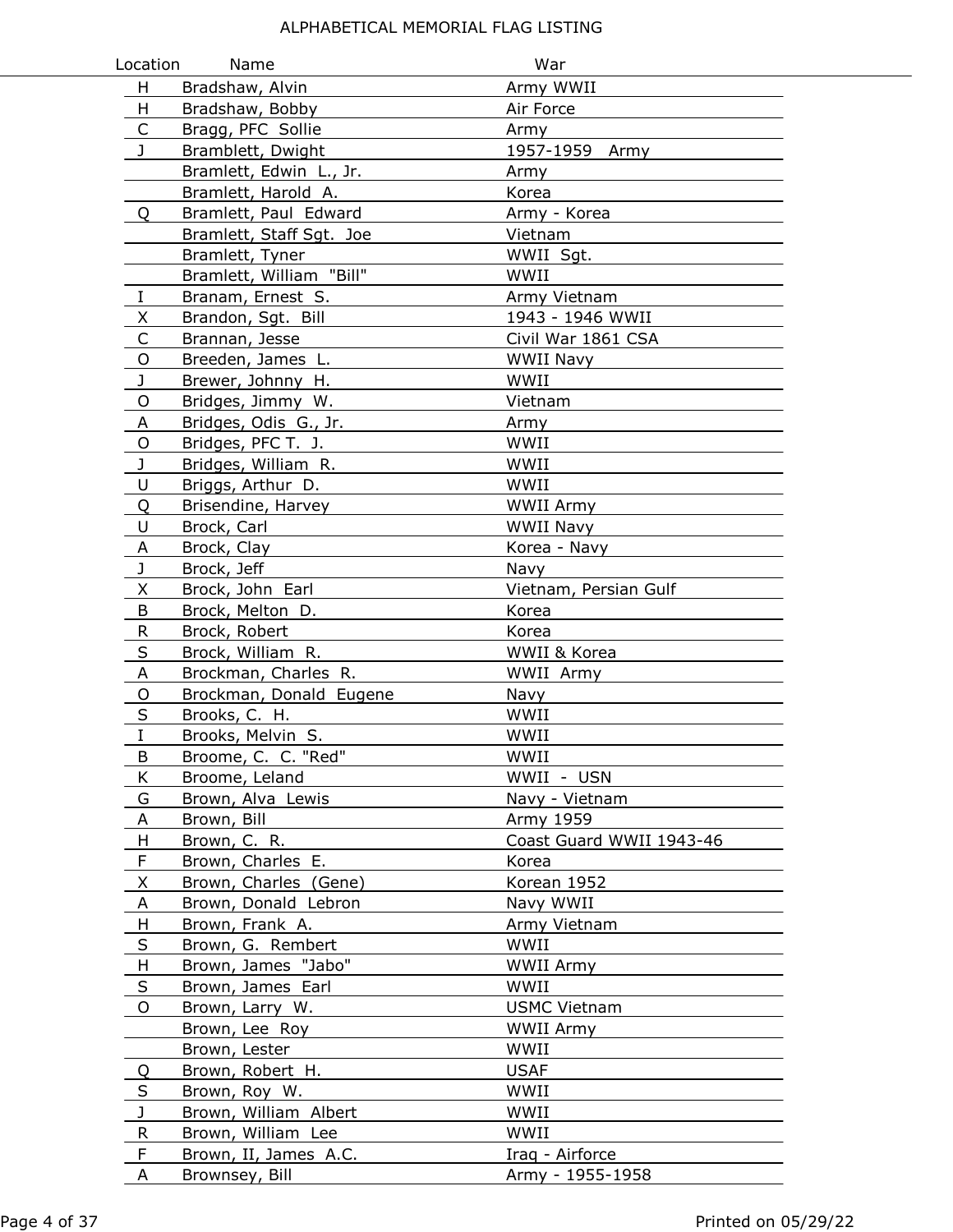| Location       | Name                        | War                         |
|----------------|-----------------------------|-----------------------------|
| $\mathbf I$    | Bruschi, Antonio            | <b>WWII Air Force</b>       |
| O              | Bryant, James Edward        | <b>WWII Navy</b>            |
| U              | Bryant, Joe                 | Army Vietnam                |
| C              | Bryson, Arvin Winford       | Marines 1953                |
| A              | Bryson, Bro. Junior         | "Praise the Lord" Army      |
| J              | Buchanan, Herbert L.        | Korea                       |
| А              | Buchanan, L. E.             | WWII                        |
| Ζ              | Buchanan, William L.        | WWII                        |
| $\circ$        | Buckalew, Marvin L.         | Korea, WWII                 |
| J              | Buff, Alonzo                | WWI                         |
| J              | Buff, Jr., John B.          | WWII                        |
| G              | Bullock, Donald E.          | Vietnam                     |
|                | Bunton, John F.             | Vietnam Army                |
| E              | Burk, R. C.                 | WWII, Korea                 |
| K              | Burke, John P., Jr.         | Air Force 1955-1957         |
| Α              | Burkhalter, Sgt. Fred       | WWII                        |
| Α              | Burnett, James W.           | Korea                       |
| J              | Burnette, Ronald B.         | Vietnam - Navy              |
| O              | Burnette, Thomas B.         | WWII - Navy                 |
| S              | Burney, PFC Richard Mack    | Army                        |
| R.             | Burton, Melvin              | Korean War                  |
| J              | Burtt, Harry G.             | 1946-47                     |
| L              | Burwitz, Dale Edgar         | <b>USAR</b>                 |
| H              | Byers, Jack C.              | WWII Army                   |
| C              | Byers, P. Cebrum            | Civil War/CSA               |
| B              | Bynum, Eugene (Gene)        | Army WWII                   |
| B              | Bynum, Hal Cunningham, J    | Navy WWII                   |
| Κ              | Bynum, J. C.                | Vietnam                     |
| B              | Bynum, Jacob C.             | WWII                        |
| B              | Bynum, James Earl           | Navy WWII                   |
| В              | Bynum, John Quentin         | WWII                        |
| B              | Bynum, Robert Brown         | Marine WWII & Korea         |
| В              | Bynum, Tom Fred             | Air Force - Korea, Vietnam  |
| G              | Byrd, Carl W.               | WWII & Korea                |
| B              | Byrd, Donald Keith          | Coast Guard                 |
| $\mathsf C$    | Byrd, PFC Clarence R.       | Army Vietnam 1960-1966      |
| $\overline{B}$ | Byrd, Terry A.              | Air Force - Vietnam         |
| $\rm I$        | Cagle, John W., Jr. SSgt.   | Vietnam 1968-1976           |
| K              | Cain, David                 | Navy 1959-1961              |
| Q              | Cain, John C.               | WWI                         |
| F              | Cain, William F. "Billy"    | WWII                        |
| N              | Caldwell, James L.          | Korean War Army             |
| H              | Callahan, Thomas R. "T. R." | Viet Nam 1962-1966          |
| J              | Callaway, J. W.             | Korea                       |
| H              | Camp, H. Wendell            |                             |
| E              | Campbell, Andrew J.         | WWI & WWII                  |
| C              | Campbell, Archibald R.      | Co. E GA 39th Inf - Civil W |
| $\mathsf{A}$   | Campbell, Jack              | Army                        |
| $\sf S$        | Campbell, John H.           | WWII                        |
|                | Campbell, Leonard           | Navy 1951                   |
| Q              | Cannon, Michael S.          | Army - 1969-1991            |
| Q              | Cantrell, Hoke              | WWII - Navy                 |
| S              | Capehart, Clayton           | Air Force - Korean          |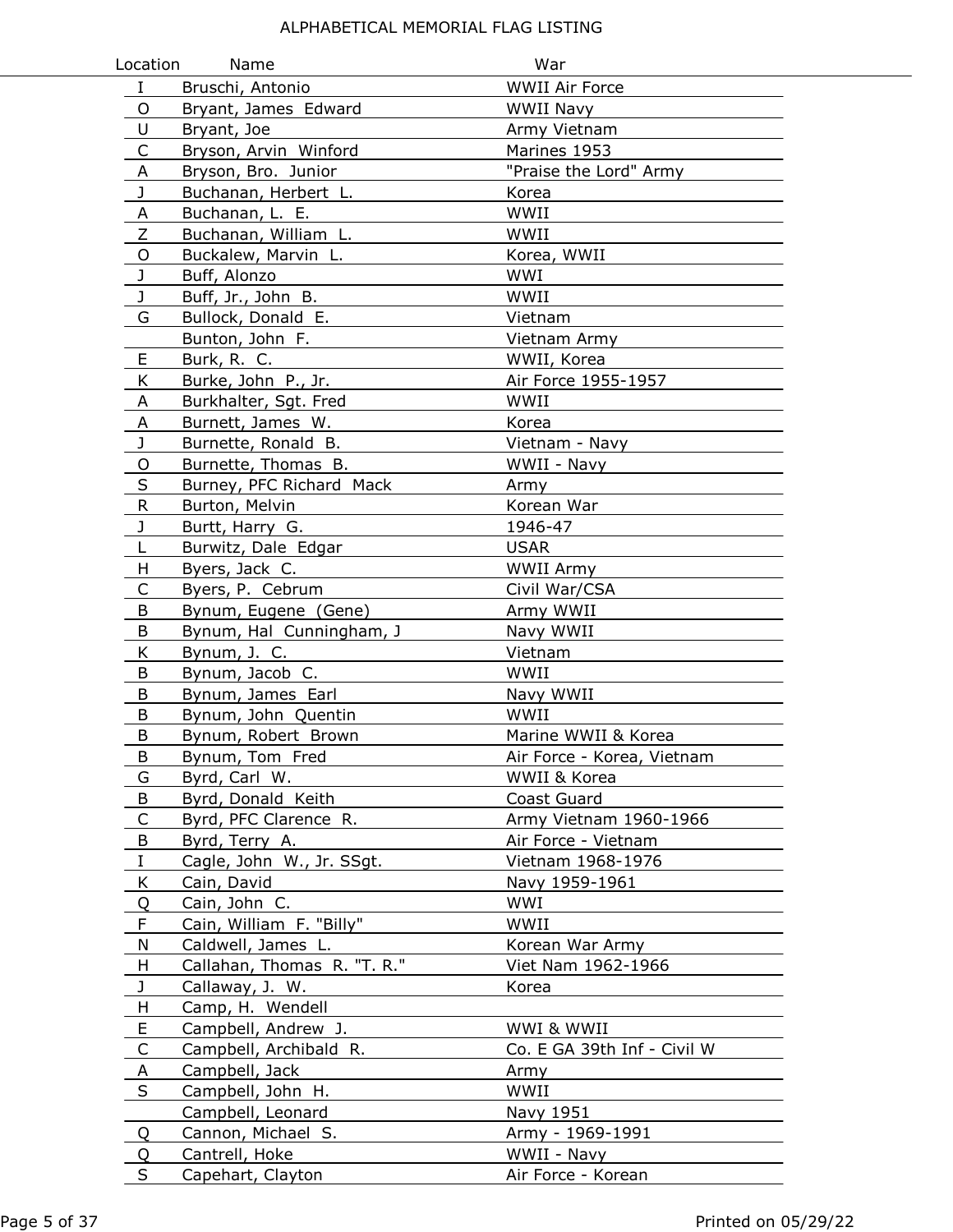| Location                | Name                      | War                       |
|-------------------------|---------------------------|---------------------------|
| $\sf S$                 | Capehart, John H.         | WWII, Korean              |
| $\mathsf{S}$            | Capehart, Raymond E.      | WWII                      |
| $\sf S$                 | Capehart. Jr., John B.    | WWI                       |
| Q                       | Card, PFC J. T.           | Army - WWII               |
| Z                       | Carden, Leo Dubois        | WWII Army - Purple Heart  |
| U                       | Cardin, Donnie H.         | Marine 1972/Army 1974     |
| $\sf S$                 | Cardin, Robert C.         | Army                      |
| X                       | Carey, Robert W.          | Vietnam                   |
| $\overline{A}$          | Carlock, Charles L.       | WWII                      |
| S                       | Carlock, Delmont          | WWII                      |
| Q                       | Carlock, Don              | WWII Korea                |
| K                       | Carlock, George M.        | WWII                      |
| O                       | Carlock, Joseph L.        | WWII                      |
| N                       | Carlock, Paul C.          | WWII                      |
| $\overline{\mathsf{S}}$ | Carlock, Ronnie           | Army                      |
| $\sf S$                 | Carlson, Jr., George W.   | Marine Corps Vietnam      |
| B                       | Carner, Kenneth F., Sr.   | WWII                      |
| Q                       | Carnes, Leonard J.        | <b>WWII Army</b>          |
| Q                       | Carpenter, Thomas W.      | WWI                       |
| B                       | Carr, Johnny A.           | Army - Vietnam 1965-1968  |
| Q                       | Carr, William S.          | Korea                     |
| A                       | Carroll, Dwayne           | Army - Vietnam            |
| L                       | Carroll, Dwight L.        | WWII                      |
|                         | Carroll, W. Duke          | WWII                      |
| H                       | Carruth, John S.          | Korea                     |
| J                       | Carter, Billy             | WWII                      |
| O                       | Carter, Charles Earl      | WWI - Army                |
| V                       | Carter, Jessie B.         | 1945-1951 Army            |
| S                       | Caruthers, Frank          | WWII                      |
| $\rm I$                 | Cash, Jeffrey W.          | WWII                      |
| B                       | Cassidy, Myron            | WWII                      |
| S                       | Catlett, Lewis H.         | WWII                      |
| Q                       | Catlin, Jack              | Army                      |
| K                       | Catlin, Jerry             | Army                      |
| H                       | Catlin, Mack              | Army                      |
| J                       | Caudil, Clifford C.       | Vietnam                   |
|                         | Cavin, Larry              | Navy 1968-78 Vietnam      |
| Q                       | Cawood, Henley            | 1945-1946                 |
| O                       | Cawthorne, Bruce D.       | Air Force 1970-77 Vietnam |
| K                       | Cayle, Jr., John N(S.SGT) | Vietnam                   |
| A                       | Center, Wayne D.          | Army 1969                 |
| Q                       | Chaffin, M. D.            | U.S. Navy - Korea         |
| L                       | Chalmers, David           | Vietnam                   |
| L                       | Chalmers, Ed              | WWII                      |
| $\sf S$                 | Chambers, B. L.           | Army WWI 1918-1919        |
| G                       | Chambers, C. B.           | Air Force                 |
| Q                       | Chambers, Guy             | WW II Navy                |
| U                       | Chambers, Joseph A.       | Army                      |
|                         | Chambers, L.Cpl. Will     | Iraq - KIA                |
| G                       | Chambers, Raymond L.      | Army - WWII               |
| K                       | Chambers, Robert L.       | Air Force Vietnam         |
| F                       | Chambers, W. L.           | WWI                       |
| K                       | Chambers, Jr., Robert Guy | Navy - Vietnam            |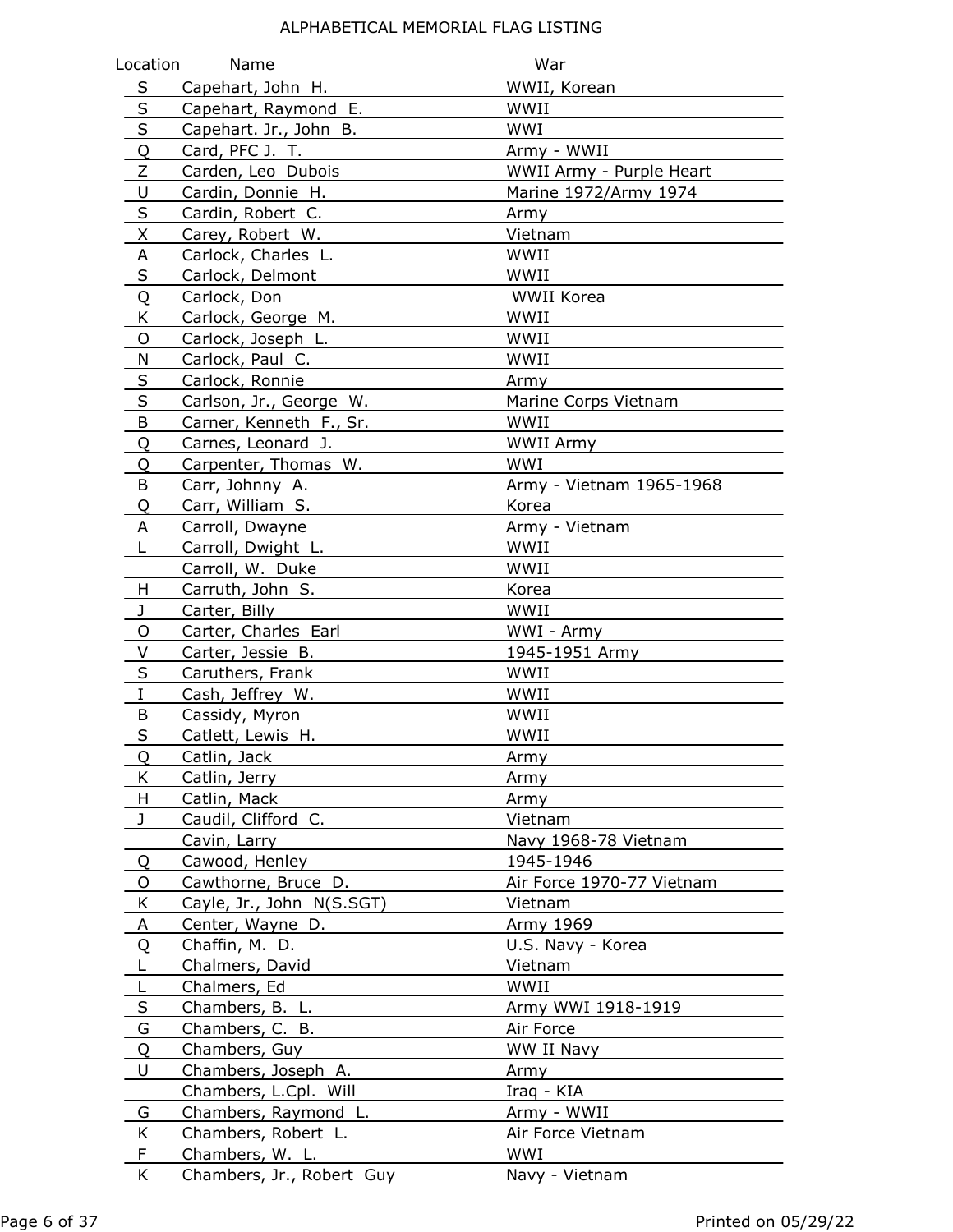| Location     | Name                     | War                         |
|--------------|--------------------------|-----------------------------|
| F            | Champion, B. L.          | Navy WWII                   |
|              | Chancey, Gil             | Army                        |
| G            | Chandler, Doyle L.       | WWII                        |
| Q            | Chandler, J. C. Sr.      | Army Vietnam & Korea        |
| K            | Chandler, Jack R         | U.S. Navy                   |
| $\mathsf{C}$ | Chapman, J. T. "Jake"    | WWII                        |
| $\sf S$      | Chapman, Roy C.          | WWI                         |
| Q            | Chatfield, Jr., Elvin R. | U.S. Navy                   |
| E            | Childers, D. Wilson      | WWII                        |
| E            | Childers, J. E. "Jake"   | WWII                        |
| E            | Childers, J. C. "Spike"  | WWII                        |
| E            | Childers, James W.       | WWII                        |
| E            | Childers, Kenneth F.     | Army                        |
| $\mathsf E$  | Childers, Murrell        | Korea Army                  |
| $\mathsf E$  | Childers, Robert W.      | WWII                        |
| E            | Childers, Wade K.        | USN Vietnam                 |
| K            | Chitty, Frank D.         | Army                        |
| Q            | Christian, John S.       | WWI                         |
| R            | Christian, Maurice L.    | <b>WWII Navy</b>            |
| $\vee$       | Christian, Thomas Hugh   | Vietnam 1971-1973           |
| B            | Churney, Franklyn J.     | Marines                     |
| F            | Cielens, Andrew          | Vietnam                     |
| $\mathsf Z$  | Clark, B. J.             | WWII 1940-1945              |
| U            | Clark, Charles J.        | WWII Navy                   |
| $\sf S$      | Clark, G. Vernon         | WWII                        |
| K            | Clark, Garry L.          | 1972-1976                   |
| Q            | Clark, Herbert           | <b>WWII Army</b>            |
| $\mathsf{R}$ | Clark, Jack              | WWII                        |
|              | Clark, James V.          | Korea - Purple Heart        |
|              | Clark, James Alton, Jr.  | Korean War Air Force        |
| Q            | Clark, James Willard     | Army 1978-1981              |
| E            | Clark, Jim               | Korea Navy 1952-1955        |
| F.           | Clark, Lon W.            | Army 1949-1951              |
| J            | Clark, Louise            | <b>USMC 1959-62</b>         |
| $\sf B$      | Clark, Ramon             | Navy                        |
| $\mathsf E$  | Clark, Raymond M.        | Vietnam - Navy              |
| U            | Clark, Richard L.        | Army discharged 1958        |
| K            | Clark, Robert P.         | Korean War 1952-1956        |
| G            | Clark, William B.        | Vietnam                     |
| C            | Clark, William Tate      | Co. B GA 1st Inf - Civil Wa |
| H            | Clark, Jr., Jesse        | WWII                        |
| R            | Clayton, Woodrow L.      | WWII                        |
| Q            | Clayton, Sr., Lester W.  | <b>USMC</b>                 |
| H            | Clemmons, Robert F.      | Army - Vietnam              |
| Ζ            | Cleveland, Robert Olin   | WWI Army                    |
| H            | Clifton, Harrison D.     | WWII                        |
| $\mathbf{J}$ | Clifton, PFC Paul W.     | WWII Army                   |
| O            | Cline, James H.          | Air Force                   |
| O            | Cline, SFC George W.     | Korea - Army 1949-1960      |
| H            | Clinton, George R.       | Navy Seabee WWII            |
| O            | Cloud, William L.        | WWII                        |
| S            | Clowers, Thomas C.       | Army Vietnam                |
| O            | Cobble, Lester E.        | WWII                        |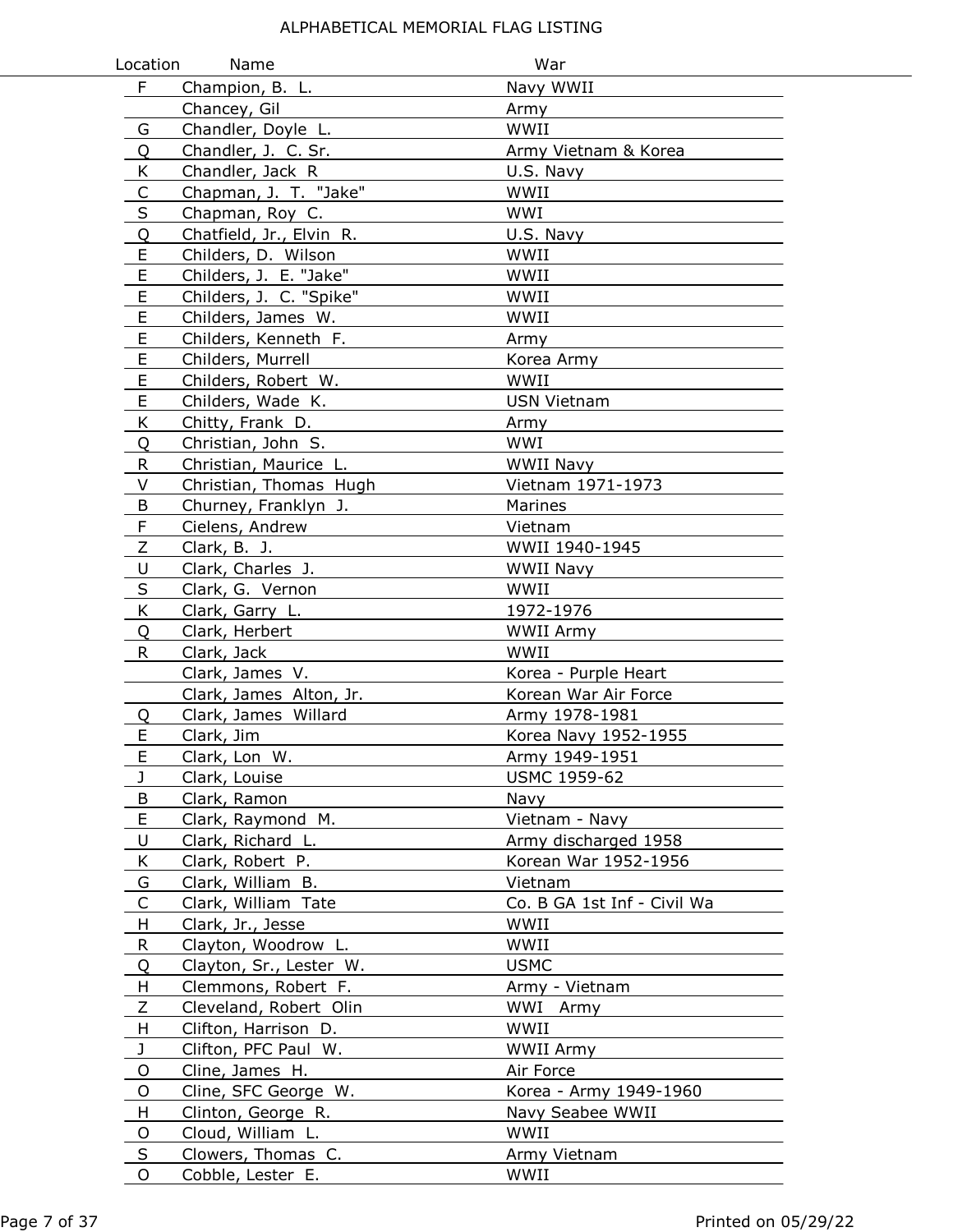| Location     | Name                           | War                         |
|--------------|--------------------------------|-----------------------------|
| F.           | Cochran, Thomas (Dr. T. A.) A. | WWII                        |
| K            | Codding, Timothy A.            | Navy                        |
| F            | Cofer, Carl                    | <b>WWII Navy</b>            |
| K.           | Coffey, Paul E.                | US Navy - WWII              |
|              | Colbaugh, H. Lebron            | Vietnam - KIA               |
| H            | Cole, Charles "Chuck"          | Desert Storm                |
| U            | Cole, Charles R. "Charlie"     | Air Force                   |
| S            | Coley, Ronald "Dexter"         | Marines - Private First Cla |
| L            | Collins, Gene                  | Army Korean War 1952-60     |
| O            | Collins, Meddie N.             | Army 1969-1973              |
| Κ            | Collins, William R.            | WWI                         |
| J            | Collins, Jr., James R.         | US Army                     |
| O            | Collis, Chuck J.               | Army WWII                   |
| J            | Collison, Joe                  | Navy Korea 1952-1955        |
| E            | Condra, Beny E.                | Army - Vietnam              |
| H            | Conner, Gordon J.              | 1955-1958 82nd Airborne     |
|              | Conner, Roy W.                 | WWI - KIA                   |
| B            | Connolly, Floyd A.             | WWI                         |
| I            | Cooke, Ronald A.               | Navy - Vietnam              |
| F            | Cooke, William F.              | Korea USAF                  |
| A            | Cooley, Charles L., Jr.        | <b>WWII Army</b>            |
| L            | Cooney, Joseph "P.J."          | WWII 1943-1946              |
| K            | Cooper, Billy D.               | <b>USN</b>                  |
| $\mathsf C$  | Cooper, James G.               | Civil War - CSA             |
| A            | Cooper, James A.               | WWII                        |
| C            | Cooper, James T.               | <b>WWII Army</b>            |
| K            | Cooper, Pvt. Adolphus Reed     | WWI                         |
| F            | Cooper, Terry L.               | <b>Vietnam Marines</b>      |
| K            | Cooper, Wendall E.             | Army                        |
| K            | Cooper, Wilford R.             | <b>WWII Army</b>            |
| Α            | Cooper, William H.             | Korea                       |
| Q            | Copeland, John M.              | WWII                        |
| Κ            | Copeland, W. F.                | WWII                        |
| Q            | Copeland, Jr, John M.          | Vietnam                     |
| Q            | Corfitzson, L. F.              | WWII 1941-1944              |
| O            | Cornelison, John T.            | Korean                      |
|              | Correll, William Charles       | Army - Korea                |
| Z            | Cory, Elmer J.                 | WWI                         |
| F            | Cothran, Jr., Robert F.        | Army Air Force - WWII       |
|              | Coulter, Herman R.             | WWII Army                   |
| B            | Cowart, Melvin                 | WWII Army                   |
| E            | Cowart, R. L.                  | WWII                        |
| Q            | Cowley, Robert D.              | Korea                       |
| $\mathsf{C}$ | Cox, Clyde                     | Vietnam Army                |
| O            | Cox, PFC James R.              | Army WWII                   |
| E            | Cox, SSGT John R.              | Air Force-Korea 1950-1956   |
| Q            | Coxwell, Steve D.              | Army - Korea                |
| F            | Crabtree, Carlos E.            | WWII                        |
| H            | Crabtree, Durward H.           | WWII                        |
| R.           | Craig, Carl J. J.              | WWII 1946 Army              |
|              | Cranmore, Joe J.               | WWII - Army KIA             |
| F            | Creasman, Clarence R.          | Korea                       |
| B            | Creech, Sr., Jackson David     | USMC - WWII                 |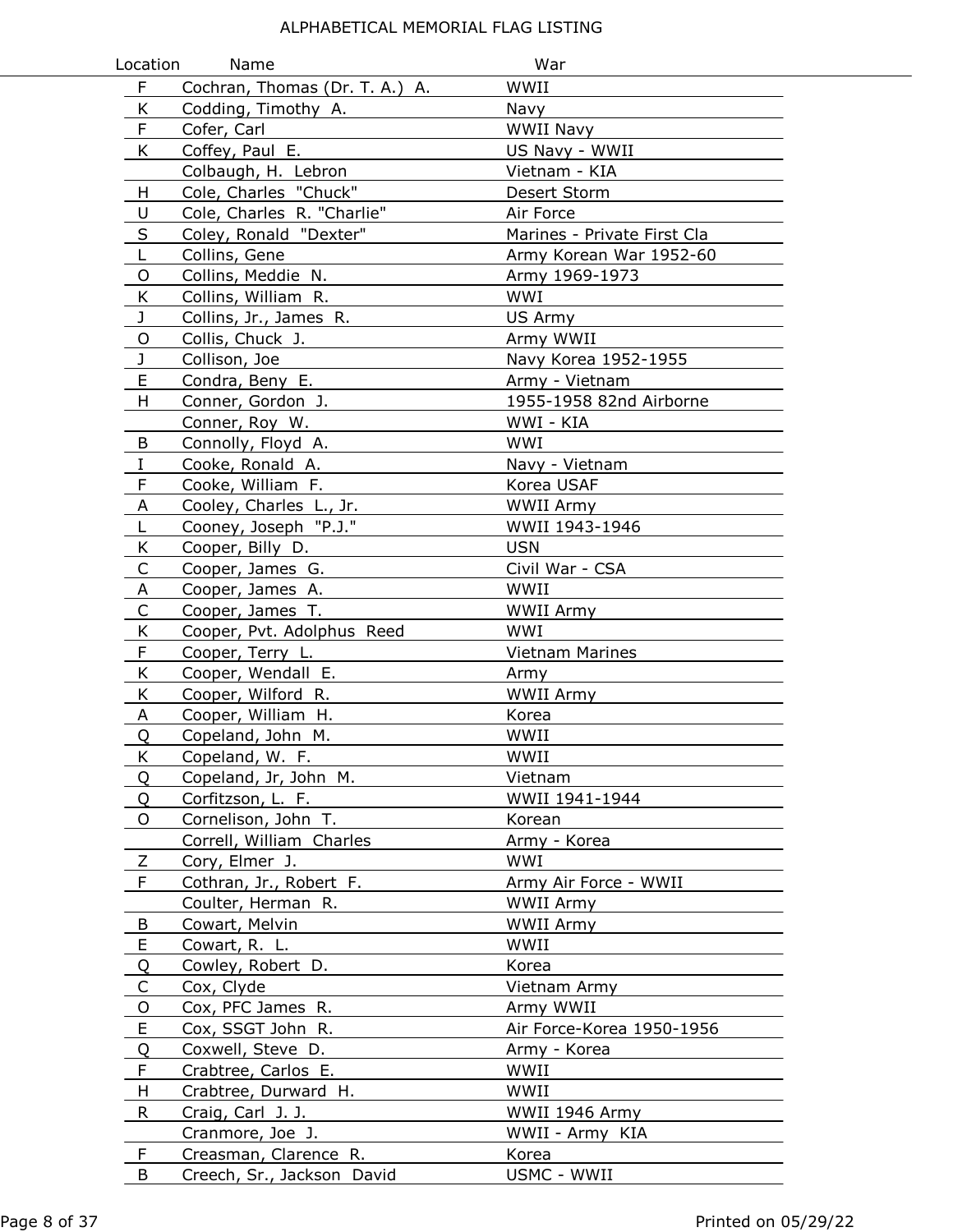| Location         | Name                                         | War                              |
|------------------|----------------------------------------------|----------------------------------|
| Q                | Creel, A. Dane, Sr.                          | Air Force Korea 1951-1954        |
| S                | Crisp, Jackie L.                             | <b>US Air Force</b>              |
| V                | Crisp, William Asbury                        | <b>USAF</b>                      |
| $\sf R$          | Crocker, Sr., W. Lane                        | WWII - Army                      |
| $\rm I$          | Croft, Willie G.                             | WWII                             |
| Q                | Croson, Theodore F.                          | 1930-1940 6th Cavalry            |
|                  | Crow, Elbert W.                              | Marine 1960-1964                 |
| E                | Crowder, Malcolm C.                          | Army 1953-1955                   |
| H                | Crowe, Albert A.                             | WWII 1942-1946                   |
| A                | Crumley, Edward                              | <b>WWII Navy</b>                 |
| A                | Cumbee, Herb "Pop"                           | Navy 1945                        |
| $\overline{G}$   | Cummings, Burford                            | WWII                             |
| $\sf S$          | Cummings, Ollie D.                           | WWI                              |
| Q                | Cummings, William Chesley                    | WWII                             |
| H.               | Daffron, H. Clark                            | WWII                             |
| C                | Daffron, William                             | WWII                             |
| $\circ$          | Damron, Dennis                               | Army                             |
| $\bf{I}$         | Daniel, James F.                             | Navy WWII                        |
| O                | Daniel, Lige A.                              | Army 1941-1945                   |
| J                | Daugherty, Jack R.                           | WWII                             |
| O                | Daugherty, Myron                             | WWII                             |
| $\mathsf Z$      | Davidson, Staff Sgt. Bill                    | Korea Air Force                  |
| $\mathbf J$      | Davis, Dustin Ray                            | Iraq - Coast Guard               |
| S                | Davis, Gary Q.                               | Army                             |
| $\mathsf{C}$     | Davis, George W.                             | Union Army                       |
| $\bf{I}$         | Davis, Harold W.                             | <b>WWII Navy</b>                 |
| $\vee$           | Davis, J. T. "Tom"                           | WWII - USAAC                     |
| $\mathsf F$      | Davis, James R.                              | Marines Korea                    |
| $\rm I$          | Davis, L B                                   | Army Infantry                    |
| $\mathsf F$      | Davis, W. C. (Bill)                          | WWII Army WIA                    |
| Q                | Davis, Sr., Robert O.                        | WWII                             |
| L                | Deakins, Ernest F.                           | Air Force - Korea                |
| O                | Dean, H. Stanton                             | WWII                             |
| Q                | Dean, SSGT James E.                          | Army 1958-1963                   |
| Q                | DeBord, E. Preston                           | <b>WWII Navy</b>                 |
| H.               | Dedmon, Gordon L.                            | Army                             |
| C                | DeFoor, Billie S.                            | Navy                             |
| K                | Dekich, Milan H.                             | WWII Navy                        |
| O                | Delaney, Hurley A.                           | Army - WWII                      |
| H                | Delay, J. L.                                 | WWII & Korea                     |
|                  | Dempsey, John L.                             | WWII - POW                       |
| K                | Dendy, Bennie M.                             | Army - Korea                     |
| Ζ<br>$\mathbf I$ | Denton, Erb Reno                             | Army US CAV                      |
|                  | Denton, Grover C.                            | WWII                             |
| A<br>L           | Denton, Lawrence "Neno"                      | WWII Army & Korean AF<br>US Navy |
| V                | Denton, Robert Leon<br>Derryberry, Melvin E. | Air Force Korean                 |
| H                | Dewees, Joseph W., Sr.                       | <b>USMC Vietnam</b>              |
| Q                | Dickson, Master Sgt. Troy                    | 1943-1974 Air Force              |
|                  | Dickson, Paul H.                             | Korean KIA                       |
| Q                | Dietz, Jon Willis                            | WWII                             |
| A                | Dietz, Raymon F.                             | Army 1943-1946                   |
| C                | Dietz, Jr, Ira A.                            | WWII Navy                        |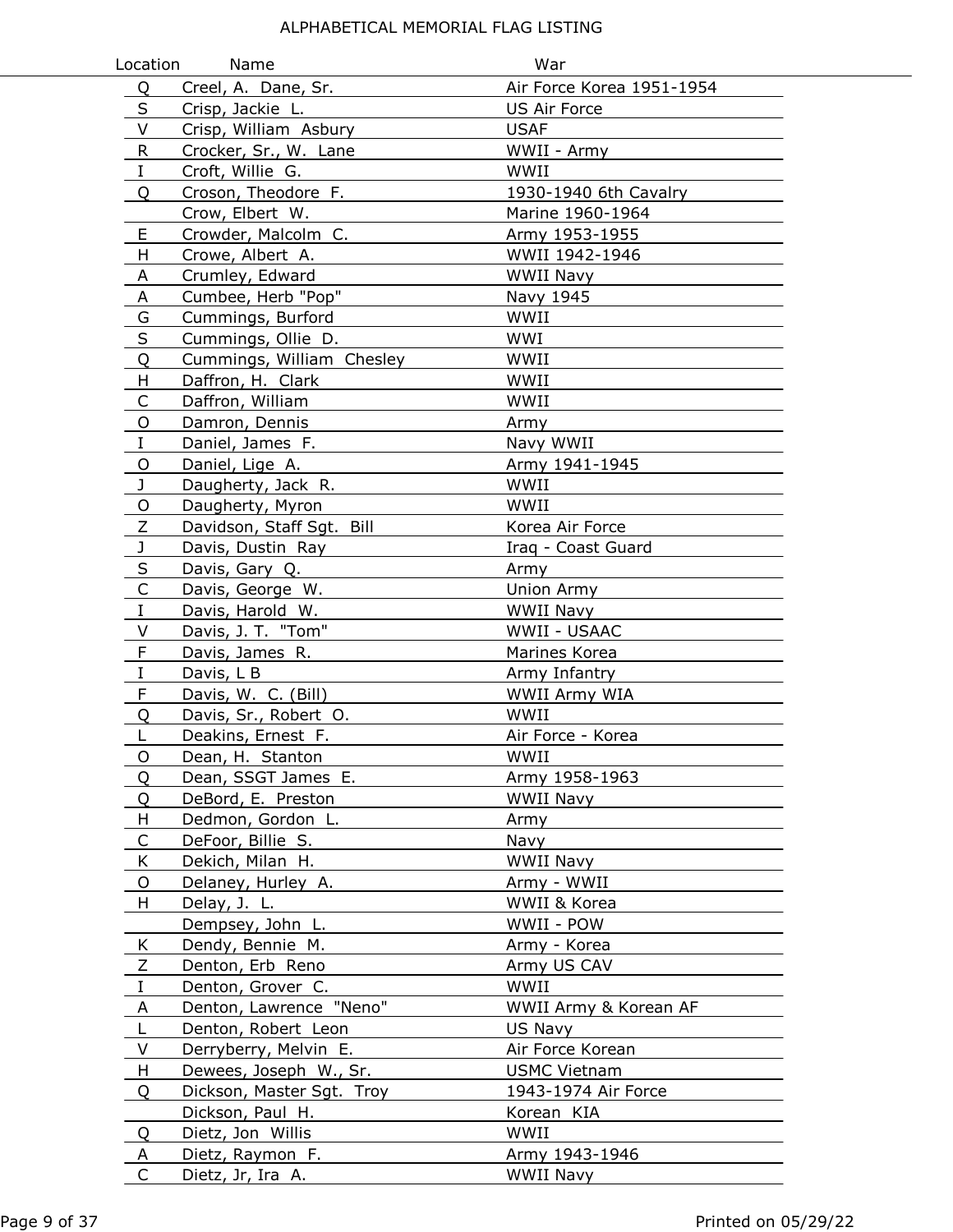| Location     | Name                         | War                         |
|--------------|------------------------------|-----------------------------|
| B            | Dilbeck, Fred John           | Army WWII                   |
| Q            | Dilbeck, Jessie (Buddy), Jr. | WWII 1944-1945              |
| O            | Dilbeck, Ray                 | Korea 1951-1952             |
| Q            | Dillard, Sr., Thomas Eugene  | Army Korean                 |
|              | Dills, Sam T.                | Army                        |
| O            | Dills, Jr, George W.         | <b>WWII Aviator</b>         |
| L            | Divver, MSgt. Thomas T.      | WWII - Army                 |
| Q            | Dodd, J. T.                  | WWII 1945-1946              |
| $\mathbf{J}$ | Dolan, Joseph E.             | WWII                        |
|              | Dotson, Michael Lee          | Vietnam Army - KIA & Purple |
| K            | Dotson, Orin Leon            | Navy 1942                   |
|              | Dougherty, J. J.             | WWII                        |
|              | Dougherty, RM1 SS Jimmy R.   | Navy                        |
| G            | Douglas, Richard E.          | WWII Army                   |
| G            | Douglas, Roy Allan           | 1976-1979                   |
| A            | Drake, Thomas A.             | <b>WWII Army</b>            |
| A            | Draper, Jack M.              | Korean                      |
| F            | Drennan, MSgt. T. C.         | Korea - Air Force           |
| F            | Drennan, Ralph Holden        | Korea                       |
| L            | Duckett, Dennis              | Navy WWII & Korea           |
| R.           | Duckett, Lemuel Belton       | Army - WWII                 |
| H            | Duckett, SP4 David E.        | Army Vietnam-Purple Heart   |
|              | Duckett, Thomas A.           | Vietnam - POW- MIA          |
| S            | Duncan, J. W.                | WWII Navy                   |
| U            | Dunn, Billy J.               | Army                        |
| J            | Dunn, Charles W.             | WWII                        |
| S            | Dunn, James E.               | WWII                        |
| A            | Dunn, Joe A.                 | Army                        |
|              | Dunn, Major Robert L.        | Navy & Air Force            |
| O            | Dunn, Osmer G.               | WWI                         |
| A            | Dupree, Raymond              | Army 1953-1956              |
| B            | Dupree, Jr., Ernest M.       | Vietnam Navy                |
| $\angle$     | Dupree, Sr., Ernest M.       | <b>WWII Army</b>            |
| F            | Dyer, John E., Sr.           | Korea Navy                  |
| N            | Dyer, Sr., Troy W.           | Viet Nam Purple Heart       |
| Q            | Eaker, Charles H.            | 1942-1946 WWII              |
| A            | Eakers, Eugene M.            | WWI                         |
| U            | Eaves, Jerry W               | US Navy - WWII              |
| A            | Eddingfield, Harold P.       | WWII USAF                   |
|              | Edgeman, Albert L.           | WWII KIA                    |
| Q            | Edgeman, David L.            | National Guard              |
| E            | Edgeman, Gary Ernest         | Army                        |
| A            | Edgeman, Harold R.           | WWII                        |
|              | Edgeman, John E.             | Korea USAF                  |
| $\bf{I}$     | Edgeman, Lamarr              | Vietnam - Army              |
| F            | Edgeman, Malclom T.          | WWII Army 1942-1945         |
| Q            | Edgeman, Monroe A.           | Army WWII                   |
| Q            | Edgeman, Richard D.          | Army WWI                    |
| O            | Edmonds, Edward F.           | 1927-1936 Army              |
| E            | Edmondson, Louvain L.        | Army WWII                   |
| $\mathbf{J}$ | Edwards, Arnold Jr.          | Vietnam Marines 1969-1970   |
| $\mathbf I$  | Edwards, Arthur L.           | Air Force - Korean          |
| Q            | Edwards, David C.            | Air Force 1977-1981         |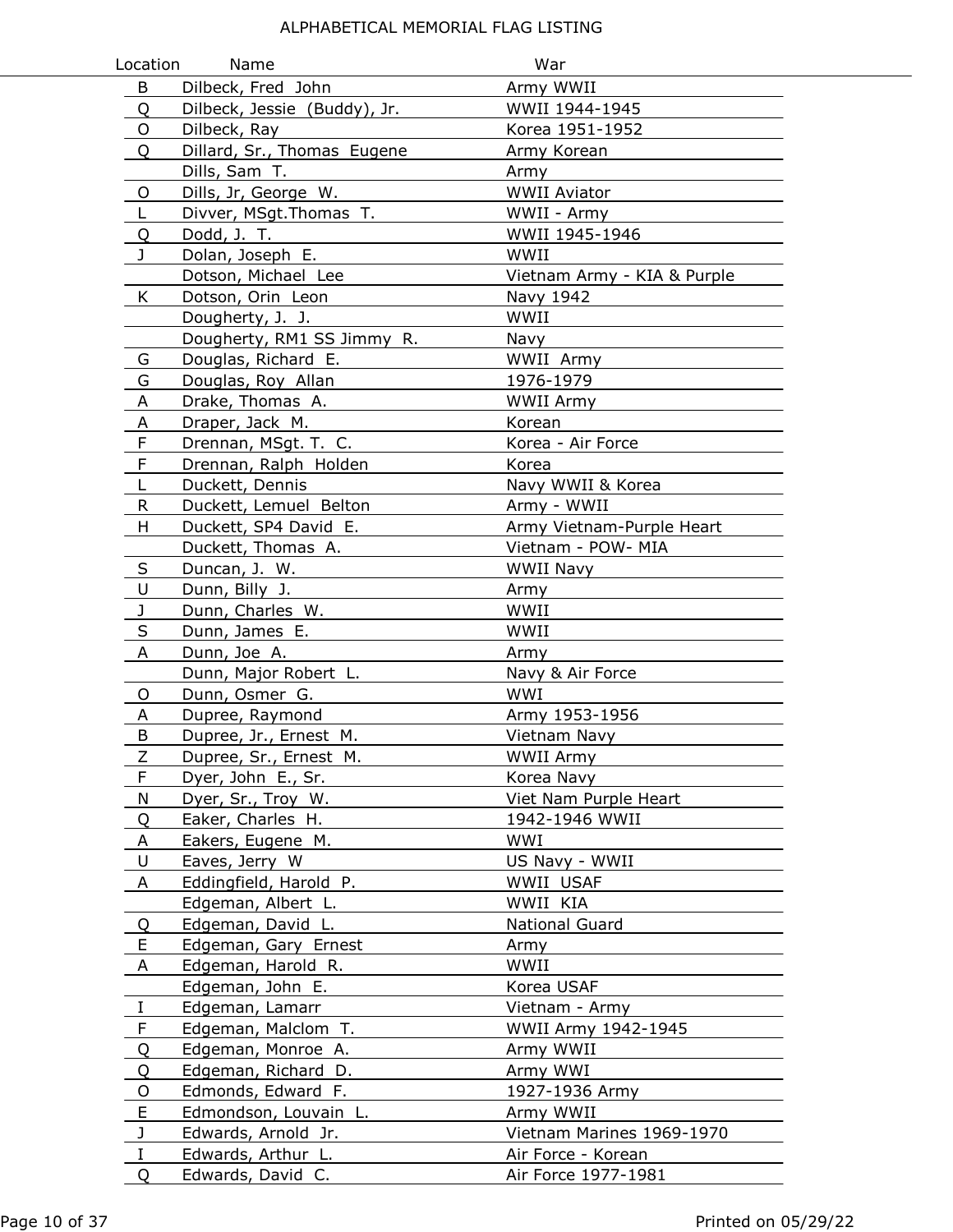| Location       | Name                            | War                      |  |
|----------------|---------------------------------|--------------------------|--|
| K              | Edwards, F. D.                  | Navy - 1Cl               |  |
| L              | Edwards, George L., Sr.         | WWII                     |  |
| L              | Edwards, Joe W.                 | Army Sp6                 |  |
| V              | Edwards, John D.                | WWII                     |  |
| $\sf S$        | Edwards, Lester R.              | WWII                     |  |
| ${\sf R}$      | Edwards, Orby C.                | <b>WWII Army</b>         |  |
| I              | Edwards, PFC James D.           | Army WWII                |  |
| L              | Edwards, Jr, George L           | Navy 1964-1968           |  |
| Q              | Elder, Alfred M., Sr.           | Air Force Korea          |  |
| H              | Elder, Bill                     | Army 1959-1962           |  |
|                | Elder, Jr, Alfred Mart          | Vietnam                  |  |
| L              | Ellington, Robert Lamar, Sr.    | 1960-1963 Berlin Crisis  |  |
| B              | Ellis, Capt. John P.            | Marines (KIA)            |  |
| F              | Ellis, Glen L.                  | Air Force 1977-1998      |  |
|                | Ellis, James G.                 | Vietnam                  |  |
| H              | Ellis, Jim                      | Army Air Corp            |  |
| F              | Ellis, Rev. Glenn H.            | Army 1954-1957           |  |
| J              | Ellison, John B.                | <b>WWII Army</b>         |  |
| В              | Ellison, SGT. Ronald E          | Army                     |  |
| R.             | Elmo, Joseph, Sr.               | <b>WWII Army</b>         |  |
| J              | Elrod, Kenneth E.               | Navy                     |  |
| $\mathbf{J}$   | Emberson, J. Frank              | WWII                     |  |
|                | Emberson, John A.               | WWII                     |  |
| Q              | Emberson, Jr., James Franklin   | Marines                  |  |
| C              | Emerson, Henry                  | Revolutionary War        |  |
| X              | Ensley, F. S. (Jack)            | Air Force                |  |
| S              | Ensley, Hubert                  | WWI                      |  |
| $\overline{A}$ | Ensley, Robert Lee              | Army 1944-1946           |  |
| E              | Ensley, Jr., William Roy        | Vietnam Army E-8         |  |
| Q              | Ensley, Sr., William Roy        | WWI                      |  |
| Α              | Entrekin, Ronald                | Army Korea 1954-1956     |  |
| J              | Epps, Allen Fred                | Army WWII                |  |
| Ć              | Eskew, Charles William          | Korean                   |  |
| F              | Eslinger, Clifton L.            | WWII                     |  |
| L              | Eslinger, Luther Newell         | WWII                     |  |
| $\rm I$        | Eslinger, Thomas H.             | Korea                    |  |
| F              | Espy, Marvin H.                 | WWII                     |  |
| 0              | Estes, Thomas Woodrow           | WWII                     |  |
|                | Evans, Ralph M.                 | WWII                     |  |
| F              | Evans, Robert E.                | Army - WWII              |  |
| A              | Evans, Jr., Charles H.          | Army - 1946              |  |
| B              | Everett, Jr., PFC John F.       | WWII                     |  |
| J              | Ezell, A. O.                    | Navy WWII                |  |
| A              | Fandrich, Walter                | WWII                     |  |
| I              | Fant, W. Leonard                | <b>TN National Guard</b> |  |
| Ι.             | Farrow, William (Bill)          | Army                     |  |
| H              | Feinauer, Robert J.             | Army WWII                |  |
|                | Felder, Robert E.               | Navy WWII                |  |
| R              | Ferguson, Jerry D.              | Vietnam                  |  |
| A              | Ferguson, Monroe                | Army                     |  |
| B<br>Κ         | Fincher, Eddie<br>Finn, Luke J. | Army - Vietnam<br>WWII   |  |
| L              | Fisher, Albert C.               | WWI                      |  |
|                |                                 |                          |  |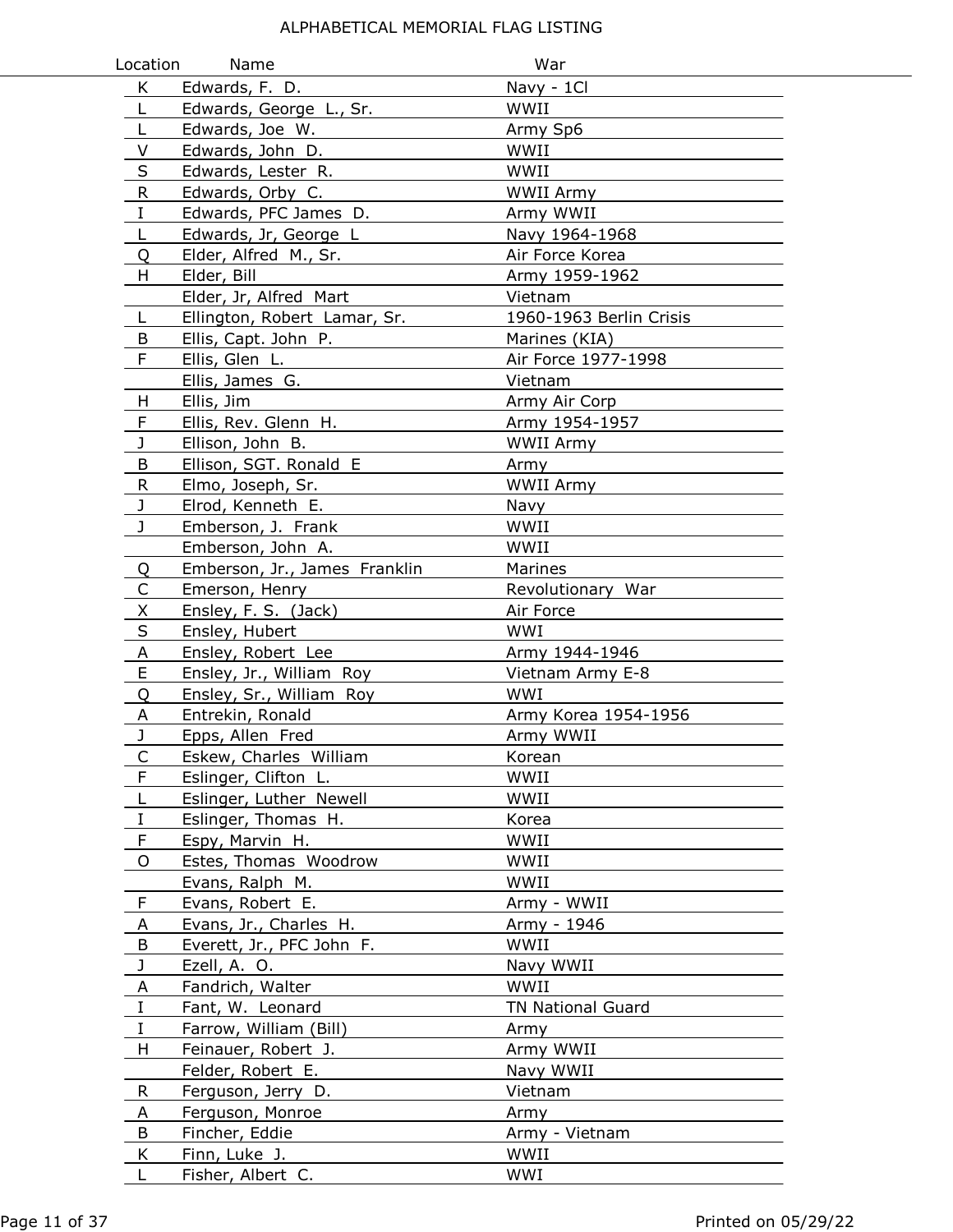| Location       | Name                              | War                         |  |
|----------------|-----------------------------------|-----------------------------|--|
| $\mathsf F$    | Fisher, Burl D.                   | Air Force WWII Purple Heart |  |
| $\sf S$        | Fisher, Clifton E.                | <b>WWII Navy</b>            |  |
| $\sf S$        | Fisher, H. Eugene                 | Korea                       |  |
| F              | Fisher, W. Ralph                  | Army - Korea                |  |
| ${\sf R}$      | Fleetwood, Rev. Tom B.            | WWII                        |  |
| A              | Fletcher, Mark                    | WWII Navy 1946-1947         |  |
| Q              | Fletcher, Jr., SP4 Coy E. (Buddy) | Army 1956-1958              |  |
| J              | Flinn, Ben W.                     | WWII                        |  |
| Q              | Flinn, Raymond Frazier            | WWI                         |  |
| E              | Flowers, Charlie M.               | WWII                        |  |
| J              | Flowers, Marvin William           | Vietnam                     |  |
| $\overline{z}$ | Flowers, Ralph C.                 | Vietnam                     |  |
| S              | Fontana, Donald                   | Marines - Korea             |  |
| $\overline{A}$ | Forester, Bert Henry              | Army Korean                 |  |
| L              | Forester, Raymond                 | Army                        |  |
| $\bf{I}$       | Forgey, J. Atlee                  | WWII                        |  |
| B              | Forgey, John M.                   | Navy - WWII                 |  |
| G              | Forster, Harvey T.                | Korea Marines               |  |
| J              | Fortenberry, A. Vaughn            | Army Nat'l Guard 1964-70    |  |
| Q              | Fortenberry, J. (Ballie) F.       | WWII                        |  |
| H              | Foster, Bob                       | 1958-1994 Army              |  |
| F              | Foster, Cooper                    | USAF 1948-1952              |  |
| B              | Foster, Glenn                     | Army                        |  |
| O              | Foster, Harry H.                  | WWI                         |  |
| E              | Foster, Robert L.                 | Korea                       |  |
| S              | Foster, Rueben F.                 | WWII                        |  |
| A              | Foster, Stanley R.                | Vietnam Navy                |  |
|                | Foster, W. Meredith               | WWII                        |  |
| J              | Foust, Gregory                    | Army WWII                   |  |
| B              | Fowler, E. Cantrell               | WWII                        |  |
|                | Fowler, Glenn M.                  | 1948-1950                   |  |
| K              | Fowler, Glenn J.                  | Navy                        |  |
| J              | Fowler, Jesse L.                  | WWII                        |  |
| B              | Fowler, Kenneth                   | <b>USAF</b>                 |  |
| Q              | Fowler, Marcus J.                 | WWII Army                   |  |
| A              | Fowler, Ralph W.                  | WWII                        |  |
|                | Fowler, Raymond L.                | Army                        |  |
| S              | Fowler, William H.                | <b>USMC</b>                 |  |
|                | Franklin, Sgt. John A.            | Vietnam Army - KIA          |  |
| Ζ              | Franks, Floyd A.                  | Korea Army                  |  |
| V              | Frazier, James E.                 | Air Force 1953-1957         |  |
| A              | Frazier, Otto C.                  | Korea                       |  |
|                | Frazier, William R.               | Korea                       |  |
| J              | Freeman, DeWitt                   | WWII                        |  |
| J              | Freeman, Robert S.                | USMC/ Army                  |  |
| E              | Freeman, Sr., C. Frank            | WWII                        |  |
| Q              | Friend, James L.                  | WWII & Korea Navy           |  |
| B              | Frost, Robert H.                  | WWII                        |  |
| A              | Fry, James A.                     | <b>WWII Air Force</b>       |  |
| $\circ$        | Frye, Edward E.                   | Navy 1958-1968              |  |
| L              | Fugate, Buddy M.                  | Air Force                   |  |
| Q              | Fuller, Cpt. Mike                 | Vietnam Army                |  |
| 0              | Fuller, Jr., Roy E.               | WWII                        |  |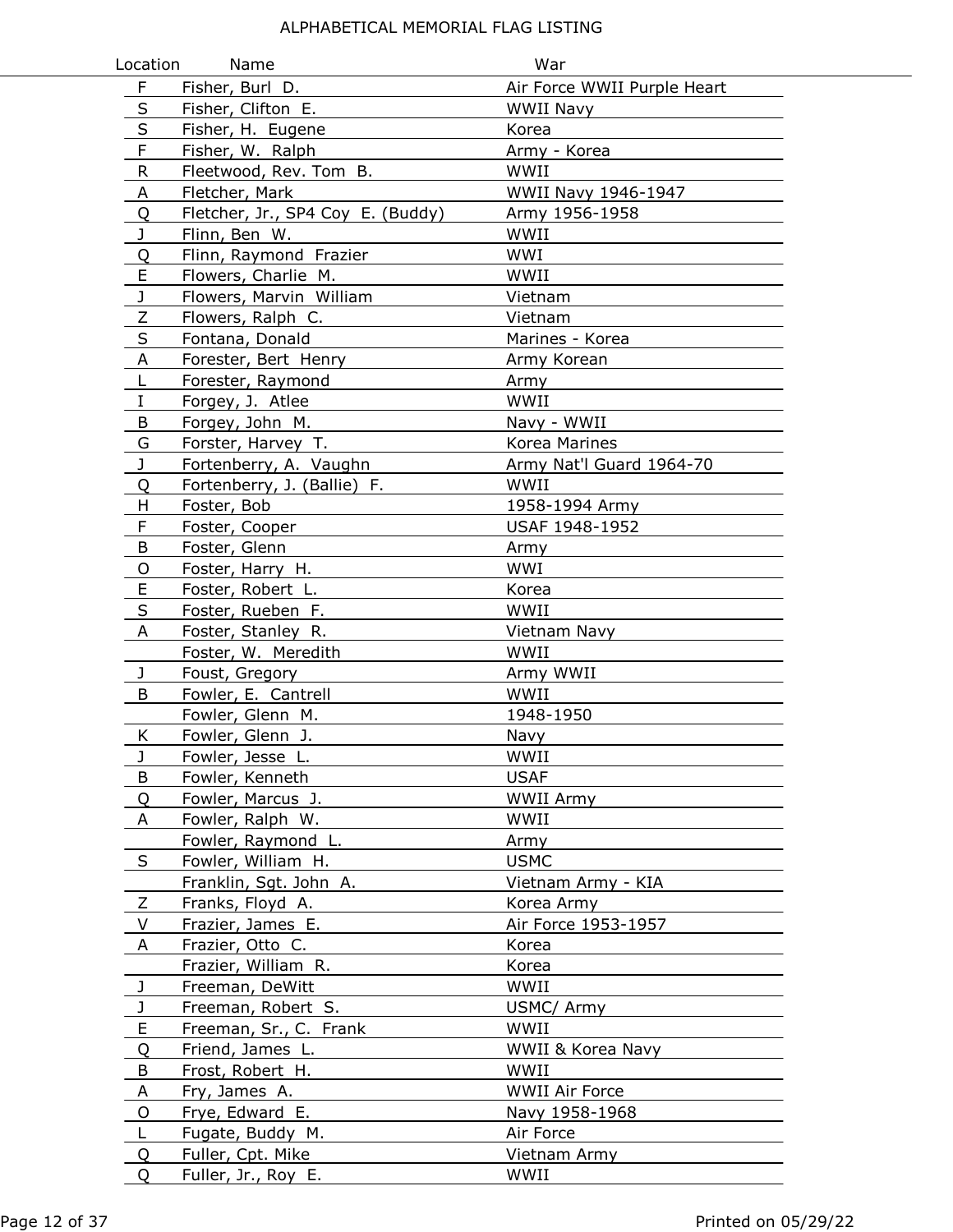| Location     | Name                       | War                         |
|--------------|----------------------------|-----------------------------|
| $\mathsf{R}$ | Gagliardi, Robert L.       | Korean, Vietnam             |
| Q            | Gaines, John B.            | WWII                        |
| J            | Gamble, James C.           | US Air Force - Korean War   |
| O            | Games, Roy C.              | Army Korean 11/56-8/58      |
| J            | Garcia, Arthur M.          | WWII - South Pacific        |
| R            | Gard, Robert L.            | WWII                        |
| O            | Gardner, Charles G.        | Army WWII                   |
| Q            | Gardner, David             | Air Force                   |
| н            | Garner, Jr., Dilbert       | Army - Korea                |
| B            | Garrett, Lowery E.         | Air Force - Security Police |
| Q            | Gasaway, Jerry Don         | Army Vietnam                |
| B            | Gasparian, Larry           | Army - Gulf War & Bosnia    |
| C            | Gass, LeBron               | Army                        |
| K            | Gattis, Gary               | 1960-1963                   |
| K            | Gattis, Tennel             | 1958-4961 Army              |
| $\sf S$      | Gaughran, Bruce A.         | Navy - Vietnam              |
| Q            | Gentry, Oval               | WWII                        |
| Q            | Gentry, SP5 James A.       | 1974 Vietnam                |
| $\rm I$      | Gibson, Clifford R.        | WWII                        |
| Z            | Gilbert, Chuck             | Vietnam                     |
|              | Gilbreath, Brian Baker     | Desert Storm                |
|              | Gilbreath, Harrel David    | Korea                       |
| $\mathsf{C}$ | Gilliland, David William   | Co. F GA 39th Inf - Civil W |
|              | Gipson, Clarence E., Jr.   | Vietnam Army                |
| V            | Gleghorn, T. Kenneth       | 1957-1963                   |
| G            | Glessby, Louis O.          | WWII                        |
| Q            | Godwin, Carroll Staff Sgt. | Vietnam                     |
| K            | Goins, Ralph G.            | U.S. Army                   |
| N            | Goins, Robert F.           | Navy                        |
| E            | Goins, Sr., Charles        | Vietnam Army 1968-1969      |
| A            | Golden, Jack               | 1960-63 U.S.Army            |
| B            | Goldsmith, Becky           | US Army                     |
| F            | Goldsmith, Jr., Willie T.  | Army - 1952 Korea, Vietnam  |
| Q            | Gooden, John Allen         | Air Force                   |
| A            | Goodman, Ernest E.         | WWII USMC                   |
| L            | Goodman, William L.E.      | Navy                        |
| Q            | Gordy, Bob                 | WWII                        |
| F            | Gordy, Fred                | WWII                        |
| Q            | Gordy, Hubert              | WWII                        |
| A            | Gordy, James Richard       | Army 1965-1968              |
| $\mathsf F$  | Gordy, John Milton         | Army Vietnam 1969-1972      |
| Q            | Gordy, Norton              | WWII                        |
|              | Gordy, Ralph H.            | 1951                        |
| B            | Gordy, Wayne A.            | US Air Force                |
| F            | Gordy, William W.          | <b>WWII Army Air Corps</b>  |
| $\mathbf I$  | Gordy, Jr., Ernest F.      | Vietnam                     |
| Q            | Gordy, Jr., Robert L.      | USN AF Vietnam              |
| Q            | Gowing, Lawrence           | Army Vietnam                |
| A            | Gowing, Milton             | Army WWII                   |
| X            | Gracy, Austin S.           | WWI                         |
|              | Gracy, Edward T.           | WWII - KIA                  |
| H            | Gracy, Paul D.             | 1956-1958                   |
| Q            | Gracy, Robert A.           | WWII                        |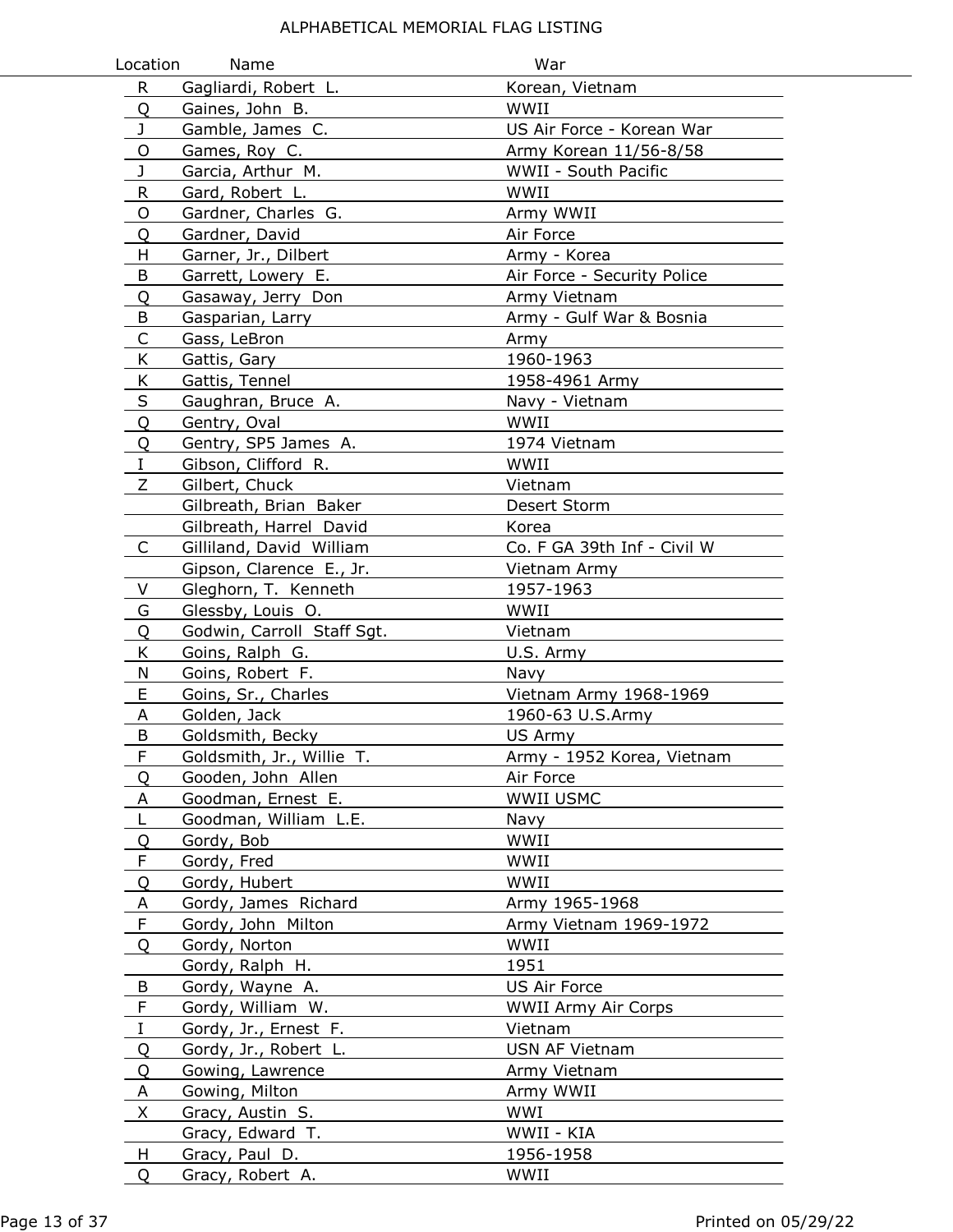| Location    | Name                             | War                       |
|-------------|----------------------------------|---------------------------|
| S           | Gracy, T. Lewis                  | WWII                      |
|             | Graham, C. Thed                  | WWII                      |
| U           | Graham, Felix R.                 | Army                      |
| Q           | Graham, Hoyt "Buddy"             | Army 1957-1959            |
| K           | Graham, James R.                 | WWII                      |
| $\rm I$     | Grant, David Lee                 | Vietnam                   |
| B           | Grant, Robert                    | Navy                      |
| Q           | Grant, W. Fred                   | WWI                       |
| R           | Grant, Warren F.                 | WWII                      |
| B           | Gravely, Rev. C. L.              | Army WWII                 |
| G           | Gravitt, Sgt. Gary Kyle          | Air Force 1977-1981       |
| J           | Gray, Hershel G.                 | Army - 1952               |
| W           | Grayson, Sr., Thomas E.          | 1961-1964 Nat'l Guard     |
| Q           | Green, Earnest W.                | WWII                      |
| R           | Green, H. Jethro                 | WWII                      |
| Q           | Green, James Herschel            | Army Vietnam              |
| R           | Green, Jr., H. Jethro            | Air Force Vietnam         |
| B           | Greenall, John                   | WWII                      |
| R           | Greene, Airman 1st Class John N. | USAF - Vietnam            |
| O           | Greene, Chevius C.               | WWII                      |
| B           | Greene, Clayton                  | WWII                      |
| K           | Greene, Dr. Ralph                | Vietnam                   |
| н           | Greene, Mack                     | WWII                      |
| B           | Greener, Steve                   | Korea Navy                |
| H           | Greenway, Frank A.               | Army - Korean War         |
| V           | Greeson, Claude Vernon           | WWII Army                 |
| F           | Greeson, Don                     | Korea Air Force 1953-1957 |
| O           | Greeson, O. P.                   | 1957-1959                 |
| Q           | Grey, Lester                     | Korea & Vietnam           |
| $\bf{I}$    | Grider, Robert Leonard           | Air Force - Vietnam       |
| Q           | Griffin, Eddie                   | Vietnam                   |
| Н           | Griffith, Glenn                  | Marine 1942-1972          |
| L           | Grimsley, Gary L.                | Army Vietnam              |
| B           | Grindle, Howard                  | WWII                      |
| Q           | Grisham, Lewis J. "Buddy"        | <b>U S Navy 1944</b>      |
| Ι           | Grisham, William L.              | WWI                       |
| G           | Grodzki, Cpl Stanley R.          | Marines Vietnam 1967-1969 |
| J           | Gross, Daniel Lamar              | Vietnam War - Army        |
| U           | Guinn, Harry W., Jr.             | Korea - Air Force         |
| F           | Guinn, Pettus L.                 | Korea                     |
| O           | Gunter, SGM Terry Lee            | Vietnam Army              |
| Q           | Gunther, Lincoln Horace          | WWII                      |
| $\mathbf I$ | Hackney, Landon D.               | Vietnam                   |
| A           | Hackworth, Billy Lee             | Army - Vietnam            |
| G           | Haddock, Dennis L.               | Army 1985-1994            |
| G           | Haddock, Lee L.                  | WWII 1942-1945            |
| Z           | Haisten, E. Leon                 | WWII Navy/Army 1943-1949  |
| E           | Hakes, Donald E.                 | Army 1962-64              |
| Q           | Hakes, Jeremiah Wardell          | WWI 6th Cavalry           |
| Ι.          | Halbrooks, T. R.                 | Korea                     |
| K           | Halcomb, Robert D.               | Army                      |
| Q           | Hale, Edward B.                  | Korea 1950-1954           |
| O           | Hale, Sr., Harry T.              | WWII                      |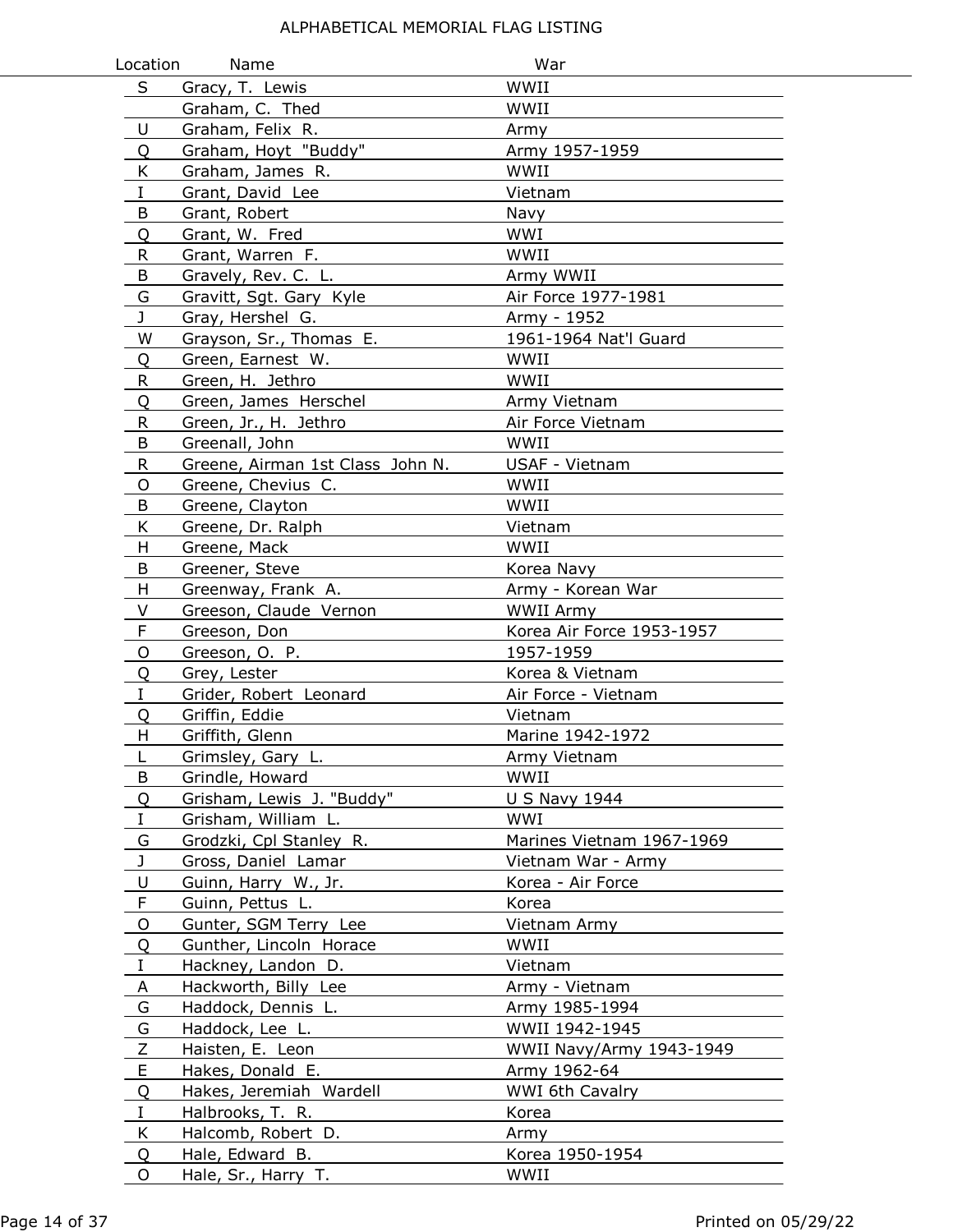| Location       | Name                       | War                         |
|----------------|----------------------------|-----------------------------|
| J              | Hall, Alvin W.             | Vietnam Army                |
|                | Hall, Herman S.            | WWII & Korea - KIA          |
| $\bf I$        | Hall, Roy Styles           | WWII Navy - LST 281 1942-19 |
| L              | Hall, Wallace R.           | Army                        |
| $\vee$         | Hamblin, J. O.             | WWII                        |
|                | Hames, Pvt. Herman         | Korea KIA                   |
| W              | Hamill, James Harlin       | Korean War                  |
| L.             | Hamilton, Thomas W.        | Army Vietnam 1967-1968      |
|                | Hammontree, Carl E.        | WWII - KIA                  |
| V              | Hampton, Mitchell Glenn    | WWII                        |
| Q              | Hannah, Kenneth F.         | WWII                        |
| A              | Hannah, Mark T.            | Korea                       |
| $\overline{F}$ | Hannah, Ross M.            | WWI WWII                    |
| $\overline{L}$ | Hannah, Sgt. Gary          | Army Vietnam                |
| J              | Hannah, William V. "Toady" | Army - Korea                |
| C              | Harbert, Roy C.            | WWII                        |
| G              | Harbin, Sfc. Carl T.       | Army Vietnam & Korea        |
| B              | Harbour, Sp5 Talmon (Gene) | Army Vietnam                |
| F              | Hardeman, Norman J.        | <b>US Air Force</b>         |
| $\sf S$        | Hardin, Arthur G.          | WWII                        |
|                | Harkins, James Richard     | US Navy                     |
| J              | Harmon, James B.           | Army 1961-1967              |
| A              | Harness, Dewey             | Army WWII                   |
| B              | Harrell, Mary J.           | WWII Army R.N.              |
| R              | Harris, Ben R.             | WWI                         |
| Q              | Harris, Cecil L.           | Army                        |
| F              | Harris, Donald L.          | 11/17/1965-10/30/1967       |
| B              | Harris, Joseph D.          | Airforce Airman 1st Class   |
| F              | Harris, Lee                | Army 1962-1964              |
| $\mathsf C$    | Harris, PFC Blake          | Army                        |
| Α              | Harris, Ray E.             | WWII - Vietnam              |
| J              | Harris, Jr., Ben R.        | WWII                        |
| B              | Hartline, Larry            | Army                        |
| U              | Hartman, Jesse Eugene      | Army - WWII                 |
| B              | Hartman, Walter Alan       | Army                        |
| J              | Harvell, Archie            | WWII Army                   |
| J              | Harvell, Tommie            | WWII Navy                   |
| G              | Harwood, Jim               | Army                        |
| L              | Hatfield, Jimmy            | WWII                        |
| I              | Hawes, Roy L.              | Navy WWII                   |
| 0              | Hawkins, Farris Martin     | Army National Guard         |
|                | Hayes, Cecil               | Army                        |
|                | Hayes, Thomas H.           | WWII, Korea Army            |
| $\mathsf{F}$   | Haynes, Thomas L.          | Army                        |
| H              | Hayworth, Burless E.       | Korea                       |
| F              | Headrick, Ira L.           | Army Korea 1953-1954        |
| J              | Headrick, Johnny           | Army Korean                 |
| A              | Headrick, Ralph Ross       | WWII Navy                   |
| Q              | Headrick, Roger            | Army                        |
| O              | Heffington, Thomas H.      | Korea                       |
| A              | Hegwood, Jack W.           | Vietnam                     |
| F              | Helmes, Donnie B-52 Sgt.   | Air Force, Korean           |
| C              | Helmes, Gregory            | Army                        |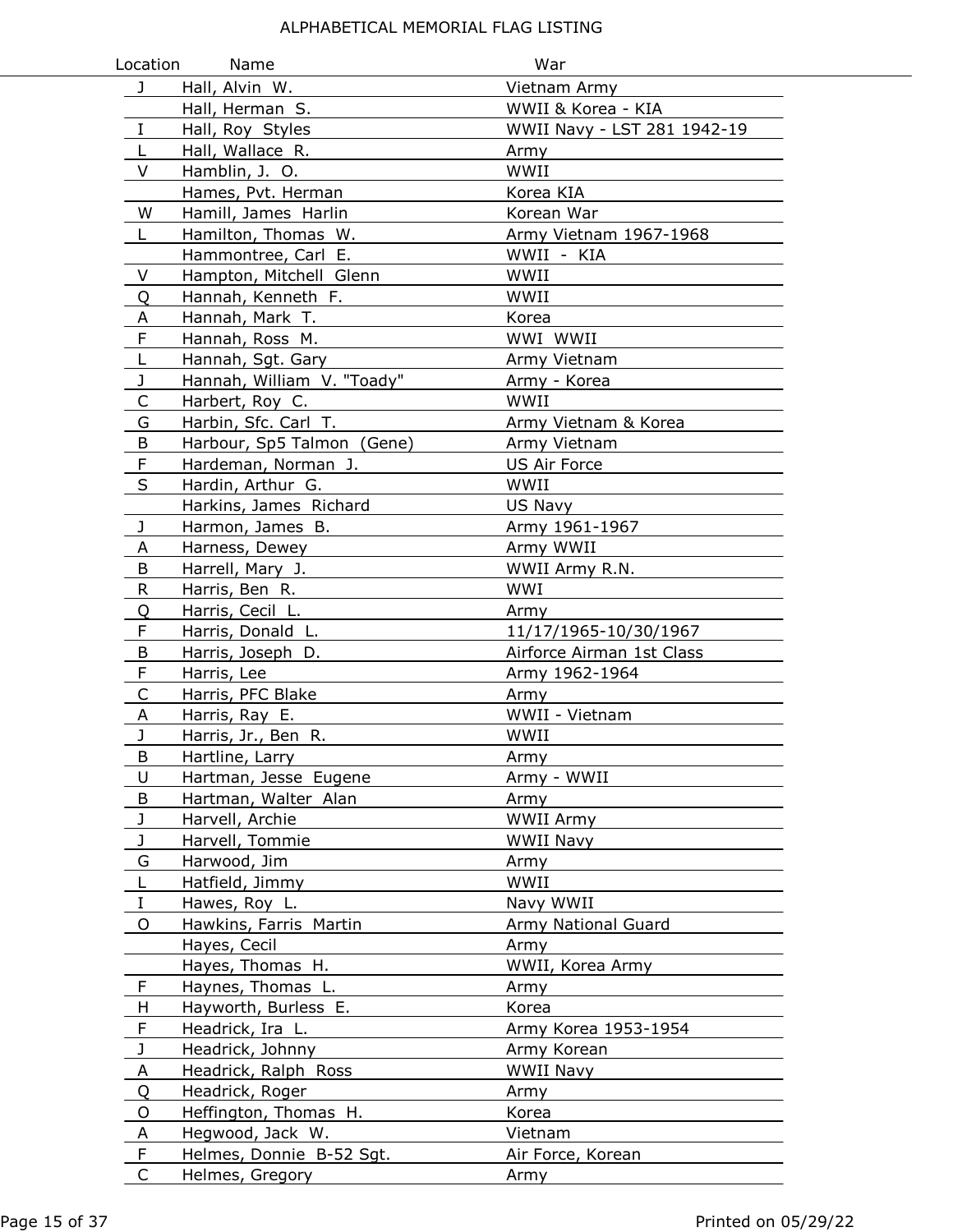| Location     | Name                               | War                         |
|--------------|------------------------------------|-----------------------------|
| $\mathsf{F}$ | Helmes, Henchley SFC               | Vietnam, Korea Army         |
| S            | Helms, CPL William T.              | Army 1956-58                |
|              | Helms, CPL. Henry L.               | Army - KIA                  |
| L            | Helton, Charles (PFC) E.           | WWII Army/Air Force         |
| L            | Helton, Clark                      | WWI - Army                  |
| L            | Helton, Clyde                      | WWI - Army                  |
| C            | Helton, E. R.                      | Confederate Army, Georgia V |
| O            | Helton, Tommy L.                   | Army                        |
| L            | Helton, Wayne                      | Vietnam Army                |
| O            | Henry, James E.                    | Vietnam                     |
| $\mathsf O$  | Henry, SPC Sherman Scott           | Army Iraq 2010-2011         |
| $\mathsf E$  | Hensley, James H.                  | Navy WWII                   |
| L            | Henson, Charles E.                 | Army                        |
| Q            | Henson, Charlie J.                 | WWI                         |
| Q            | Henson, J. Ronald                  | Army                        |
| E            | Henson, James E.                   | WWII                        |
| G            | Henson, Pvt. George J.             | WWI - Army                  |
| K            | Henson, Robert D., Sr.             | Korea 1951-1953             |
| E            | Henson, Vernon E.                  | Marines                     |
| R            | Hester, Hancel E.                  | <b>WWI</b>                  |
| K            | Hester, Roger D.                   | Army - Vietnam              |
| $\mathsf{R}$ | Hester, W. H. "Pete"               | WWII                        |
| $\sf S$      | Higdon, Thomas A.                  | Navy                        |
| H            | Hilbert, M/Sgt. John H.            | WWI 6th Cavalry             |
|              | Hill, Davis H.                     | WWII                        |
| H            | Hill, Donald                       | Army                        |
| O            | Hill, Leo S.                       | WWI                         |
| O            | Hill, Pvt. Frenchy S.              | Korea 1951                  |
| F            | Hill, Samuel J.                    | Korea - USN                 |
| H            | Hilley, Lucius L.                  | WWII                        |
| F            | Hillis, Howard                     | Army                        |
| B            | Hindman, T/Sgt. George Dallas, Sr. | Vietnam                     |
|              | Hite, Lester C.                    | WWII KIA                    |
| $\mathsf{R}$ | Hodges, Bobby                      | Army - Desert Storm         |
| E            | Hodnett, James L.                  | Korea - WWII                |
| G            | Holcomb, John                      | WWII                        |
| O            | Holcomb, Roy R.                    | WWII                        |
|              | Holcomb, William C.                | Army 1954-1956              |
| C            | Holdbrooks, Donald W.              | Marines                     |
| O            | Holder, W. Eugene                  | Korea USAF 1952-1956        |
| Q            | Holder, William J.                 | WWII                        |
| Q            | Holland, Cpl. Burton L.            | Korea                       |
| H            | Holland, G. Ernest                 | Navy WWII 1943-1945         |
| J            | Holliday, Jr., Charles H.          | WWII Army Air               |
|              | Holliefield, Ray C.                | Army - Korea                |
| $\mathsf{A}$ | Hollifield, Clifford T., Jr.       | Vietnam War 7/1/73          |
| S            | Holloway, James F.                 | 1960-1964                   |
|              | Holsomback, Alvin G.               | WWII Navy 1943-1946         |
| $\mathbf{I}$ | Holsomback, John A.                | <b>WWII Army</b>            |
| H            | Holsomback, Marce'                 | 1942-1945 Army-Air Force    |
| K            | Holt, James F.                     | Army                        |
| G            | Honeycutt, Raymond F.              | Army 1955-1958              |
| Q            | Honeycutt, William Edward          | WWII                        |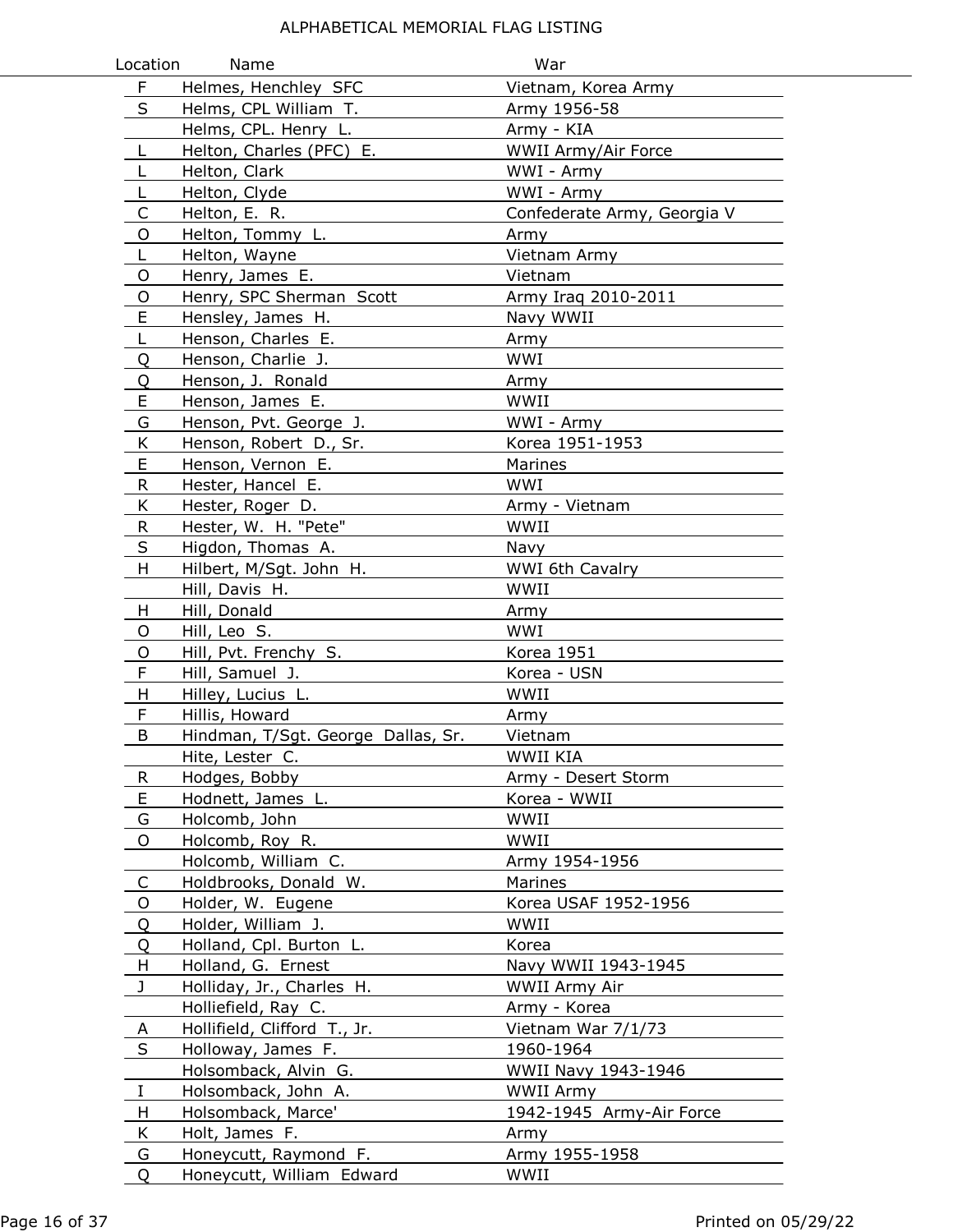| Location        | Name                             | War                   |
|-----------------|----------------------------------|-----------------------|
| A               | Hood, Don                        | Vietnam               |
| H               | Hood, Robert J.                  | USMC - Vietnam        |
| O               | Hooper, Dewey                    | <b>WWII Army</b>      |
| Q               | Hooper, Donald Ray               | USAF - Vietnam        |
| O               | Hooper, Fred Sp3                 | Korea 1954-1956       |
| J               | Hooper, G. Dwight                | Army - Special Forces |
| V               | Hooper, Luther L                 | WWII Navy             |
| R.              | Hooper, Oscar                    | WWI 1917-1918         |
| N               | Hoover, Kenneth D.               | Air Force 1968-1972   |
| F               | Horn, PFC Morris A.              | Army 1955-1957        |
| Q               | Hornady, James "Jim"             | Army Vietnam          |
| H               | Horne, Fred                      | <b>WWII Army</b>      |
| Ζ               | Horne, Lee (Bud)                 | Army                  |
| J               | Horton, James F.                 | Army                  |
| B               | Hosford, Sgt. Roger A.           | Army                  |
| B               | House, Jimmy C.                  | Army 1959-1961        |
| A               | Howard, C. W.                    | WWII Chaplain         |
| G               | Howard, Fredrick W.              | WWII                  |
| I               | Howard, Harold                   | Vietnam USMC          |
| K               | Howard, James E.                 | WWI                   |
| K               | Howard, James "Buster" Granville | WWII                  |
| K               | Howard, Jim Edward               | Korea 1/30/57         |
| K               | Howard, Robert Edward            | Korean                |
| Q               | Howard, Warren H.                | WWII                  |
| O               | Howell, Henry Lee                | WWII                  |
| H               | Howell, Rev. Harold N.           | Army                  |
| L               | Howell, W. Lynn                  | Navy & USAF - Vietnam |
| J               | Howington, Arthur                | WWII                  |
| B               | Hoyle, WM. W. Bill               | National Guard        |
| W               | Hudgens, Hugh H.                 | WWI                   |
| I               | Hudgens, Hugh                    | Korea                 |
| J               | Hudgins, Jack                    | WWII                  |
| Þ               | Hudson, James W.                 | Korea - Vietnam       |
| F               | Hudson, SFC James L.             | Army Vietnam          |
| H               | Huey, George F., Jr              | Korean                |
| $\underline{X}$ | Hughes, Hobert R.                | $4/10/43 - 12/5/45$   |
| F               | Hughes, Ivan E.                  | WWII US Navy          |
| Κ               | Hughes, Marvin E.                | Army Korea            |
| H               | Hughes, Paul                     | WWII                  |
| O               | Hughes, Ralph G.                 | WWII                  |
| R               | Hughes, Stanley (Marvin)         | WWII                  |
| Q               | Hughes, Warren D.                | WWII                  |
| Q               | Hughes, Winfred "Wimpy"          | WWII Army             |
| A               | Hullander, Arnold M.             | WWII                  |
| $\vee$          | Hullander, Smokey                | Korea                 |
| J               | Hullander, Steve                 | 1968                  |
| $\mathbf I$     | Hullender, Clarence W., Sr.      | WWII                  |
| O               | Hullender, Earl                  | Korea                 |
|                 | Hullender, George R.             | WWI                   |
| R               | Hullender, Greely                | WWII                  |
| U               | Hullender, J. Chester            | WWII                  |
| Α               | Hullender, J. P.                 | WWII                  |
| O               | Hullender, John M.               | Army WWII             |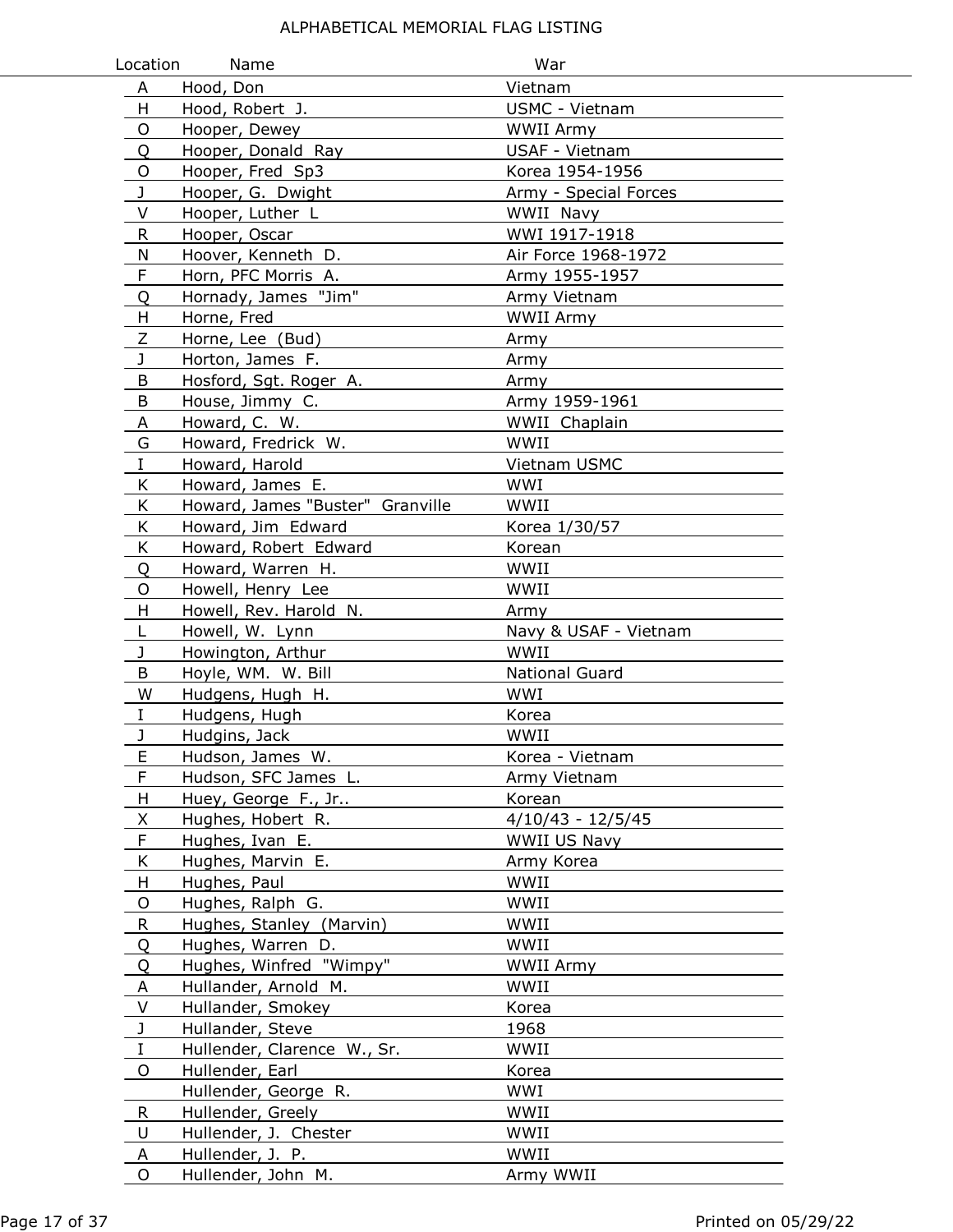| Location                | Name                          | War                        |
|-------------------------|-------------------------------|----------------------------|
| S                       | Hullender, Raymond M.         | Air Force                  |
| A                       | Hullender, Sr., J. C.         | WWII                       |
| L                       | Hullett, Charles              | WWII                       |
| J                       | Hulsey, James H. "Big Jim"    | Navy - WWII                |
| $\rm I$                 | Hutelin, Donald J.            | Army                       |
| V                       | Hyatt, T. G.                  | WWII                       |
| A                       | Ingle, Bruce E.               | WWII Navy 1944-1946        |
| U                       | Ingle, MSG Earl B.            | Vietnam                    |
| <u>K</u>                | Ingle, Pvt. Neal              | Army Signal Corps - WWII   |
| $\mathsf Z$             | Ingram, Clyde                 | Navy WWII 1941-1945        |
| $\overline{Q}$          | Ingram, Earl "Curley"         | <b>USMC Korea</b>          |
| $\mathsf C$             | Ingram, John A.               | Civil War CSA              |
| $\overline{F}$          | Ingram, Johnny H.             | Army                       |
| $\overline{A}$          | Ingram, William "Gene"        | WWII                       |
| $\overline{\mathsf{S}}$ | Irvin, Danny "Dad"            | Navy 1970-1974             |
| $\mathsf J$             | Ivey, Jr., Clarence Raymond   | Navy 1962-1966             |
| V                       | Jackson, Berry                | <b>WWII France/Germany</b> |
| $\sf S$                 | Jackson, H. Dan               | WWII, Korea                |
| B                       | Jackson, James "Benny"        | WWII - Coast Guard         |
| L                       | Jackson, Joseph "Stonewall"   | <b>USAF WWII</b>           |
| F                       | James, William David          | 1951-52 Army Korean War    |
| J                       | Jay, Charles W.               | Korea                      |
| K                       | Jay, James E.                 | WWII                       |
| L                       | Jay, Jr., Jesse R.            | U.S. Army                  |
| H                       | Jennings, James E.            | WWII Navy                  |
|                         | Johnson, Andy C.              | Navy 1978                  |
| Q                       | Johnson, Bill                 | Marines                    |
| I                       | Johnson, Don                  | Air Force                  |
| F                       | Johnson, James F.             | WWII                       |
| B                       | Johnson, Jerry Calvin         | Army Vietnam               |
| K                       | Johnson, Joseph B.            | WWII                       |
| Κ                       | Johnson, Lionel               | WWII                       |
| H                       | Johnson, Ralph E.             | <b>WWII Army Air Force</b> |
| V                       | Johnson, Richard Wilmont, Jr. | Army, Navy, WWII Korea     |
| H                       | Johnson, Richard G.           | Navy WWII                  |
| Α                       | Johnson, Ronald H.            | Korea                      |
| B                       | Johnson, Sammy R.             | US Army - SP4              |
| $\sf S$                 | Johnson, Thomas H.            | WWII                       |
|                         | Johnson, Sr., Edgar L.        | WWI                        |
| O                       | Jones, Carl W.                | WWII                       |
| O                       | Jones, Denny Curtis           | Vietnam Army               |
|                         | Jones, Donald                 | WWII                       |
| Q                       | Jones, Harland G.             | Vietnam 1971-1972          |
| Α                       | Jones, James                  | WWII                       |
| O                       | Jones, P.F.C. Harry L.        | WWII Army                  |
| A                       | Jones, Paul Bernard           | WWII 1943-1946             |
| O                       | Jones, R. L.                  | WWII Army                  |
| J                       | Jones, Robert M.              | Marines                    |
| F                       | Jones, Sgt. Leonard N.        | 1952-1960                  |
| H                       | Jordan, Scott W.              | Army                       |
| O                       | Julian, Oscar G.              | Korea                      |
| K                       | Kapherr, Karl                 | US Navy - WWII             |
| F                       | Kaylor, Pvt. George A., Jr.   | Korean, Marine Corps       |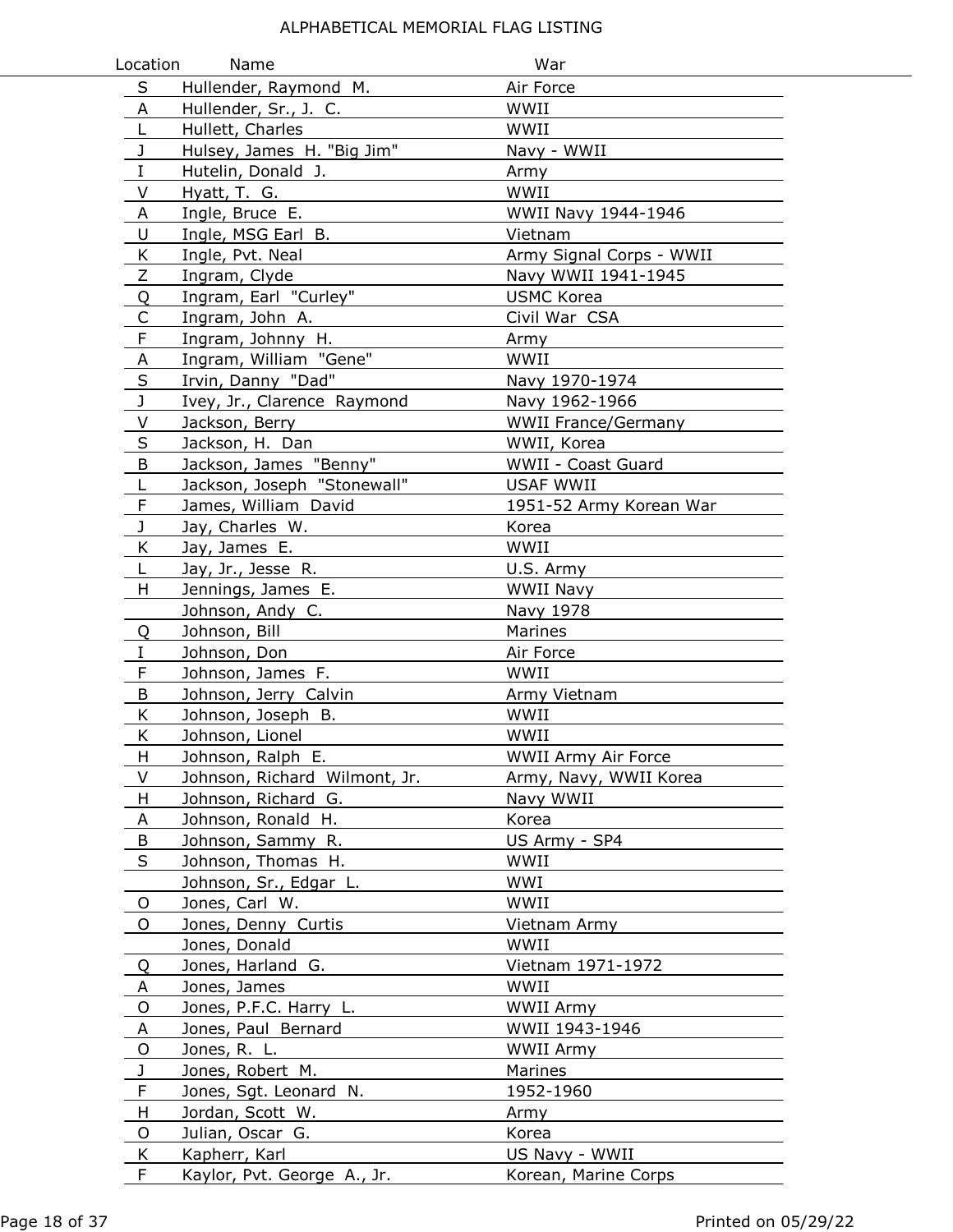| Location                | Name                                      | War                        |
|-------------------------|-------------------------------------------|----------------------------|
| G                       | Keck, Harvey C.                           | WWII                       |
| V                       | Keel, Hardy                               | <b>WWI Marines</b>         |
| B                       | Keith, Donald E.                          | Marine - Vietnam           |
|                         | Keith, James W.                           | Korea KIA                  |
| R                       | Keith, Ronald                             | WWII, Korea, Vietnam       |
| W                       | Kellerhals, Sr., Henry G.                 | WWII                       |
| L                       | Kelley, Charles D.                        | SSGT US Air Force          |
| Α                       | Kelley, Joe                               | WWII - Army                |
| J                       | Kelley, Oscar Lee                         | WWII                       |
| J                       | Kelly, Ted C.                             | WWI - Army                 |
| $\mathsf F$             | Kemp, Homer D.                            | Air Force                  |
| L                       | Kendrick, James L.                        | National Guard 1960s       |
| Q                       | Kendrick, Kenneth Michael "Mike           | Army 1972-1974             |
| Q                       | Kendrick, William Mack                    | <b>WWII Marines</b>        |
| $\overline{\mathsf{S}}$ | Kennedy, C. H.                            | Navy 11/27/56-11/21/58     |
| $\mathbf I$             | Keown, PFC Louis                          | WWII                       |
| J                       | Kernea, Donald Elmer                      | Navy WWII                  |
| N                       | Kerns, Dewey E.                           | Korea                      |
|                         | Ketchersid, Glen M.                       | Korea - KIA                |
|                         | Ketchersid, Vernis E.                     | WWII KIA                   |
| G                       | Key, John Clifton                         | WWII                       |
| O                       | Key, Wayne J.                             | WWII 1940-1945             |
|                         | Keys, G. Steve "Pete"                     | Army National Guard        |
|                         | Keys, Joel O., Sr.                        | Korean                     |
|                         | Keys, W. W., Jr.                          | WWII Navy                  |
| Q                       | Kidd, Jeff C.                             | Navy OS2 1983-1988         |
| E                       | Kidd, Robert Lewis                        | WWII                       |
| H                       | Kile, Danny                               | US Army                    |
| G                       | Kilgore, Clifford                         | US Marines - Korea 'Silver |
| V                       | Kilgore, SFC Ernest R., Jr.               | Army 1969-1982             |
| L                       | Killingsworth, D.                         | U.S. Army                  |
| Α                       | Killingsworth, James Paul                 | WWII                       |
|                         | Killingsworth, Scott                      | Vietnam - KIA              |
| O                       | Kindred, Larry                            | Vietnam - Army             |
| $\mathsf{C}$            | Kindred, Tom                              | WWII                       |
| $\mathsf O$             | King, James "Doc"                         | Korea                      |
| A                       | Kinsey, Roy L.                            | WWII 1942-1945             |
| Ζ                       | Kirby, Denver L.                          | Vietnam                    |
| $\mathsf F$             | Kirkella, Frank                           | Vietnam Army               |
| J                       | Kittle, Andy J.                           | Army                       |
| B                       | Kittle, Jack                              | Army Vietnam               |
| Q                       | Kittle, James B.                          | WWII                       |
| F                       | Kittle, James Stacy                       | Vietnam, Iraq              |
| $\sf S$                 | Kittle, James H                           | US Navy - WWII             |
| $\mathsf F$             | Kittle, James W.                          | US Navy - Vietnam          |
| G                       | Kittle, Melvin I.                         | Vietnam                    |
| F                       | Kittle, Pat                               | Army                       |
|                         | Kittle, Ralph W.                          | WWII 1942-45 POW           |
| B                       | Kittle, Ted G.                            | Korea                      |
|                         | Kittle, Jr., William "Billy"              | WWII POW                   |
| Q                       | Knight, Charles Ellis                     | Army 1971-1974             |
| C<br>$\mathbf I$        | Knight, David D.<br>Knight, David "Sonny" | WWII<br>Army 1961-1964     |
|                         |                                           |                            |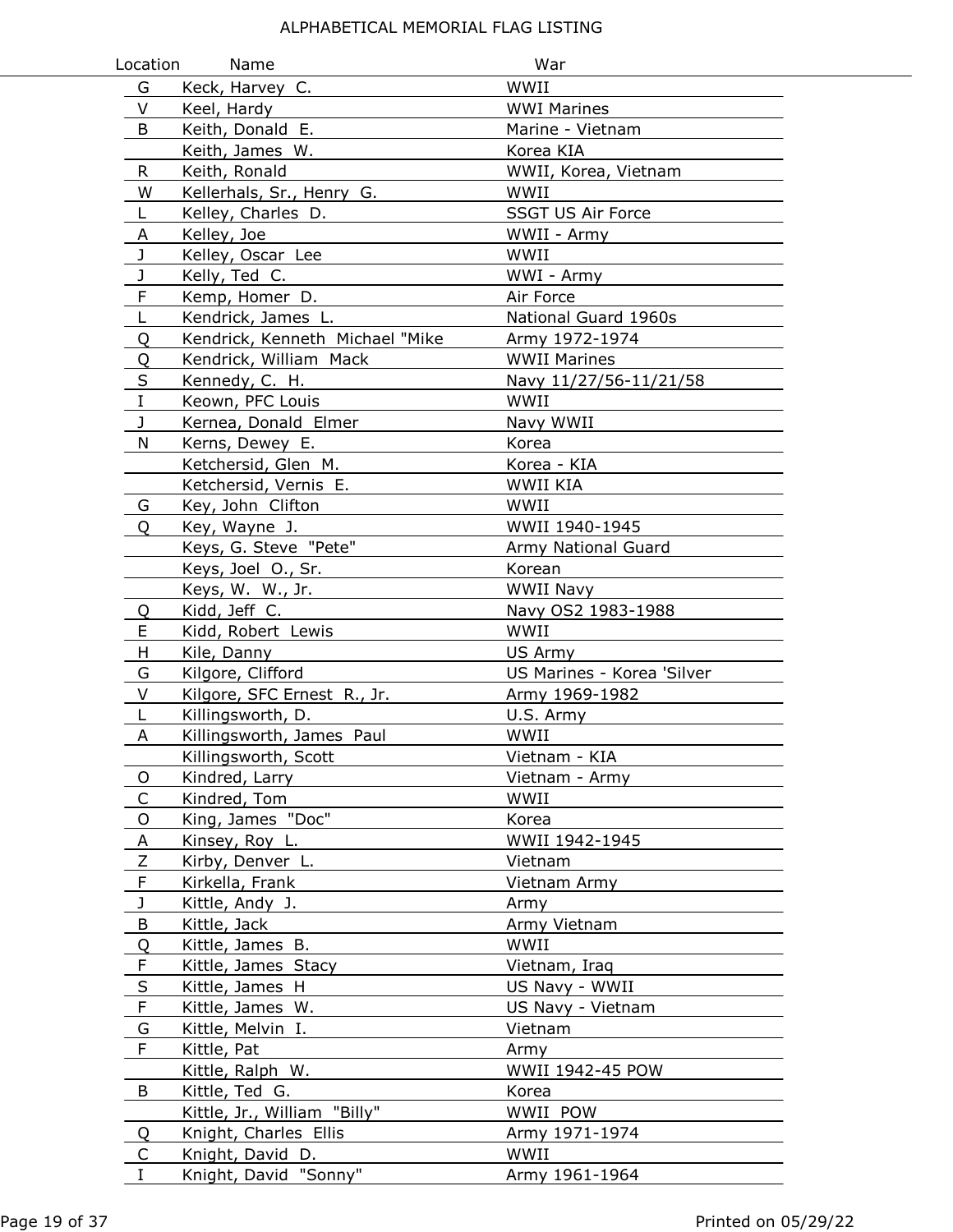| Location     | Name                        | War                         |
|--------------|-----------------------------|-----------------------------|
| S            | Knight, Reece E.            | Navy 1944-1946              |
| $\mathbf{I}$ | Knight, Steve B.            | WWII                        |
|              | Koehler, Sgt. Ed            | Afghanistan Marines - KIA   |
| Α            | Kokinda, Ernest M.          | Korean 1951-1952            |
| L            | Kubiaczyk, Frank            | Air Force Vietnam           |
| E            | Lancaster, J. J. Jack       | WWII - Army                 |
|              | Land, Clyde W.              | Air Force                   |
| O            | Land, Emory Lee             | Korea                       |
| B            | Land, Harold E.             | Army - Korea War            |
| Q            | Landen, Ed C.               | WWII Army                   |
| K            | Lane, Bennie J.             | Air Force - Korea           |
| A            | Lane, Gene                  | Korea                       |
| $\mathsf{C}$ | Langston, Jim W.            | Army 1946-1950              |
| U            | Lanier, James R.            | Army - Vietnam              |
| B            | Lankford, Robert Aaron      | Army - Korean War (4 Bronze |
| K            | Lansford, Farris "Doc"      | WWII 1943-1945              |
| A            | Larkin, Delane              | Army National Guard         |
| J            | Larkin, Frank               | WWI                         |
| Q            | Larkin, Milton P.           | WWII                        |
| Q            | LaRoche, Benjamin Teed      | <b>WWII Navy</b>            |
| $\sf S$      | Lash, Buford E.             | Navy WWII                   |
| Q            | Lassetter, J. Reid          | Air Force 1958-1962         |
| G            | Latimer, Roger A.           | Army Korea                  |
| U            | Laue, Thomas F.             | Air Force Korean            |
| L            | Lawrence, Frank H.          | WWII                        |
| $\mathsf R$  | Lawrence, Harlan W.         | WWII                        |
| J            | Laws, Junior                | 1967-1968 Vietnam           |
| O            | Lawson, PFC Darrell Garland | 1962-1964                   |
| B            | Lea, James "Ronnie" R.      | Army Vietnam                |
| X.           | Lea, Kenneth E.             | Vietnam                     |
| U            | Lea, Luther Dellis          | Army Korean                 |
| U            | Ledbetter, John David       | WWII                        |
| A            | Ledford, Bobby Lee          | Army - Vietnam              |
| R.           | Ledford, SSGT Jerry D.      | Viet Nam                    |
|              | Lee, Anthony Irvin          | Vietnam - KIA               |
| $\mathsf F$  | Lee, Bettye M.              | <b>USAF</b>                 |
| Q            | Lee, Ed                     | WWII                        |
| Ι.           | Lee, Ronald J.              | US Air Force - Vietnam      |
| Q            | Leigh, Jack D.              | Navy                        |
| Q            | Leigh, Sr., C.L.            | Army                        |
| F            | Lemmon, Larry E.            | Vietnam                     |
| B            | Lemmon, PFC Roy L., Sr.     | Army Air Care WWII          |
| K            | Leonard, James C            | Army - WWII                 |
| H            | Leonard, James T            | Army                        |
| H.           | Leone, E. Leon              | WWII                        |
| Q            | Leroy, Ben F.               | Navy 1923-1927              |
| Q            | Leroy, Charles O.           | Air Force 1968-1979         |
| Q            | Leroy, Oliver I.            | WWII                        |
| F            | Leroy, William              | Vietnam                     |
| $\mathbf{J}$ | LeVan, James H.             | WWII                        |
| Q            | Levi, Fred E.               | WWII                        |
| A            | Lewis, Arthur D.            | Airforce Vietnam            |
| F            | Lewis, Charles Skip         | Navy                        |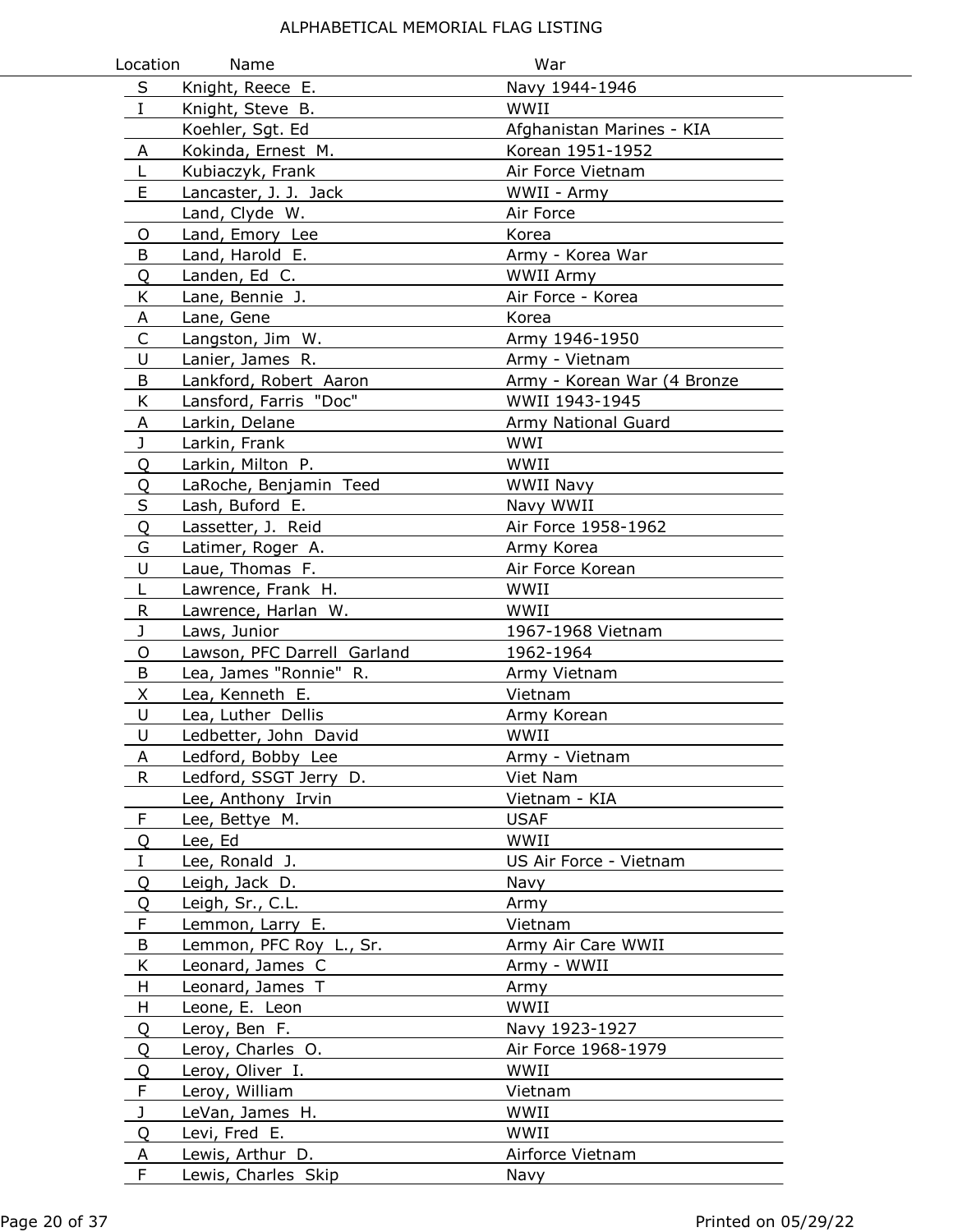| Location       | Name                                   | War                             |  |
|----------------|----------------------------------------|---------------------------------|--|
|                | Lewis, Earl "Huff"                     | Marines 1956-1959               |  |
| $\mathbf{J}$   | Lewis, John Floyd                      | Army                            |  |
| F              | Lewis, Lloyd G.                        | Korean - Vietnam                |  |
| O              | Lewis, William (Bill)                  | Army - Germany                  |  |
| A              | Lillard, M. F.                         | WWI                             |  |
| F              | Lillard, Walter "Dee"                  | Air Force                       |  |
| $\mathsf F$    | Lillard, Weaver T.                     | WWII                            |  |
| $\mathsf{R}$   | Lindsey, Ottis G.                      | <b>WWII Army</b>                |  |
| S              | Liner, Curtis D.                       | Army                            |  |
|                | Liner, Thomas W.                       | WWII KIA 10-3-44                |  |
| $\mathsf{O}$   | Little, Edward R.                      | Army - WWII & Korea             |  |
| S              | Little, Hubert D.                      | WWII 1942-1949                  |  |
| $\mathsf O$    | Little, Ron                            | Korea                           |  |
| $\overline{C}$ | Lively, Julian A.                      | Marines 1950-1958               |  |
| $\overline{z}$ | Lizana, Lee                            | Korean                          |  |
| $\mathsf C$    | Logan, Thomas E.                       | Korea & Vietnam                 |  |
| W              | Logan, William Harrison                | Korea Navy                      |  |
| $\sf S$        | Long, Thomas H., Jr.                   | Korea, Vietnam                  |  |
| $\sf S$        | Longwith, Henry                        | <b>WWI</b>                      |  |
| $\mathsf F$    | Looney, James W.                       | US Navy WWII                    |  |
|                | Looney, James E.                       | US Army - Vietnam               |  |
| A              | Love, Frank W.                         | Navy                            |  |
| H              | Loveless, Joe H                        | Air Force                       |  |
| K              | Lowe, Earl A.                          | Vietnam Army                    |  |
| $\mathbf{J}$   | Lowe, James R.                         | Air Force - Korea               |  |
| $\mathbf{J}$   | Lowe, James F.                         | Army Air Force                  |  |
|                | Lowery, Gerald Griffin                 | National Guard/Army Reserve     |  |
|                | Lowery, James (Jimmy)                  | Army                            |  |
| F              | Lowery, Lt. Col. Paul J.               | <b>USMC Vietnam</b>             |  |
|                | Lowery, W. Lamar                       | Navy                            |  |
|                | Lowrance, J. C.                        | WWII - KIA                      |  |
| B              | Lowry, Eldon                           | WWII                            |  |
| R.             | Lumpkin, Willie                        | Korean                          |  |
| I              | Lusk, Danny                            | Vietnam - Navy                  |  |
| $\rm I$        | Luttrell, D. D.                        | WWII                            |  |
| Q              | Lynn, George, Jr.                      | U S Army                        |  |
| Q              | Lynn, William Felts                    | Korea                           |  |
| V              | Madewell, Edward L.                    | Navy WWII                       |  |
| H              | Magill, Charles A.                     | WWII                            |  |
|                | Magin, Katie                           | WWII - KIA Nurse                |  |
| J              | Magin, Jr., Peter J.                   | Army WWII                       |  |
| K              | Mann, Cecil                            | Korea                           |  |
| A              | Manning, John P., Jr.                  | Army                            |  |
| Q              | Manuel, George H.                      | Army                            |  |
| H              | Maples, Roy E.                         | WWII                            |  |
| Y              | Marcus, John E                         | Korea - Navy                    |  |
| U              | Marlowe, Harold E.                     | WWII - Navy                     |  |
| $\sf S$        | Martin, Jeffrey Allen                  | Desert Shield/Storm             |  |
|                | Martin, John Milton                    | <b>WWII POW</b>                 |  |
| Q              | Mason, George M.                       | WWII                            |  |
| $\mathbf{J}$   | Massengill, Rudolph                    | Navy WWII                       |  |
| Q<br>S         | Master, Reuben B.<br>Matthews, Troy C. | WWII Korea<br>Air Force - Korea |  |
|                |                                        |                                 |  |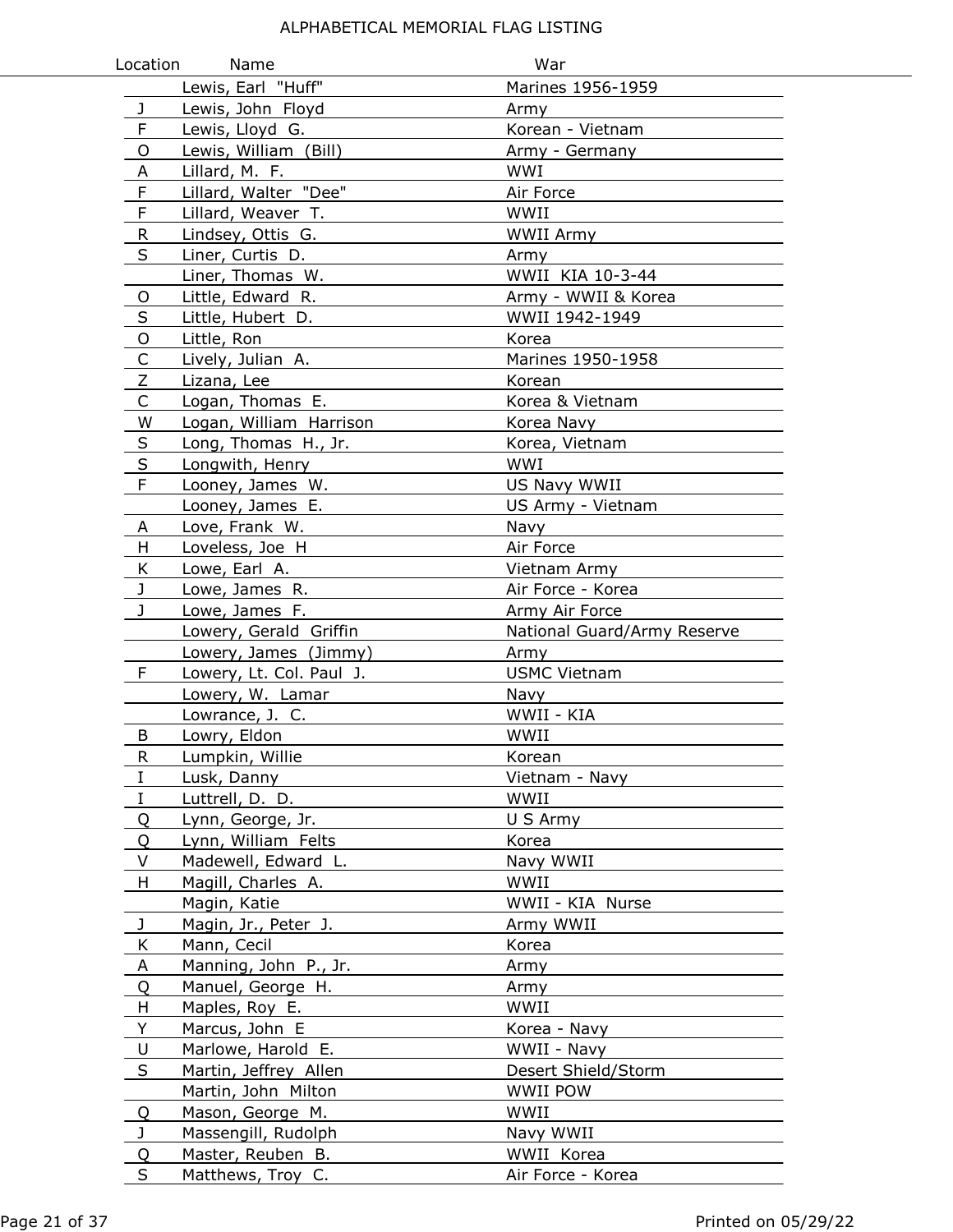| Location     | Name                              | War                         |
|--------------|-----------------------------------|-----------------------------|
| $\mathbf{I}$ | Mattox, H. J. "Jack"              | Coast Guard                 |
| V            | Maurer, Robert E.                 | WWII                        |
| Q            | Maxwell, Sgt. John R.             | Vietnam Army                |
| O            | Mayhugh, Kenneth                  | 1947-1952 Army              |
| O            | McAllister, Doc                   | Korea - Vietnam             |
| H            | McAllister, Edward J.             | Army                        |
| O            | McAllister, J. Ralph              | WWII                        |
| E            | McAllister, J. Kenneth            | Army 1954                   |
| B            | McAllister, Robert (Bob)          | Navy                        |
| L            | McBrayer, Brig.Gen.(Ret.) Madison | WWII, Korean                |
| K            | McBrayer, George                  | Korea                       |
|              | McBrayer, J. Nelson               | WWI - KIA                   |
| Q            | McBrayer, Richard                 | WWII                        |
| B            | McCain, SP5 Robert E.             | US Army - Republic of Vietn |
| A            | McCallie, Sr., George E.          | Korea 1952 & 1953           |
| S            | McClanahan, Rhea                  | <b>WWII USMC</b>            |
| U            | McClure, Harold B.                | WWII Army                   |
| Α            | McClure, Ralph L.                 | Navy                        |
|              | McCord, James                     | Army WWII - KIA             |
| Е            | McCuiston, William N.             | WWII Army 1943-1945         |
| F            | McCumber, D. Wayne                | Vietnam 1967 Army           |
| A            | McCumber, M. Vernon               | WWII Army                   |
| Q            | McCutchen, Mary Lee Ross          | <b>WWII Navy Waves</b>      |
| K            | McDaniel, Billy Don               | Korea Army                  |
| H            | McDaniel, Carl L.                 | Air Force                   |
| $\sf S$      | McDaniel, Charles H.              | Korea                       |
| B            | McDaniel, Clayton T.              | WWII                        |
| K            | McDaniel, Edward L.               | Viet Nam                    |
| K            | McDaniel, Erwin Shirley           | <b>WWII Navy</b>            |
| G            | McDaniel, Grady W.                | WWII                        |
| E            | McDaniel, Melvin                  | Army 1960-1962              |
| V            | McDaniel, Ralph E.                | Army Germany                |
| R            | McDaniels, Earle                  | WWI                         |
| A            | McDevitt, J. Egan, Sr.            | WWII Army 1941-1945         |
| B            | McDevitt, Mark E.                 | <b>US Air Force</b>         |
| A            | McDonald, J. L.                   | Army WWII                   |
| A            | McDonald, John E.                 | Korean                      |
| $\mathsf R$  | McDowell, A. C.                   | WWII Navy                   |
| $\sf S$      | McElroy, Edward "Mac"             | WWII                        |
| B            | McFerrin, Winfred "Mac"           | WWII                        |
| E            | McGowan, Jimmy S.                 | Marines Vietnam             |
| H            | McGrath, John Fox                 | Vietnam                     |
| Q            | McGuffey, Melvin                  | Army                        |
| A            | McHone, Luke                      | WWII Army                   |
| L            | McKay, Jesse                      | Army (Purple Heart)         |
|              | McKeehan, J. F.                   | WWII                        |
|              | McKeehan, James E.                | WWII - KIA                  |
|              | McKeehan, James                   | Air Force 1972              |
|              | McKeehan, Roy "Hoss"              | WWII                        |
| G            | McKinney, John (Mike)             | Army Vietnam                |
| $\mathsf{C}$ | McKinney, Roger                   | Air Force                   |
| $\sf S$      | McMahan, Raymond A.               | <b>WWII Army</b>            |
| Q            | McMahan, William "Bill"           | Korea - Vietnam             |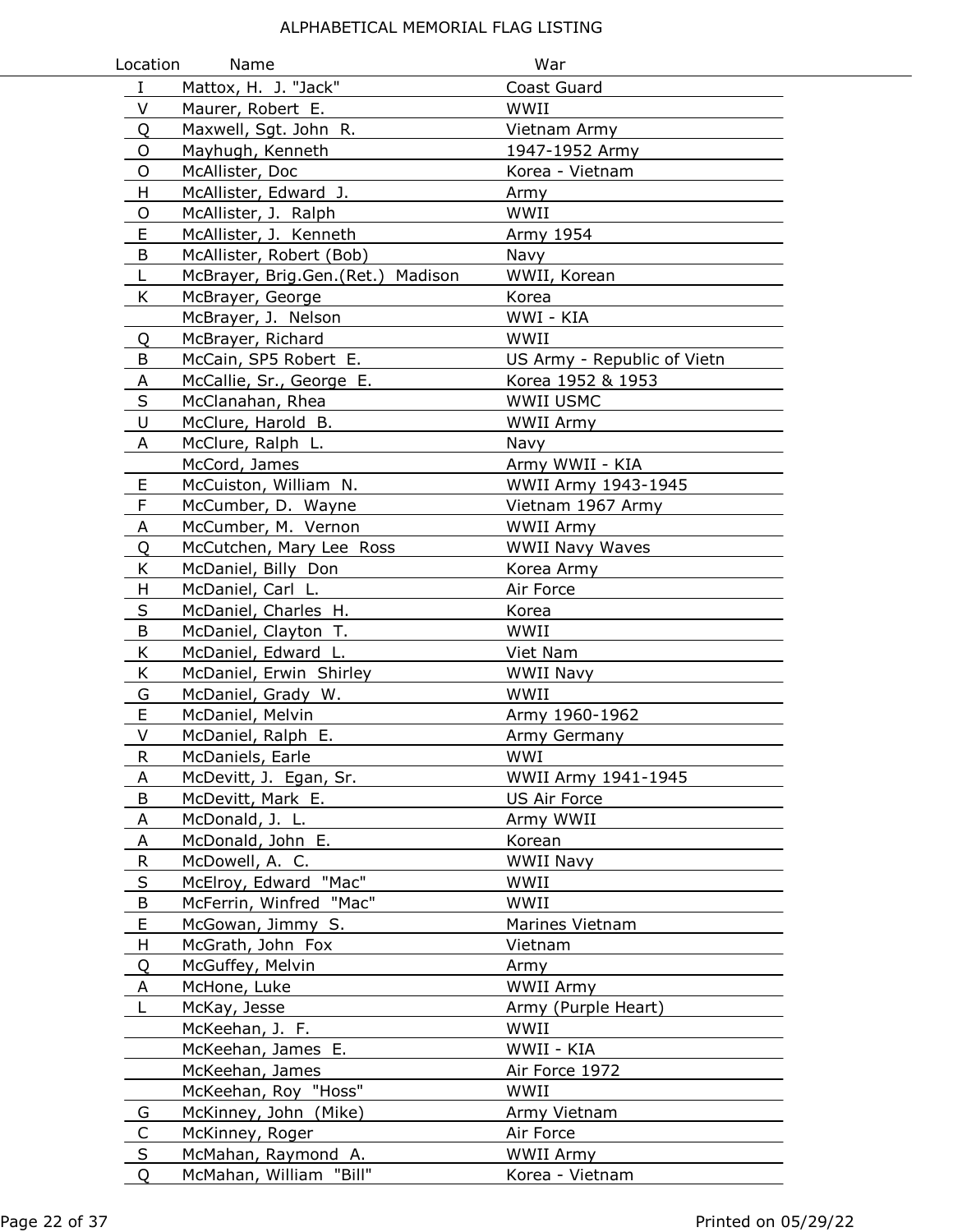| Location    | Name                         | War                         |
|-------------|------------------------------|-----------------------------|
| A           | McMillen, Harry B.           | WWII                        |
| B           | McMillon, William "Bill"     | Vietnam Air Force           |
| O           | McMurry, Allan               | Army 1960                   |
| C           | McNeese, William L.          | WWII                        |
| K           | McNew, Robert L.             | <b>WWII Navy</b>            |
| J           | McNish, Cpl. Archie          | Army Korean War             |
| J           | Meade, Gordon                | WWII                        |
| O           | Meeder, David Nelson         | Army WWII 1941-1944         |
| O           | Meek, Donald                 | Korea                       |
| U           | Meeks, Hayes E.              | WWII - Army                 |
| ${\sf R}$   | Melton, Larry J.             | Marines 1958-1962           |
| H           | Mercer, William H.           | Army WWII                   |
| K           | Merritt, Darrel W.           | Korea Army                  |
| Q           | Messer, Verlin T.            | Korea                       |
| O           | Metoyer, David Allen         | Navy 1958-1961              |
| Q           | Middleton, Altman            | WWII / Army                 |
| K           | Miles, Jesse R.O.            | Army - 181st Airborne Divis |
| H           | Miller, Albert F.            | Navy - Vietnam              |
| I           | Miller, Eugene Emerson       | Army Korean 101st Airborne  |
| Q           | Miller, Gilbert Ray          | Navy WWII 1943-1946         |
| E           | Miller, James W.             | WWII                        |
| $\circ$     | Miller, William David        | Navy - 1959-1962            |
| Q           | Millican, Thomas L.          | WWII Navy                   |
| H           | Millican, Wayne Harold       | Navy - Vietnam              |
| H           | Millican, Sr., Robert C.     | Marine - WWII Master Sargen |
| A           | Milligan, Ronald C.          | US Army                     |
| G           | Miolen, Ray                  | Army Korea                  |
| R           | Mitchell, Carl               | WWII                        |
|             | Mitchell, W. E. (Billy)      | Navy WWII                   |
| A           | Mitchell, William E.         | Navy - Vietnam              |
| O           | Mitchell, Sr., Everett B.    | WWII                        |
|             | Mitchell, Sr., John H.       | WWII POW                    |
| Q           | Moore, Elzie E.              | 82nd Airborne Army          |
| K.          | Moore, Jess                  | US Air Force - WWII         |
|             | Morberg, Josh                | Army Iraq KIA               |
| $\bf{I}$    | Morehouse, Francis C.        | WWII                        |
| J.          | Moreland, Clayton Lamar, Sr. | Korea - Army                |
|             | Moreland, James A.           | Air Force 1950-54 Korea     |
| J           | Moreland, John L.            | <b>WWII Coast Guard</b>     |
| E           | Moreland, William H.         | WWII                        |
| K           | Morgan, E. A.                | WWII                        |
| J           | Morgan, J. H.                | WWII                        |
| H           | Morgan, James B.             | WWII                        |
| J           | Morgan, Rudy N.              | WWII                        |
| I           | Morris, Aubrey               | Air Force 1961-1965         |
| V           | Morrisette, William F., Sr.  | WWII, Army 1945             |
| $\mathsf R$ | Morrison, Donald             | Korea 1/10/52-5/28/52       |
| J           | Morrison, James F.           | WWII                        |
| G           | Morrison, Larry D.           | Army 1958-1961              |
|             | Morrow, William H.           | WWII - KIA                  |
| G           | Morton, Donald               | WWII                        |
| O           | Morton, James M.             | Army - Vietnam              |
| A           | Mosley, Samuel               | Army Vietnam                |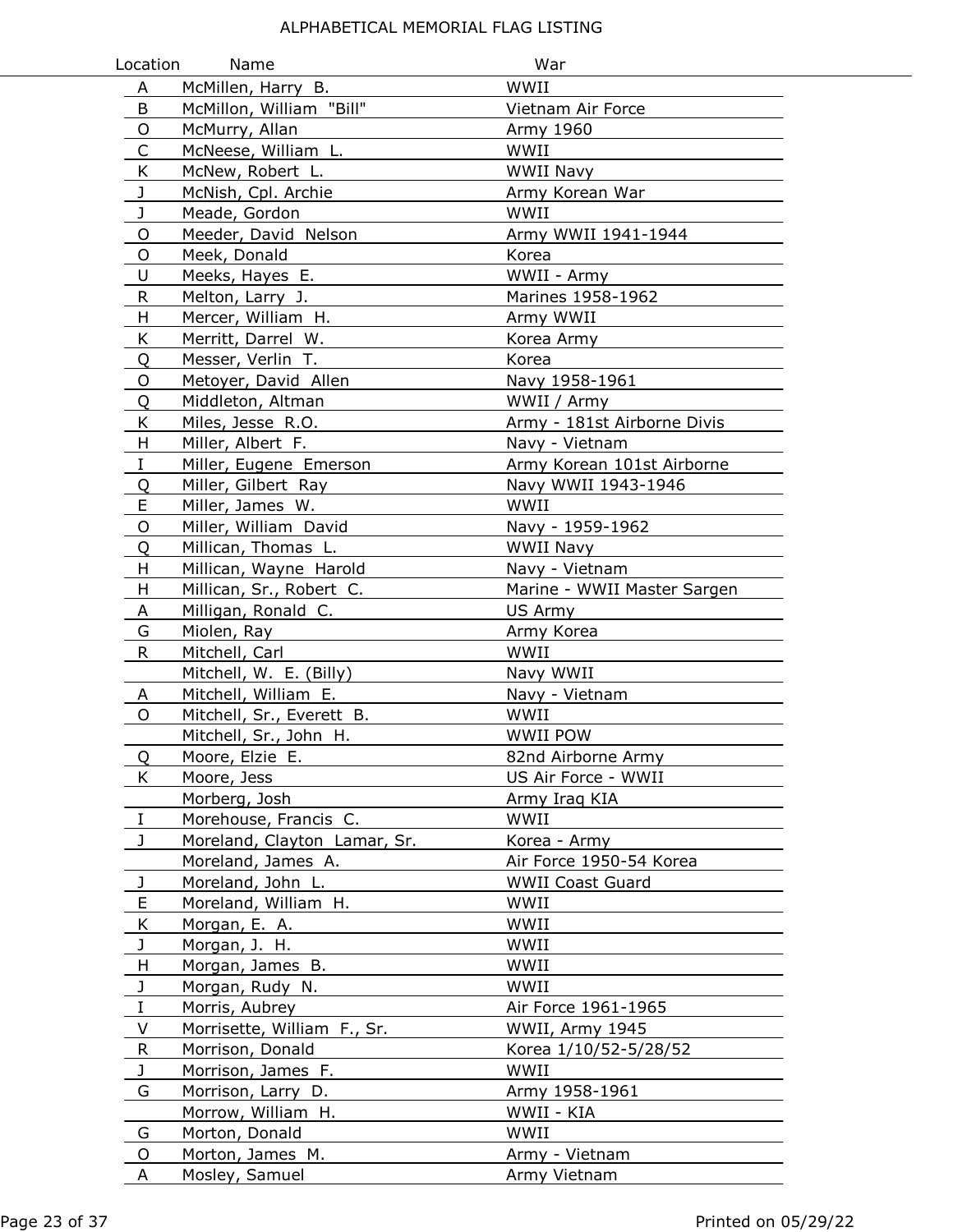| Location    | Name                                  | War                                  |
|-------------|---------------------------------------|--------------------------------------|
| R           | Moss, Alexander L.                    | WWII                                 |
| R           | Moss, Lewis "Alex"                    | Vietnam                              |
| B           | Mueller, H. Russell                   | Marine WWII & Korea                  |
| H           | Mueller, P.F.C. Jim                   | Marines 1942-1945                    |
| U           | Mulkey, Ralph Thomas                  | US Navy WWII                         |
| $\sf S$     | Mulkey, Sr., Thomas R                 | Air Force WWII & Korea               |
| $\sf S$     | Mullican, Joel                        | Navy                                 |
| A           | Mullins, Rankin M.                    | WWII                                 |
|             | Mumm, Jr., Robert G.                  | Vietnam Navy 1966-1970               |
| V           | Myers, David E.                       | <b>US Air Force</b>                  |
| H           | Myhan, Edward M.                      | Army WWII 1940-1945                  |
| A           | Myrick, A. L.                         | WWII                                 |
|             | Nance, Donald P.                      | Army                                 |
|             | Nance, Hoyt T.                        | WWII                                 |
|             | Nance, Kerry L.                       | Army Vietnam                         |
|             | Napier, Nicholas R.                   | WWII-KIA                             |
| B           | Narramore, Jr., Dennis R.             | Army - Delta Force Raven             |
| $\mathbf I$ | Nash, Ben F.                          | WWII                                 |
| 0           | Nation, Jack T.                       | WWII                                 |
|             | Nation, Randall Eugene                | Navy - Persian Gulf War              |
| H           | Nave, George H.                       | <b>WWII Navy</b>                     |
| U           | Nave, Harold Jr.                      | Vietnam Marines                      |
| $\sf S$     | Nave, Harry "Bud"                     | Marine Corps WWII                    |
| $\sf B$     | Nave, Sr., Lawrence G.                | U.S. Army WWII                       |
| Q           | Neal, James W.                        | WWII                                 |
| Q           | Nehring, Lester (Sonny)               | Korea                                |
| Q           | Nelson, Donald F                      | 1952-1958                            |
| $\mathsf C$ | Nelson, Hubert C.                     | WWII                                 |
| H           | Nelson, Newton Isaac                  | WWII                                 |
| A           | Nelson, TSGT William R.               | Air Force 1945-1967                  |
| H           | Nettles, Robert A.                    | Army Korean War                      |
| O           | Newberry, Joseph H.                   | WWII                                 |
| I           | Nichols, Calvin C.                    | 1945-1946                            |
| W           | Nichols, Fred Aldon                   | WWII Army/Air Force                  |
| B           | Nichols, James C.                     | 1942-1945 WWII                       |
| G           | Nichols, Jasper A.                    | WWI & WWII                           |
| X           | Nichols, Robert T.                    | WWII                                 |
|             | Nichols, Sr., Cecil R.                | WWII - KIA                           |
| Q           | Nichols, Sr., Randall L.              | National Guard 1967                  |
| Q           | Nix, Harris                           | WWII                                 |
| Ι           | Nix, Troy J.                          | Desert Storm 1991-2008               |
| U           | Nixon, James A.                       | Army                                 |
| $\mathsf E$ | Norman, Charlie Sr.                   | WWII 6th Cavalry                     |
| Q           | Norris, Douglas L.                    | Vietnam                              |
| X           | Norris, Earnest Wessley               | WWII Army                            |
| O           | Norris, Edward A.                     |                                      |
| Q           | Norris, Helen L.                      | Navy Korea                           |
| B           | Norris, John W.                       | Navy Korea                           |
|             | Norton, John E.                       | Vietnam - KIA                        |
| L           | O'Donald, CPL Bill                    | Army - Purple Heart<br>WWII          |
| E<br>S      | O'Donald, L. K.<br>O'Donnell, John C. |                                      |
| O           | O'Keefe, Edward J.                    | Army Korea/Vietnam<br>Vietnam - Army |
|             |                                       |                                      |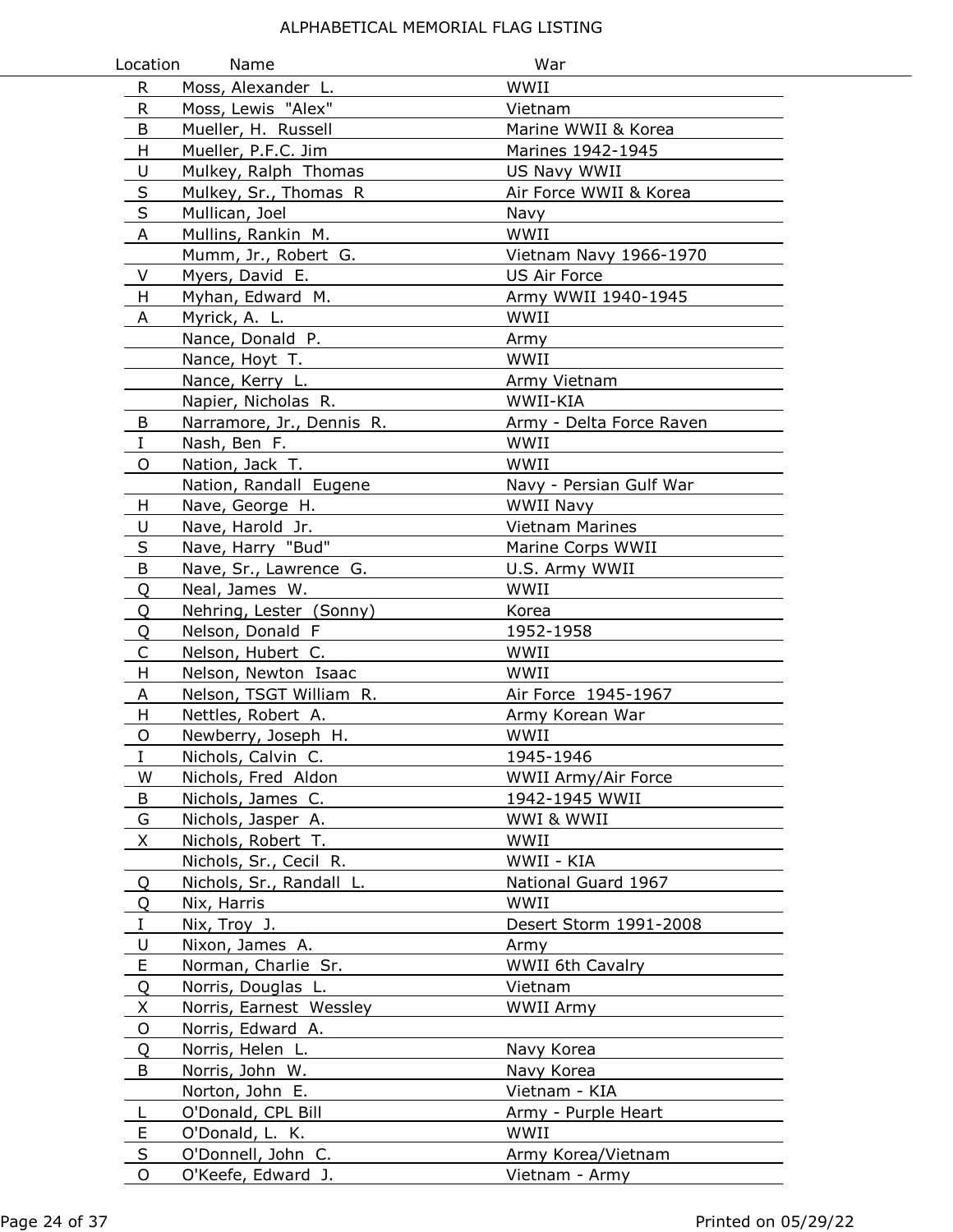| Location       | Name                         | War                     |  |
|----------------|------------------------------|-------------------------|--|
| Q              | O'Kelley, Robert W.          | Korea                   |  |
| H              | O'Rear, Tommie E.            | Air Force - Vietnam War |  |
| F              | O'Steen, Jesse W.            | Army WWII               |  |
| G              | Odell, Sp4 Ronnie            | Army Vietnam            |  |
| G              | Odom, E. L. "Doc"            | WWII - Army             |  |
| N              | Ogle, Charlie L.             | WWII                    |  |
| F              | Oglesby, Louis               | WWII                    |  |
| R              | Oglesby, Sr., Oscar O.       | WWII                    |  |
| B              | Oliver, John W.              | Navy WWII 1943-1946     |  |
| $\mathsf F$    | Oric, John L.                | Army - WWII             |  |
| F              | Orr, David H.                | WWII                    |  |
|                | Orr, James L.                | Vietnam - Army          |  |
| L              | Orr, Paul H.                 | WWII                    |  |
| L              | Orr, Robert L.               | Army                    |  |
| B              | Osborn, Paul Raymond         | Army 8/4/70 - 3/9/72    |  |
| K              | Osborn, Paul J.              | Air Force 1945 WWII     |  |
| K              | Osby, Charles A.             | Vietnam Army 1969       |  |
| U              | Overby, Ernest (Buddy)       | Army Vietnam            |  |
| J              | Owens, Herman R.             | Navy                    |  |
| R              | Owens, Roy E.                | WWII                    |  |
| X              | Owens, Sidney Roe            | Korea Marines           |  |
| $\circ$        | Oxford, Charles Zack         | Navy WWII               |  |
|                | Oxford, Sgt. Welford         | WWII - KIA              |  |
|                | Pack, J. Monroe              | WWI                     |  |
| A              | Pack, J. A.                  | WWII Chaplain USN       |  |
| $\mathsf{C}$   | Page, Homer A., Sr.          | WWII                    |  |
| ${\sf R}$      | Paige, Earl T., Sr.          | WWII 1944-1948          |  |
| K              | Pappas, John                 | Korea - Army            |  |
| L              | Paris, Bobby E.              | Navy - Korean           |  |
| H              | Parker, Charles R.           | Navy WWII               |  |
| L              | Parker, Glenn E.             | U.S. Air Force          |  |
| $\sf S$        | Parker, Joe W.               | Navy WWII               |  |
| I              | Parker, John D.              | Army 12/8/58 - 4/10/98  |  |
| н              | Parker, John Price           | Air Force - Korea       |  |
| F              | Parker, W. Lamar             | Army WWII               |  |
| Q              | Parris, Grant DeWitt, Sr.    | WWII - USMC             |  |
| S              | Parrish, 1st Lt. Charles V.  | WWII                    |  |
| $\mathsf E$    | Parson, Lee                  | WWII Army               |  |
| $\mathsf C$    | Parsons, Charles Christopher | Army - WWII & Korea     |  |
| $\mathsf{R}$   | Partin, Edward L.            | WWII                    |  |
| V              | Partin, Jerry                | Korea                   |  |
| C              | Partin, M. F.                | WWII                    |  |
| G              | Parton, Donald H.            | Army                    |  |
| Α              | Parton, Kenneth E.           | Army                    |  |
| G              | Parton, Roger F.             | Korean 1950-1953        |  |
| Q              | Patrick, Dolores T.          | Korean War              |  |
| Q              | Patrick, Grover C.           | Korean War              |  |
| $\mathsf F$    | Patten, Clarence (Pat)       | WWII AFC                |  |
| $\overline{A}$ | Patterson, Glenn             | 1947-1951               |  |
| $\sf S$        | Patterson, James E.          | WWII                    |  |
| $\mathsf{C}$   | Patty, Arthur                | 1943-1945 WWII          |  |
| L              | Patty, David B.              | WWII                    |  |
| F              | Patty, Howard                | 1943-1945 WWII          |  |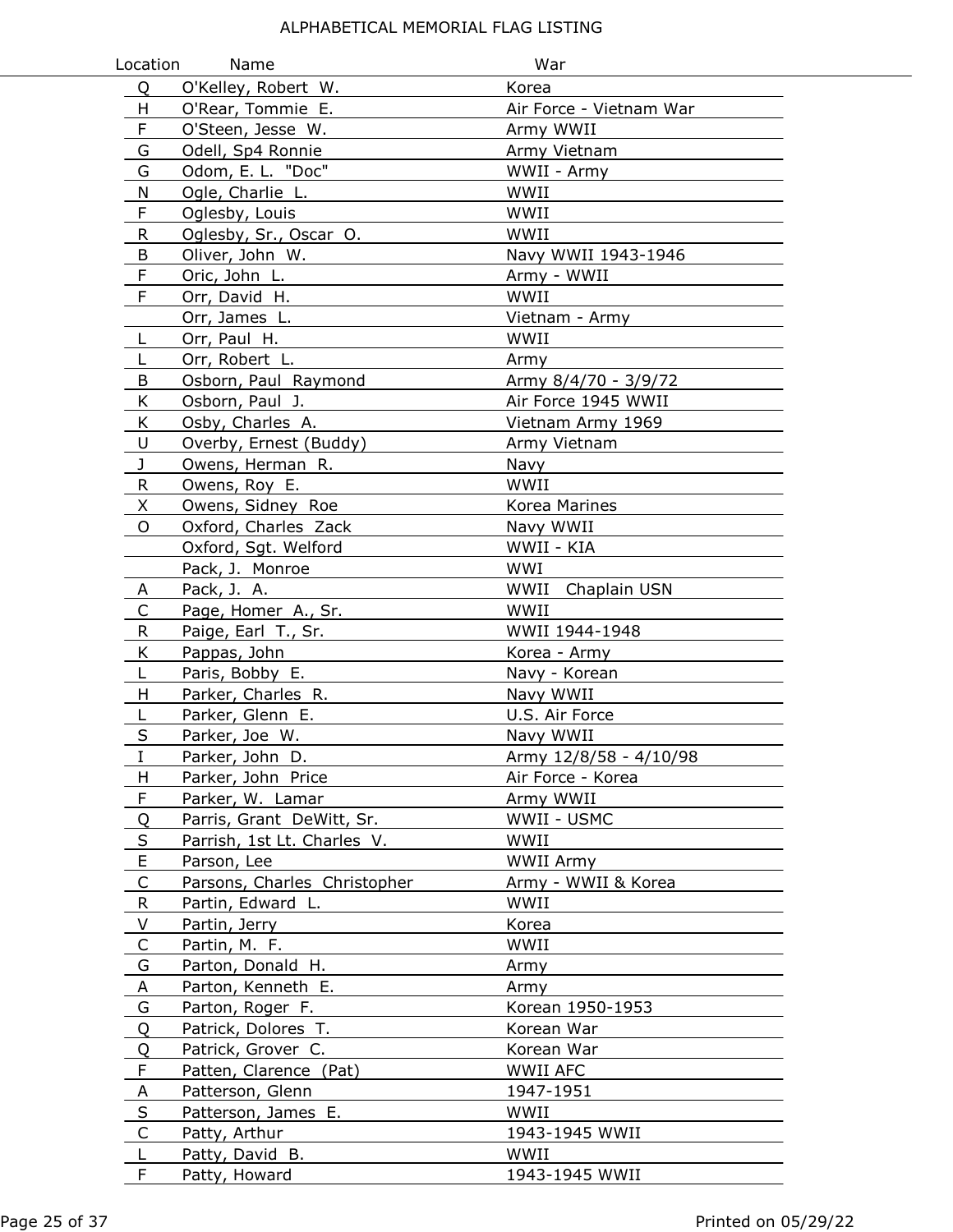| Location    | Name                       | War                       |
|-------------|----------------------------|---------------------------|
| L           | Patty, Jesse C.            | WWII                      |
| L           | Patty, Paul P.             | WWII                      |
| F           | Patty, W. R. "Doug"        | WWII                      |
| O           | Patty, William R. "Bill"   | Korean                    |
|             | Patty, Sr, Carl W.         | WWII                      |
| F           | Patty, Sr, Clifton M.      | WWII                      |
| Q           | Payne, Clifford C.         | Korea                     |
| H           | Payne, Freddie M           | Army - Korea              |
| B           | Payne, John A.             | WWII                      |
| $\mathsf E$ | Payne, Thomas A.           | Army - WWII               |
| J           | Payne, William "Don", Sr.  | Army 1958-1960            |
| R           | Payne, Sr., Oscar William  | WWII                      |
| F           | Pedigo, Gary "Nick"        | Korea                     |
| $\mathsf F$ | Pedigo, Jesse P.           | WWII - Navy               |
| F           | Pedigo, Sam H.             | WWII                      |
| O           | Pendergrass, Richard Byron | Vietnam                   |
| Z           | Pendergrast, Jesse L.      | Army                      |
| $\rm I$     | Penley, Gene               | Korea                     |
| G           | Pennington, James L.       | Army WWII                 |
| Ζ           | Perkins, Ralph W.          | <b>WWII Navy</b>          |
| $\sf S$     | Perkins, Sgt. Joe          | US Army                   |
| ${\sf R}$   | Perkins, William A.        | WWII                      |
| F           | Perry, James D             | Army - Korea              |
| Q           | Perry, Lawrence T.         | WWII                      |
| O           | Peters, Bernard E.         | WWII                      |
| Н           | Peters, Dalton "Doc"       | WWII                      |
| F           | Peters, David              | Army                      |
| R           | Peters, Dennis J.          | Korea Army                |
| K           | Peters, Donald A.          | WWII                      |
| V           | Peters, Floyd E.           | Korea                     |
| $\rm I$     | Peters, George A.          | Korea                     |
| J           | Peters, Issac E.           | Korea                     |
| A           | Peters, John H.            | Korea Army                |
| Κ           | Peters, Kenneth Ira        | Army                      |
| S           | Peters, Litch R.           | WWII                      |
|             | Peters, Odus               | WWII - KIA                |
| J           | Peters, Ralph Joseph       | WWII                      |
| W           | Peters, Raymond            | WWII                      |
|             | Peters, Robert G.          | WWII                      |
| A           | Peters, Stuman             | Navy - Good Conduct Award |
| $\sf S$     | Peters, Thomas E.          | Air Force 1950-1954       |
| V           | Peters, Sr, Charles A.     | WWII                      |
| S           | Peterson, Dwight V.        | Vietnam                   |
| L           | Petty, J. "Red" L.         | WWII                      |
| Q           | Petty, Sr., SFC J. B.      |                           |
| G           | Pharr, Burgess H.          | WWII                      |
| $\sf S$     | Pharr, J. C.               | Navy                      |
| F           | Pharr, Joel                | Army                      |
| L           | Phillips, Col. Pryor L.    | Army Corps of Engineers   |
| A           | Phillips, Hubert           | WWII                      |
| Q           | Phillips, James David      | Navy                      |
| H           | Phillips, Michael H.       | Vietnam                   |
| F           | Phillips, Michael Owen     | Air Force (1963-1967)     |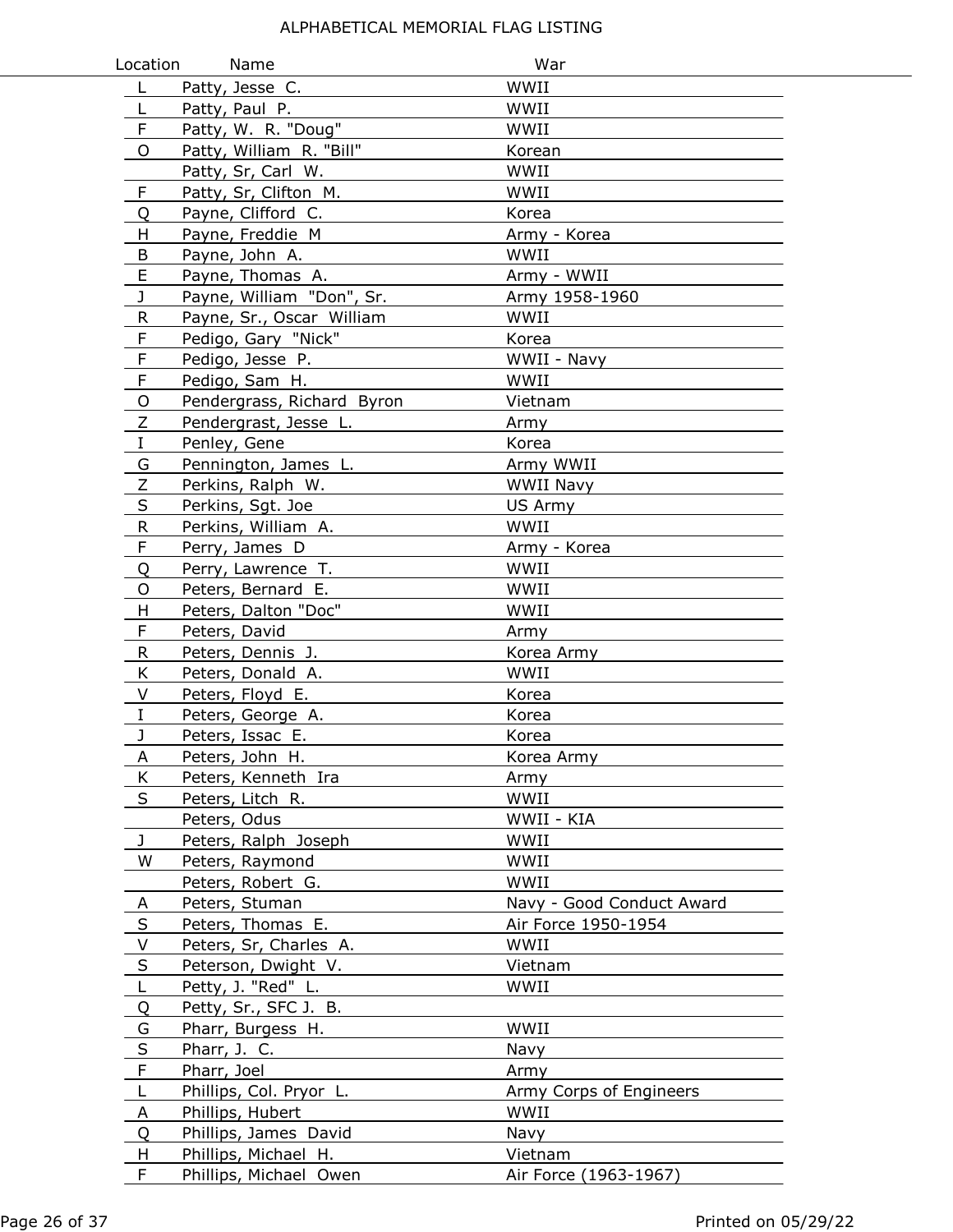| Location | Name                       | War                   |
|----------|----------------------------|-----------------------|
| A        | Phillips, Pvt. Edward Y    | 1943-1946             |
| H        | Phillips, Roy Don          | Marines WWII          |
| L        | Phipps, Charles            | Marines               |
| L        | Pierce, Ambrose A.         | WWII                  |
| L        | Pierce, Gene               | WWII                  |
| L        | Pierce, James H.           | WWII                  |
| U        | Pierce, Paul D.            | Army - Korea          |
| K        | Pierce, PFC D. Verlin      | WWII Army             |
| X        | Pierce, Jr., Joe W.        | Korea, Vietnam        |
| L        | Pierce, Jr., L. B.         | Korean                |
| $\bf I$  | Pike, Spc. Gregory J.      | Army Iraq 2010-2012   |
| U        | Pilcher, James "Jim"       | Army                  |
| L        | Pinion, Jack W.            | 1942-45 Navy          |
| V        | Pitts, James C.            | Korea USN             |
| Z        | Pitts, Sgt. Wayne          | Vietnam               |
| O        | Player, SSgt. Bill         | Air Force Korea       |
| O        | Plemons, Chester           | WWII                  |
| H        | Plemons, Curtis W.         | WWII                  |
| Q        | Plemons, E-4 Edward E.     | Air Force 1952-1953   |
| X        | Plemons, Edgar G.          | WWII                  |
| $\rm I$  | Plemons, John H.           | WWI                   |
| H        | Plemons, Kenneth W.        | WWII                  |
| F        | Plemons, PFC George M.     | WWII - Army           |
|          | Plott, Steve E.            | Vietnam               |
| J        | Pollard, Roscoe M.         | WWII                  |
| B        | Poole, Clarence (Junie)    | Navy                  |
| U        | Poole, Jr., Archie F.      | Navy                  |
| J        | Pope, Fred                 | <b>WWII Army</b>      |
| S        | Pope, Harlan B.            | Air Force 1955 - 1959 |
| K        | Pope, Howard               | <b>USMC</b>           |
| A        | Porter, Eddie              | Army                  |
| L        | Porto, Robert              | Army - Vietnam        |
| J        | Poston, Kenneth H.         | Army                  |
| G        | Poston, Mac                | WWII USMC             |
| F        | Poteet, C. L.              | WWII                  |
| $\bf I$  | Poteet, James T.           | 1956-1959 Army        |
| H        | Potter, Wayne              | WWII                  |
| G        | Potts, Robert H.           | WWII                  |
| A        | Powell, Ellis E.           | Air Force 1952-1955   |
| G        | Powell, Robert M.          | <b>WWII Army</b>      |
| H        | Powell, Sr., Ralph         | WWII Navy             |
| S        | Presley, Harrell           | Army Korea            |
| Z        | Price, Allen               | Air Force WWII        |
| B        | Price, Charles E.          | Marines Korea         |
| F        | Price, George "Junior"     | Army WWII             |
|          | Price, John P.             | Navy WWII             |
| A        | Price, Wiliam M.           | WWII - Korea          |
| S        | Price, William Milton      | <b>Retired USAF</b>   |
|          | Priddy, Crawford           | WWII                  |
| A        | Pritchett, Carl            | WWII - Army           |
| K        | Pritchett, Sgt. J.E. "Jay" | USMC - Vietnam        |
| W        | Proctor, Pvt. John H.      | Army WWII             |
| O        | Proctor, Thomas Edward     | Navy Vietnam          |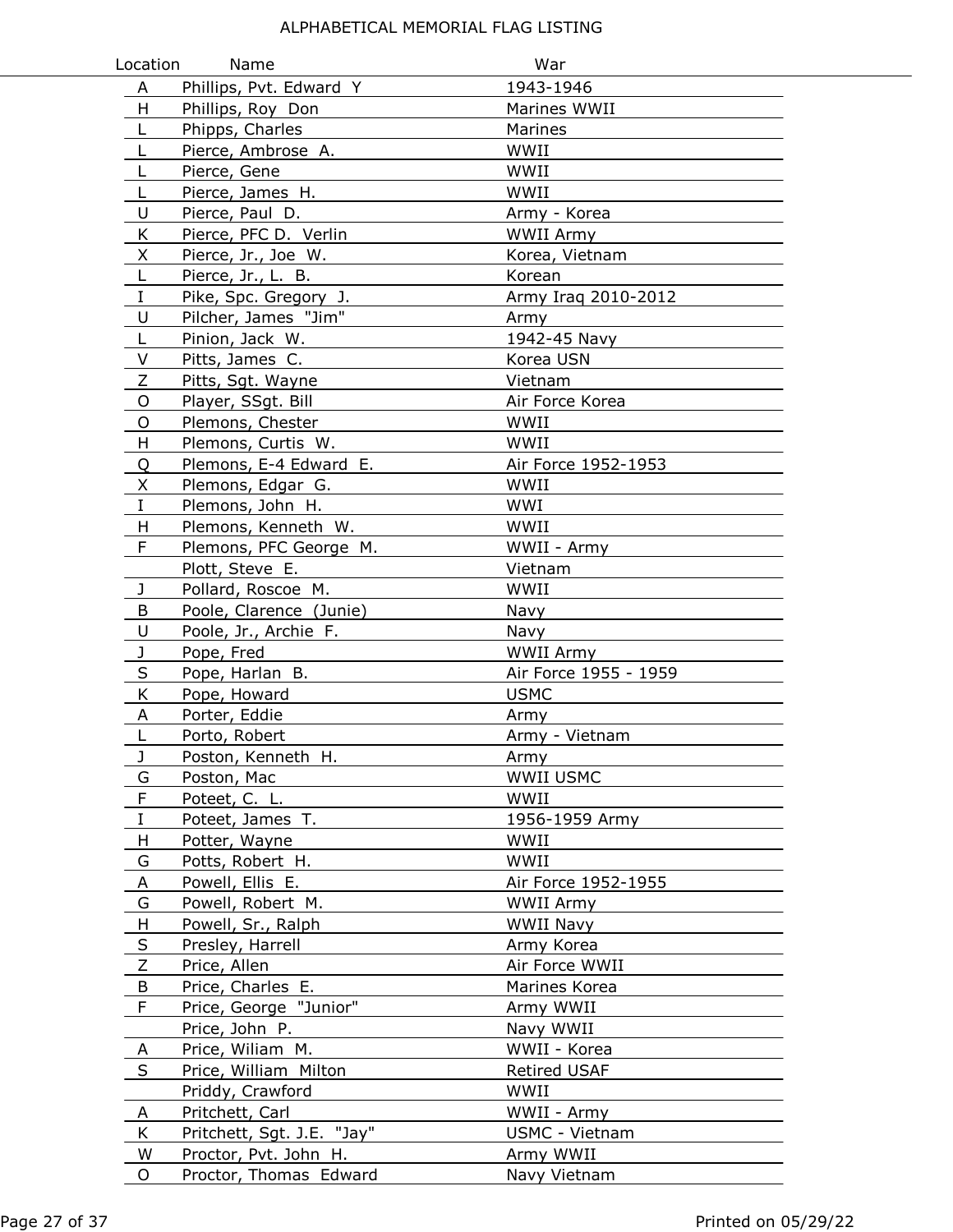| Location     | Name                                | War                                         |
|--------------|-------------------------------------|---------------------------------------------|
| H            | Puckett, Robert L.                  | Vietnam                                     |
| L            | Pursley, Buford T.                  | Navy 1960-1971                              |
| L            | Pursley, Willard W.                 | WWII                                        |
| K            | Queen, Johnnie G., Jr.              | Korea                                       |
| $\rm I$      | Queen, Larry Douglas                | Air Force Vietnam 1966-69                   |
| $\sf S$      | Quinn, S. T.                        | WWII - Navy                                 |
| J            | Rack, David Lawrence                | US Airforce - Vietnam                       |
| B            | Rambo, Edwin V.                     | Korea & WWII Army                           |
| G            | Ramey, James Franklin               | Korea 1951-61                               |
| H            | Ramey, John P.                      | US Army - Corporal                          |
| Ζ            | Ramsey, Joe E                       | WWII, Korea - Air Force                     |
| $\mathsf F$  | Ratledge, PVT Elmer T.              | Army                                        |
| A            | Ratterman, Joe                      | Navy CBs WWII                               |
| Q            | Ray, James David                    | Army                                        |
| R            | Ray, Lt. Ralph H., Sr.              | WWII                                        |
| R.           | Raymond, Samuel E.                  | Marines 1974                                |
| Z            | Record, William M.                  | WWII                                        |
| C            | Reed, Charles L.                    | Civil War CSA Kia                           |
|              | Reed, Charles W.                    | 1959-1963                                   |
| C            | Reed, Daniel O.                     | Civil War                                   |
| F            | Reed, Ed                            | <b>Merchant Marines</b>                     |
| $\mathsf C$  | Reed, James J.                      | Civil War CSA WIA POW                       |
| $\sf B$      | Reed, James                         | Army - Purple Heart                         |
| $\mathsf C$  | Reed, Monroe                        | Civil War CSA POW                           |
| $\mathsf{C}$ | Reed, Thomas N.                     | Civil War CSA                               |
| F            | Reed, Sr., Bob                      | <b>USA Volunteer</b>                        |
| A            | Reese, Lance Len                    | Army 1959-1962                              |
| G            | Reeves, Ronald B.                   | <b>National Guard</b>                       |
| S            | Reeves, Roy D.                      | WWII                                        |
| Α            | Reeves, T. J.                       | WWII                                        |
| H            | Reph, Sr., Raymond E.               | WWII                                        |
| Q            | Rhear, Hubert W.                    | <b>WWII Navy</b>                            |
| ۳            | Rhinehart, Charlie H.               | WWII                                        |
| F            | Rhinehart, Fred C.                  | WWII                                        |
| F            | Rhinehart, George Louis             | Volunteer                                   |
| $\mathsf F$  | Rhinehart, Harold B.                | WWII                                        |
| F            | Rhinehart, Kenneth D.               | WWII                                        |
|              | Rhinehart, Lonnie S.                | WWII - KIA                                  |
| B            | Rhodes, Freddie                     | Air Force - Korea & Vietnam                 |
| F            | Rhodes, John W.                     | WWII                                        |
| A            | Rhodes, Paul Riley                  | Vietnem Navy                                |
| J            | Rhodes, Stephen L.                  | ABH-E5 USN Vietnam                          |
| 0            | Rhodes, Willard E.                  | WWII                                        |
|              | Rhodes, Willie B.                   | WWII - Hero, Purple Heart                   |
| H            | Rhyne, William E.                   | WWII                                        |
|              | Richards, Don J.                    | Vietnam KIA                                 |
| E            | Richards, Ernest_Randolph (Ran      | Navy Japan                                  |
| J            | Richards, Junior C.                 | WWII                                        |
| E            | Richardson, Benjamin F., Jr.        | WWII Army                                   |
| L            | Richey, Joseph W.                   | Army SP4                                    |
| H            | Rickett, Glenn                      | Marines Vietnam 1961-1967                   |
| R<br>K       | Riddle, James W.<br>Ridge, Jr., Joe | Korean & Vietnam<br>Air Force 1950-54 Korea |
|              |                                     |                                             |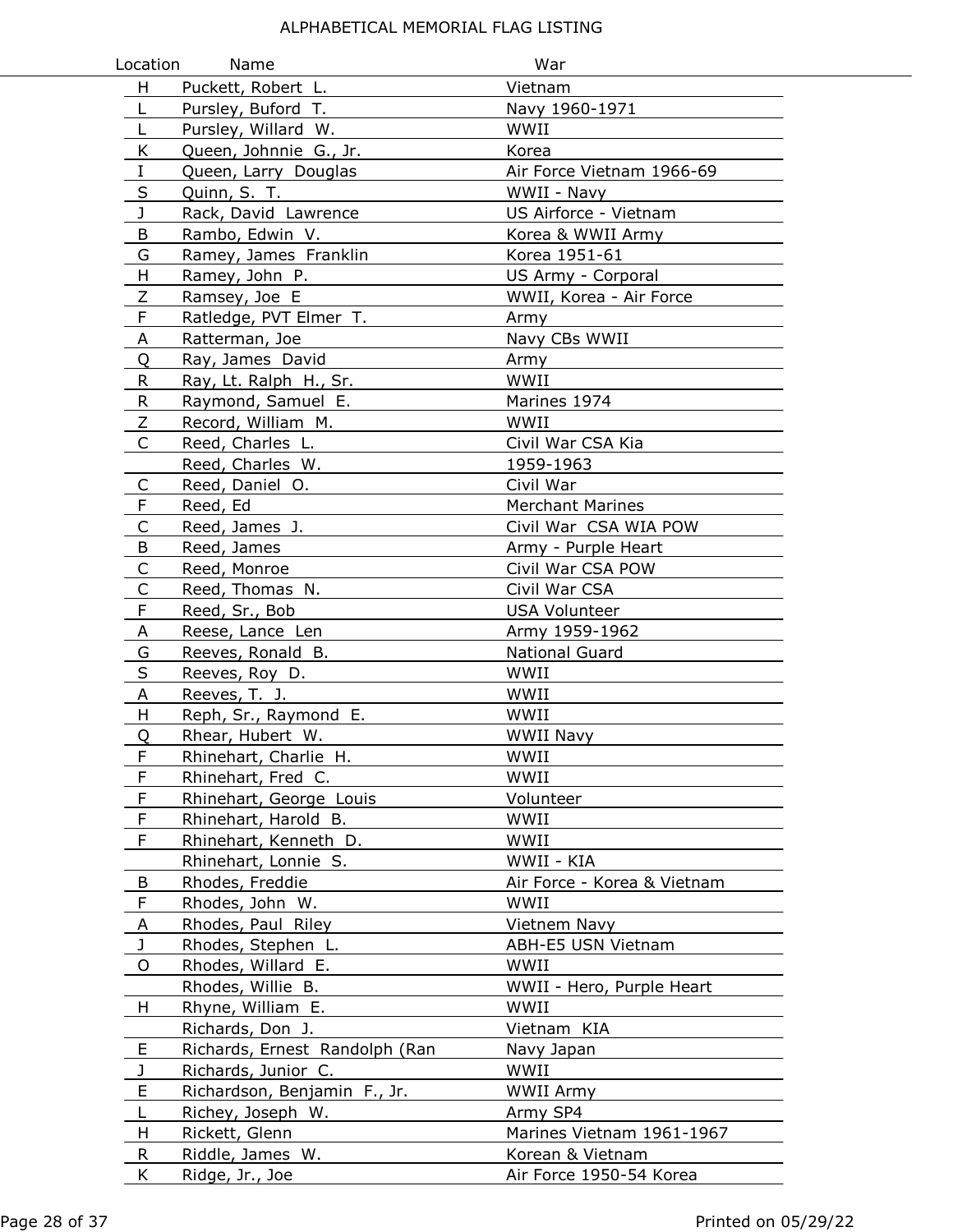| Location     | Name                      | War                         |
|--------------|---------------------------|-----------------------------|
| $\mathsf{C}$ | Ridley, Robert D.         | Army Vietnam                |
| Q            | Rives, James H.           | WWII                        |
| L            | Roach, James              | Army                        |
| Q            | Robbins, Charles Rudy     | WWII Army                   |
| F            | Roberson, Winston         | Army                        |
| R            | Roberts, A. Sherrill      | Airforce                    |
| $\mathsf R$  | Roberts, Gilbert M.       | Army - WWII                 |
| R            | Roberts, Marty L.         | Airforce                    |
| ${\sf R}$    | Roberts, Reece N.         | Korea Army                  |
| $\sf S$      | Roberts, Jr., Thomas A.   | Marines Korea               |
| Q            | Robertson, C. Baxter      | WWII                        |
| H            | Robertson, Sam H.         | WWII Army                   |
| L            | Robinson, Joel            | Air Force                   |
| Q            | Robinson, Russell Paul    | Army WWII 1943-45           |
| A            | Robinson, Sgt. Homer      | Vietnam Army (purple heart) |
| Α            | Robinson, Wm. Russell     | WWII Navy                   |
| Κ            | Robison, Charles A.       | Army-Purple Heart           |
| F            | Robison, Lester B.        | Army - WWII                 |
| Ζ            | Rodgers, CMCS W. E.       | Navy                        |
| A            | Rogers, F. Y., Jr.        | WWII                        |
| O            | Rogers, F. Y., Sr.        | <b>WWI</b>                  |
| Q            | Rogers, Hershel J.        | Army Air Corps WWII         |
| Q            | Rogers, Maurice           | WWII Army                   |
| E            | Rogers, Nelson David      | Army                        |
| $\sf S$      | Rogers, Sgt. Bradley Paul | Army Freedom                |
| F            | Rogers, Jr., Flenoy G.    | Army 1969                   |
| Α            | Roland, Arch "Bud"        | USMC Vietnam 1968           |
|              | Rollins, Bob              | WWII                        |
| W            | Rollins, Oscar C.         | WWII                        |
| F            | Romines, PFC Sam          | Army 1942 - 1945 KIA        |
|              | Romines, Pvt. Paul        | Army 8/7/46 - 12/9/47       |
| Q            | Ross, Mark S.             | WWI                         |
| F            | Ross, Mark P.             | Army Air Corps WWII 1945    |
| A            | Rowe, D. L. "Mac"         | Air Force                   |
| L            | Rowley, Richard           | Army 1944-1952              |
|              | Rozzell, Frank W.         | <b>USMC Vietnam</b>         |
| B            | Rozzell, Jerry            | Vietnam                     |
| Z            | Runyan, James H. "Jim"    | USAF 1951-1959              |
| $\circ$      | Russell, Ralph Eugene     | Korea                       |
| G            | Salvador, James           | U.S. Navy                   |
| S            | Salyers, Creed            | WWII Army                   |
| $\mathsf O$  | Sane, Ray L.              | Army - Korea                |
| A            | Sansang, Willie J.        | WWII                        |
| C            | Sargent, Bob              | Air Force Korean            |
| Q            | Sartin, Gary D.           | Vietnam Navy 1965-1968      |
| K            | Sartin, J. A. "Red"       | Korea 1951-1955             |
|              | Sauls, C. Russell         | Navy                        |
| $\sf S$      | Sauls, Carl E.            | WWII & Korea                |
| Q            | Saunders, J. B.           | WWI                         |
| K            | Saunders, Paul C.         | WWII                        |
| A            | Saunders, W. (Bill) E.    | Vietnam                     |
| H            | Saunders, Jr., Joe B.     | Korea                       |
|              | Scarlett, Jack E.         | WWII                        |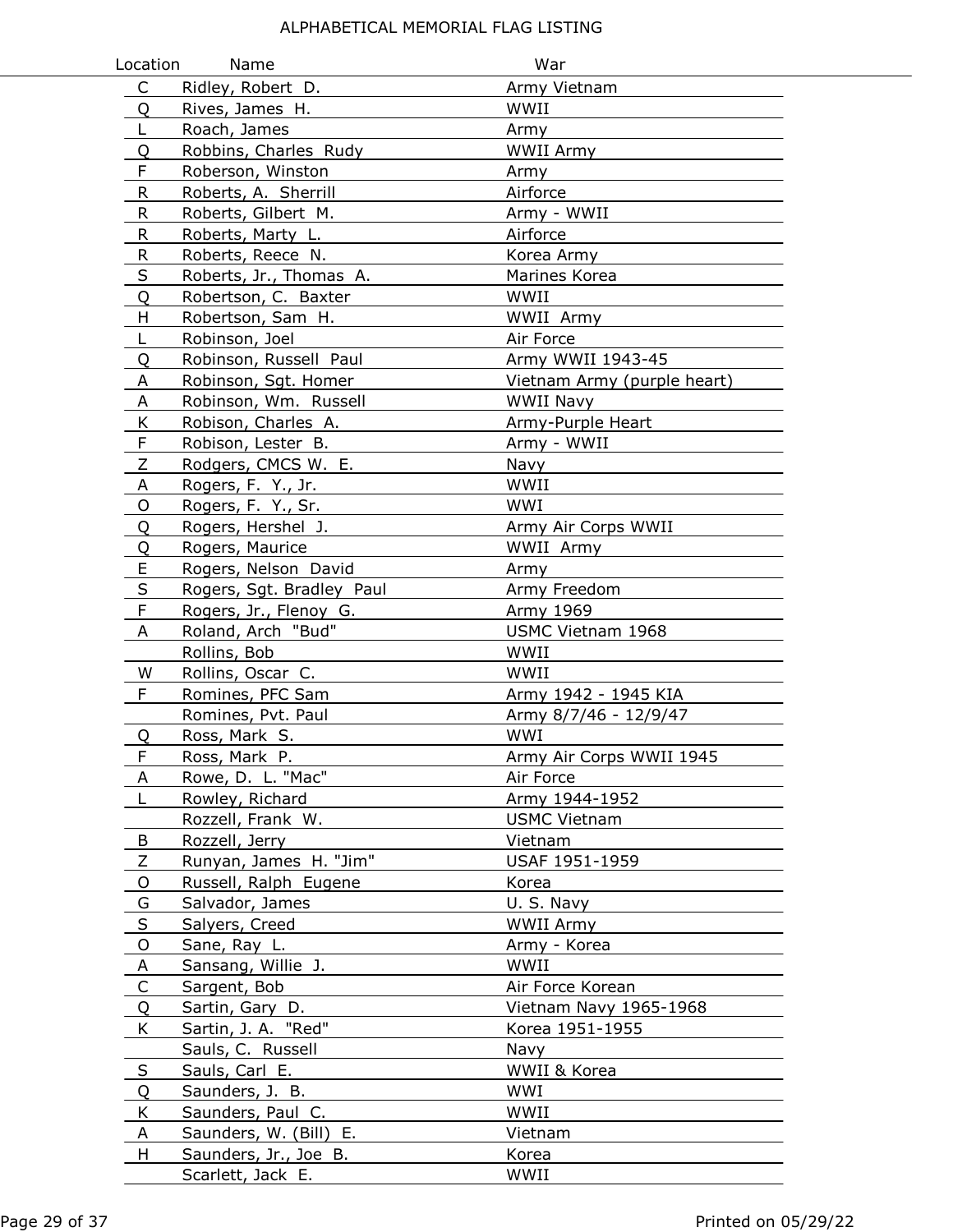| Location     | Name                          | War                          |
|--------------|-------------------------------|------------------------------|
| A            | Schild, Thomas W., Jr.        | Army 1954-1956               |
| Α            | Schley, Jerry W.              | WWII                         |
| Q            | Schmitt, C. J.                | <b>WWII Army Air Service</b> |
| K            | Schmitt, Donald "Shag"        | US Army                      |
| O            | Schoettler, Carlton           | WWII                         |
| R            | Schug, Capt. Kenneth Charles  | Vietnam                      |
| B            | Schwinne, Gary A.             | Vietnam Navy                 |
| $\mathbf{J}$ | Scott, CWO Stanley L.         | WWII & Korea                 |
| L            | Scott, Eddie L.               | Army                         |
|              | Scott, Lance Cpl. Joshua Adam | Marines - KIA                |
| $\mathsf F$  | Scroggins, Thomas D.          | WWII                         |
| V            | Scruggs, Charles E., Sr.      | Navy QM3                     |
| A            | Self, Elmer Lamar             | WWII Army                    |
| $\mathsf{O}$ | Self, Jack                    | WWII                         |
| $\mathsf S$  | Sellers, Billy Layman         | Navy                         |
| U            | Semkus, Robert                | Army - Vietnam               |
| $\rm I$      | Sexton, Arthur L.             | WWII                         |
| A            | Seymour, Paul Wheeler         | WWII Navy                    |
| A            | Shadwick, Charles D. "Bud"    | Army                         |
| F            | Shadwick, Walter              | WWII                         |
| K            | Shaffner, Dale S.             | Army WWII                    |
| Q            | Sharpensteen, S. H.           | WWII                         |
| $\mathbf{J}$ | Shaver, Frank Clifford        | Air Force                    |
| G            | Shaver, Thomas G.             | Korea                        |
| $\mathsf{R}$ | Shell, Richard Ward           | WWII                         |
| A            | Shell, T. L. "Lloyd"          | WWII                         |
| V            | Shell, Thomas                 | WWI                          |
|              | Shelton, Darwin H.            | Vietnam - Purple Heart & KI  |
| S            | Shepherd, David Allen         | Army                         |
| E            | Sherlin, Clifford L.          | WWII                         |
| H            | Sherlin, James A.             | WWII                         |
| K            | Shields, Charles D., Sr.      | Army - Korea 1955 - 57       |
| Q            | Shields, Robert "Bob"         | WWII & Korea                 |
| I            | Shields, II DDS, Dr. H. F.    | <b>WWII Navy Pacific</b>     |
| O            | Shilling, Jr., John J.        | Army Vietnam 1950-1970       |
| $\mathsf{A}$ | Shipley, Richard              | WWII                         |
| W            | Shire, Mark J.                | 1984-1986                    |
| B            | Shirley, MSGT John F., Sr.    | Air Force Korea 1952-1953    |
| $\mathsf Z$  | Shirley, Quinton D.           | Army WWII 1944-1945          |
| J            | Shirley, Robert Lee           | WWII                         |
| U            | Shirley, William              | Korea - Army                 |
| K            | Shoemake, Emmette C.          | US Army                      |
| K            | Shoemake, R. B.               | US Navy                      |
| $\mathsf{C}$ | Shook, Edward E.              | Sub. Div. Navy               |
| F            | Shook, Joseph M.              | WWII                         |
| H            | Short, Raymond D.             | <b>WWII PFC</b>              |
| J            | Shrader, Thurman O.           | WWII                         |
| N            | Shubert, Newell               | Air Force 1959-1963          |
| O            | Shultes, A. C.                | WWII                         |
| Q            | Shultes, Myron                | WWII                         |
| F            | Silcox, James D.              | USMC - WWII & Korean War     |
| B            | Silvers, Eugene B.            | Army Germany 1950-1956       |
| K            | Silvers, J. Richard           | Army 1957-1959               |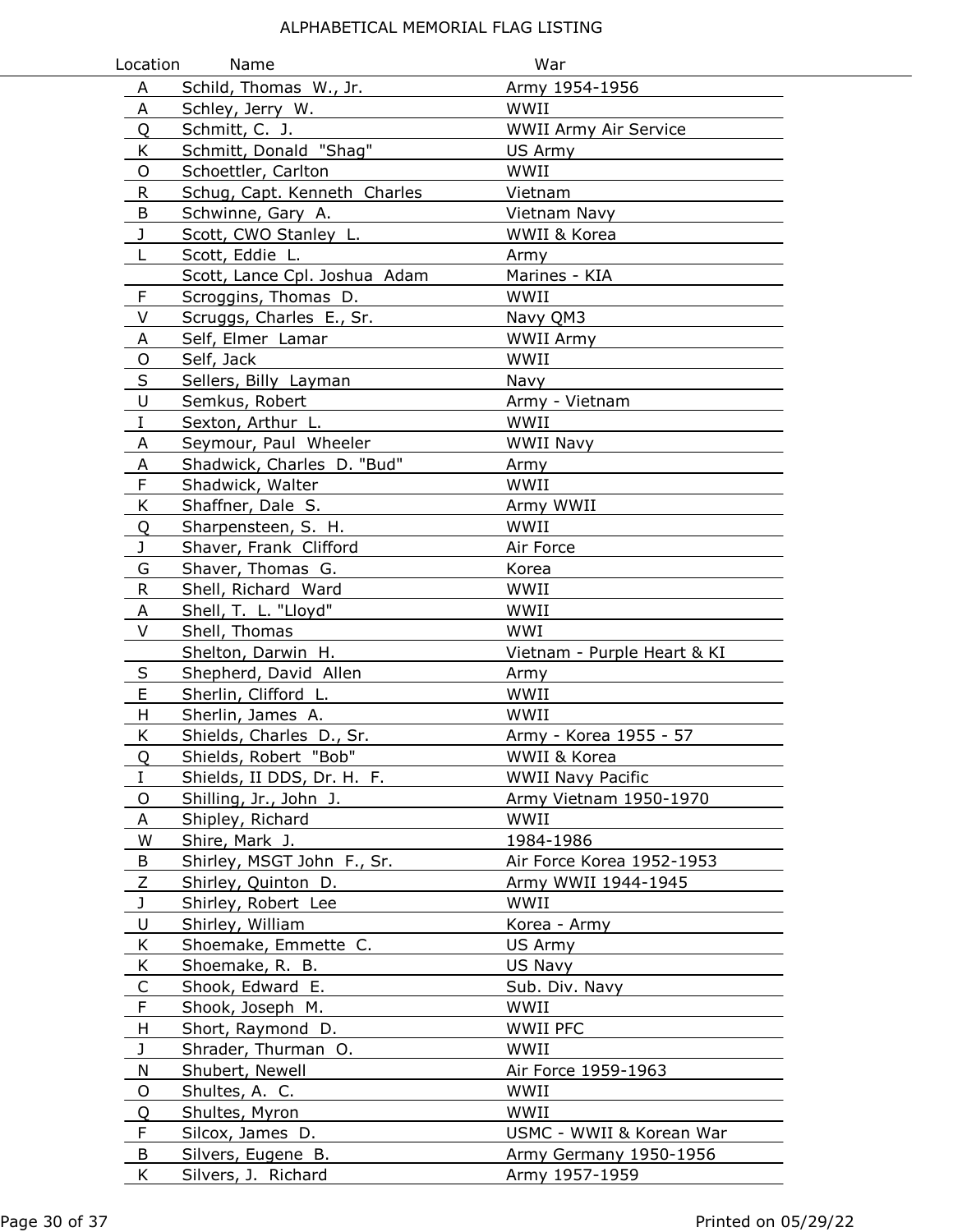| Location     | Name                            | War                       |
|--------------|---------------------------------|---------------------------|
|              | Silvey, Joseph "Bud"            | <b>WWII Army</b>          |
|              | Silvey, Samuel B.               | WWII                      |
| W            | Silvey, W. R.                   | Vietnam                   |
| U            | Simpson, Earl T.                | WWII                      |
| G            | Simpson, Lewis Charles          | Korea - Purple Heart      |
| Q            | Sims, Cecil A.                  | WWII                      |
| O            | Sims, L. Parks                  | WWII                      |
| Ι            | Sims, Neal                      | WWII                      |
| B            | Sipe, Gy. Sgt.                  | Marines                   |
| G            | Sisson, John (Squeeze) Melville | <b>WWII Air Force</b>     |
| ${\sf R}$    | Sitton, Sgt. Kenneth            | Vietnam Marine            |
| U            | Skiles, Joseph Lebron           | Marine Corps - Vietnam    |
| $\rm I$      | Slatton, James W.               | WWII US Navy              |
| V            | Slayback, Truman W.             | WWII                      |
| Н            | Sledge, Marvin Woodrow          | WWII                      |
| B            | Sloan, Marlin A.                | Army                      |
| B            | Sloan, Jr., Marlin A.           | US Air Force              |
| Α            | Sloan, Sr., James C.            | U.S. Army                 |
| O            | Smith, Al                       | Korean                    |
| Α            | Smith, Clifford P.              | WWII                      |
| $\sf S$      | Smith, Dennis W.                | WWII                      |
| Q            | Smith, Gary D.                  | Navy USS Scamp            |
| K            | Smith, Gene E.                  | Army National Guard       |
| $\mathsf F$  | Smith, George W.                | Army - Korea              |
| A            | Smith, Howard "Dutch" Rogers    | WWII                      |
| Q            | Smith, James H.                 | Korea                     |
| R            | Smith, James                    | WWII                      |
| H            | Smith, John C.                  | WWII                      |
| K.           | Smith, MSGT WM. Ernest Bill     | <b>US Air Force</b>       |
|              | Smith, PO 2nd Randall           | Navy - Chatt. 7-16-15 KIA |
| Κ            | Smith, Sgt. Rickey Lebron       | US Air Force - Vietnam    |
| J            | Smith, Sgt. Spencer A.          | Army 1949-1953            |
| W            | Smitherman, C.W. "Chuck"        | Army - WWII               |
| W            | Smitherman, Crawford G.         | WWII                      |
| W            | Smitherman, Donald E.           | Korea                     |
| W            | Smitherman, Robert L.           | WWII - Korea              |
| $\mathbf I$  | Smotherman, William Lamar       | Army - Korea              |
| B            | Snow, James Arnold              | Army Korean               |
| Q            | Snyder, Orwyn D.                | Army                      |
| A            | Southerland, Donald D.          | Army                      |
| G            | Sparks, John W.                 | Army                      |
| J            | Sponberger, John                | USAF 1948-1953            |
| U            | Sprayberry, Charles R.          | WWII                      |
| Κ            | Spring, David Lee               | Army 1966-1968            |
| C            | Stacy, E. M. "Mae"              | WWII                      |
| B            | Stamey, Archie                  | Army                      |
| L            | Stamey, Jack W.                 | Korea                     |
| B            | Stanfield, Dorris Alvin         | Army WWII                 |
| H            | Stapp, Curtis J                 | WWII                      |
| C            | Stapp, Harmon                   | Civil War - CSA           |
| $\mathsf{C}$ | Stapp, Jesse W.                 | Civil War - CSA           |
| Q            | Stapp, Pvt. Milton Eugene       | <b>INF - USAR 1960</b>    |
| F            | Stapp, Sgt. James               | Army 1949-1952            |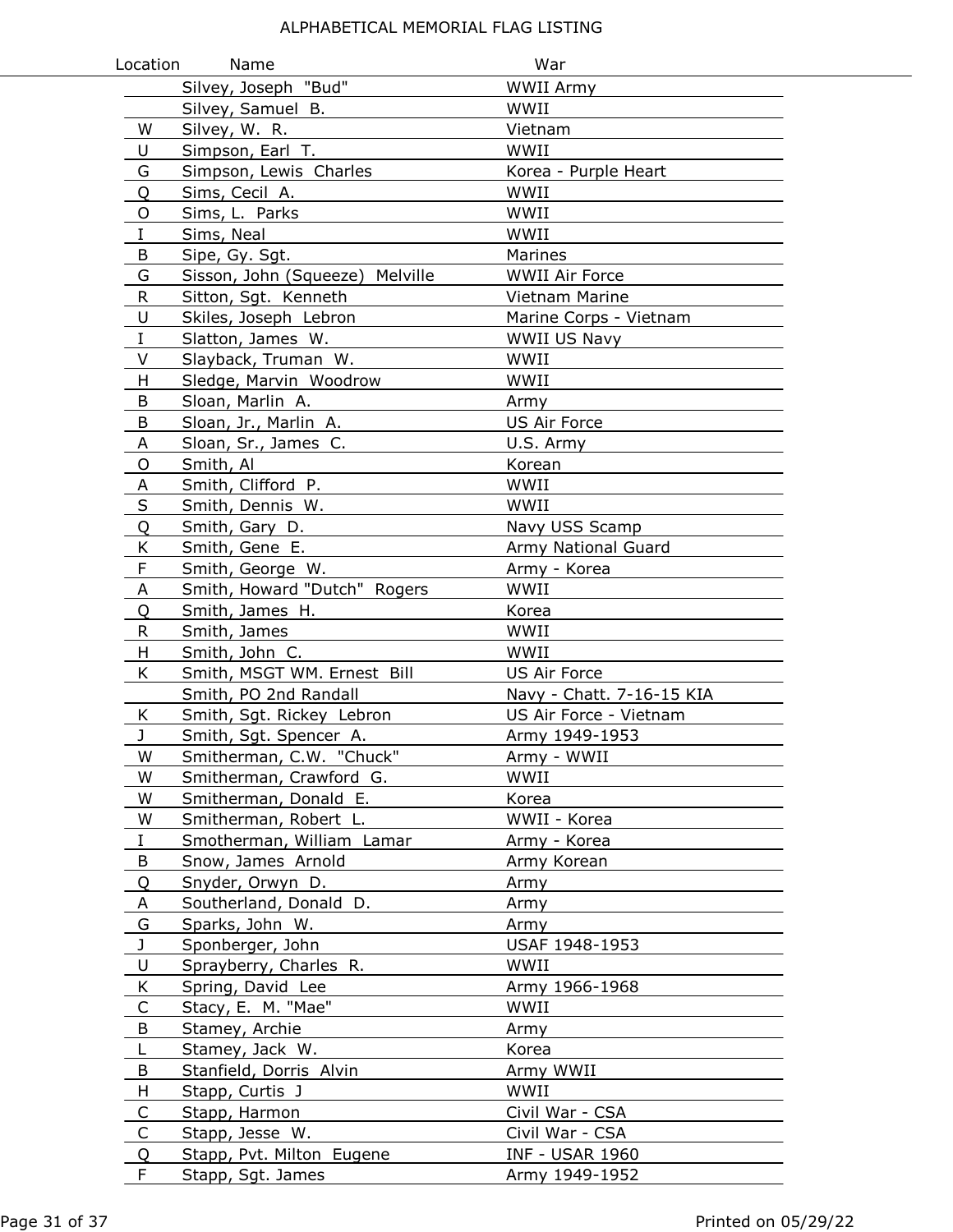| Location     | Name                      | War                        |
|--------------|---------------------------|----------------------------|
| H            | Stapp, Walter Perry       | WWII                       |
| K            | Steele, Charles F.        | WWII                       |
| G            | Steele, Jr., George D.    | Army National Guard        |
| H            | Steffey, Sr., David R.    | WWII                       |
| K            | Stephens, C. W.           | Korea 1951                 |
| O            | Stephens, Howard L.       | WWII                       |
| O            | Stephens, Wayne L.        | WWII - Army                |
| J            | Stephens, William S.      | WWII                       |
| J            | Stephens, William H.      | Korean                     |
| H            | Stephenson, Dr. C. W.     | ???                        |
| V            | Stephenson, W. L.         | <b>WWII Navy</b>           |
| O            | Stewart, James C.         | Marines 1966               |
|              | Stewart, John D.          | WWII                       |
| A            | Stewart, John F.          | US Navy - WWII             |
| A            | Stewart, Marion H. "Jack" | <b>WWII Army</b>           |
| B            | Still, Hubert W.          | WWII 1944-1946             |
| B            | Stinson, Richard D.       | Army 1958-1996             |
| $\mathbf{I}$ | Stockburger, Robert M.    | Army - WWII                |
| Q            | Stogner, Clyde            | Army 1951-1953             |
| K            | Stone, Bill               | Navy 1951-1955             |
| Q            | Stone, Sr., Joseph H.     | Marine - WWII, Korea, Suez |
| R.           | Stoner, Joanie            | 1958-1961                  |
| E            | Stoner, Robert R.         | Korea Army                 |
| F            | Stork, Edward A.          | Navy Korea                 |
|              | Story, Raymond L.         | Army Vietnam War           |
| J            | Strahan, SFC Travis R.    | Army - Vietnam             |
| $\sf S$      | Strickland, Alford T.     | Korea                      |
| A            | Strickland, Furman (Leon) | 1951 Army                  |
| H            | Strickland, Ssgt. C. F.   | Navy/ Air Force Korea/VN   |
| E            | Stubblefield, Charles G.  | WWII Army                  |
| B            | Suggs, Lee V.             | Navy - WWII                |
| J            | Suggs, S.F.C. Erwin M.    | WWII, Korean & Vietnam     |
| N            | Sullivan, Donald L.       | Army 1961-1963             |
| U            | Sutton, Donald E.         | US Army - Vietnam          |
| $\mathsf F$  | Sutton, Hollis T.         | WWII - Navy                |
| A            | Svenson, Eric W.          | Korea Air Force            |
| U            | Swafford, Dorsey A.       | 1950-1951 Korea            |
| Q            | Swafford, John R.         | WWII                       |
| A            | Swafford, Lynn            | Army 1953                  |
| Q            | Swaney, Jack L.           | Korea 1948-1952            |
| Q            | Swaney, Lester B.         | WWII                       |
|              | Swanson, Belvis L.        | Navy                       |
| L            | Swanson, Ben F.           | WWII                       |
| L            | Swanson, Dewey            | Korea                      |
| L            | Swanson, Harlan A.        | Army WWII 1939-1945        |
| X            | Swanson, James A.         | WWII - Korea               |
| A            | Swanson, James C.         | Vietnam - Bronze Star      |
| $\mathsf{L}$ | Swanson, Marvin           | WWII                       |
| $\mathbf{I}$ | Swicegood, David R.       | 1962-1965                  |
| $\bf{I}$     | Swicegood, G. E.          | WWII                       |
| $\bf{I}$     | Swift, Kenneth            | WWII                       |
| Q            | Tackett, James A.         | Army Vietnam               |
| L            | Talley, Lewis Benton      | WWII & Korea               |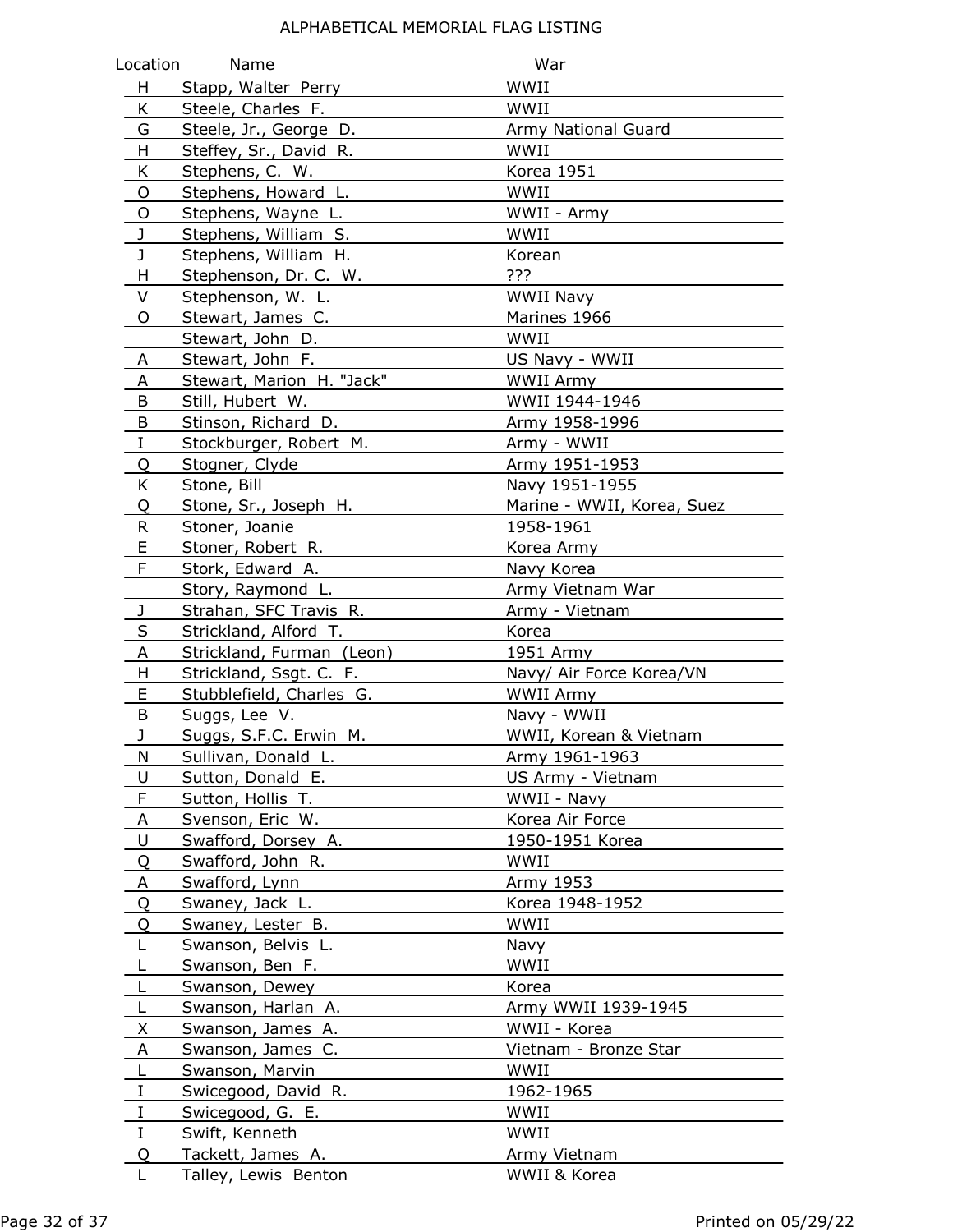| Location     | Name                        | War                     |  |
|--------------|-----------------------------|-------------------------|--|
| $\circ$      | Tankersley, Tommy C.        | Army Vietnam Medic      |  |
| O            | Tanner, James F.            | Army - 1964-1966        |  |
| Q            | Tapp, Jack R.               | WWII                    |  |
| B            | Tapp, Kenneth L.            | Army                    |  |
| $\mathsf C$  | Tate, Dock Mayburn          | Civil War - Chickamauga |  |
| U            | Tate, George C.             | Marines Korea           |  |
| $\mathsf{R}$ | Tate, John David            | Army 1955-1958          |  |
| V            | Taylor, Broadus B.          | WWII (Col, USAF)        |  |
| $\mathsf{A}$ | Taylor, Clyde L.            | WWII                    |  |
| $\rm I$      | Taylor, John L.             | WWII (Lt, USMC          |  |
| Q            | Taylor, SP4 Charles F.      | Vietnam 1968            |  |
| K            | Taylor, Thomas H.           | WWII (Maj, USAF)        |  |
| L            | Taylor, Jr., Armor L.       | U.S. Army               |  |
| $\mathsf F$  | Teague, Ed                  | WWII Army 1945-1947     |  |
|              | Teem, Arvil E.              | WWII KIA Chaplain       |  |
| A            | Teems, Charles E.           | WWII Army 1943-1946     |  |
| $\bf{I}$     | Teems, Charles W.           | Navy                    |  |
| E            | Teems, Charlie L.           | WWII                    |  |
| S            | Teems, Clyde A.             | WWII Navy               |  |
| $\circ$      | Teems, Fred M.              | WWII                    |  |
| $\rm I$      | Teems, Grady H.             | WWII                    |  |
| U            | Teems, Ralph C.             | WWII                    |  |
| U            | Teems, Willis C.            | WWI                     |  |
| $\mathsf{C}$ | Teems, Willis L.            | WWII                    |  |
| R.           | Templeton, Austin B.        | Army                    |  |
| $\rm I$      | Templeton, Marshall C., Jr. | Marines Vietnam         |  |
| R            | Templeton, Milton           | Korea                   |  |
| ${\sf R}$    | Templeton, SGT Robert L.    | Korean War              |  |
| R            | Templeton, TSGT Alvin V.    | Air Force Vietnam       |  |
| S            | Terry, Jack Dempsey         | <b>WWII Army</b>        |  |
| B            | Thacker, Gene Ray           | Army                    |  |
| K            | Thacker, Sgt. Charles       | US Army                 |  |
|              | Thomas, Dee                 | WWI                     |  |
| W            | Thomas, Johnny Ray          | Army Vietnam 1964-1966  |  |
| A            | Thomason, Pfc. George T.    | Vietnam                 |  |
| H            | Thomason, William           | Army - WWII             |  |
| V            | Thomasson, Harmon           | WWII                    |  |
| E            | Thomison, Kenneth Leon      | Korean                  |  |
| $\rm I$      | Thomison, SMSGT Ray B.      | USAF - Korea            |  |
| R            | Thompson, James D.          | Korean War              |  |
| C            | Thompson, Joel              | Civil War - CSA         |  |
| V            | Thompson, Paul D.           | WWII                    |  |
|              | Thomte, Norma Wallace       | WWII, Korean War        |  |
| $\rm I$      | Thornton, Charles           | Korean - Purple Heart   |  |
| A            | Thornton, Johnnie           | WWII                    |  |
| H            | Thornton, Maurice           | WWII                    |  |
| R            | Thornton, PV5, Joseph       | Army Vietnam            |  |
| A            | Tidwell, Charley            | Navy                    |  |
| J            | Tilley, Jr., Carl F.        | WWII                    |  |
| U            | Tippins, John               | Korea 1952-1956         |  |
| Ζ            | Todd, Percy Ernest          | Army WWII               |  |
| F            | Todd, William H.            | WWII & Korea            |  |
| K            | Tolley, Bobby Sonney        | US Army                 |  |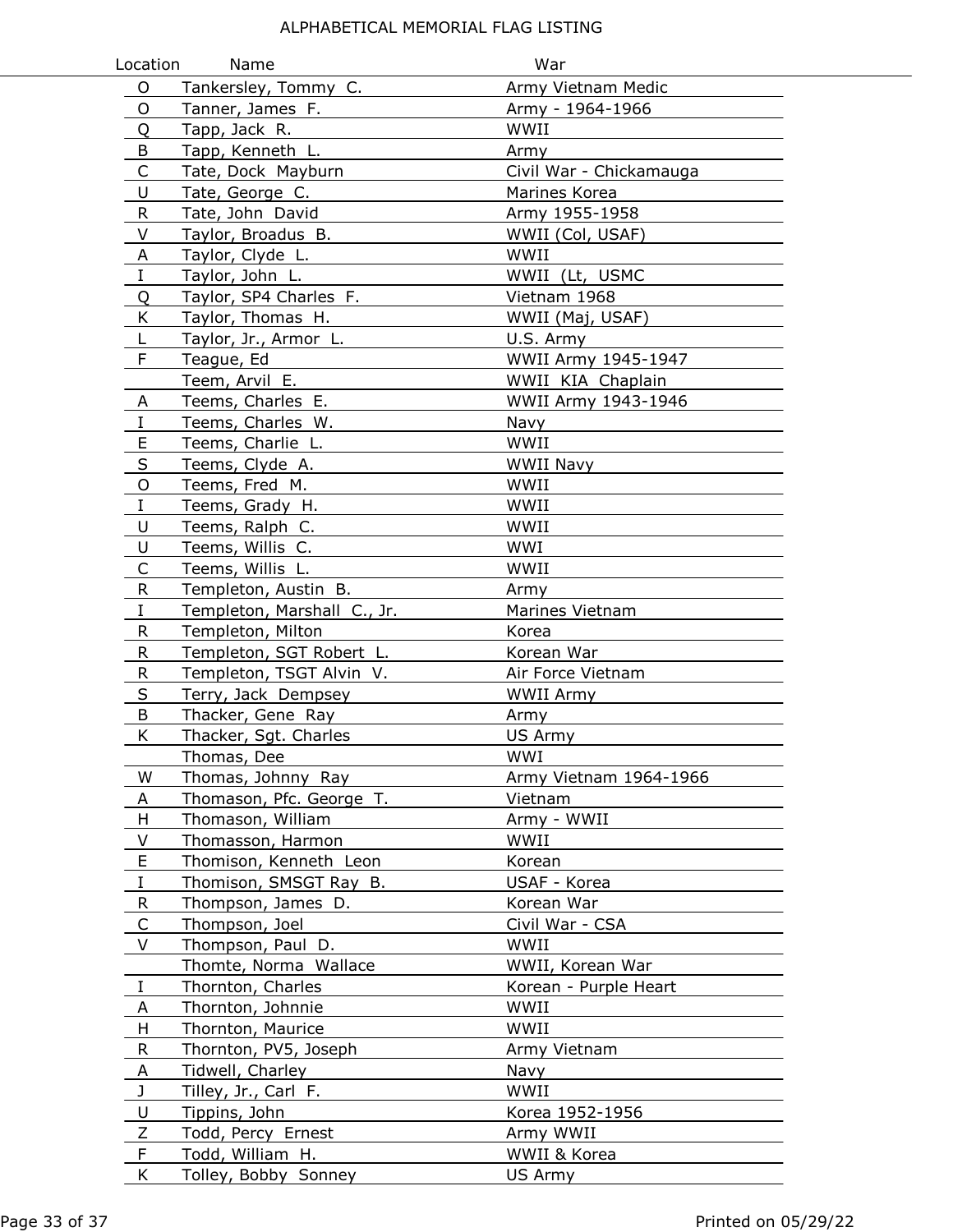| Location                | Name                            | War                          |
|-------------------------|---------------------------------|------------------------------|
| O                       | Tompkins, Donald V.             | WWII (Bronze Star)           |
| Q                       | Torbett, Archie Pat             | Air Force                    |
| H                       | Torbett, Michael L.             | <b>US Air National Guard</b> |
| O                       | Torbett, Sammy CMS              | Air Force 1954-1983          |
| $\sf S$                 | Torbett, Verlan I.              | Navy WWII                    |
| Q                       | Touchstone, James Harold        | Vietnam Navy                 |
| $\mathsf C$             | Touchstone, Nelson W.           | WWII                         |
| Q                       | Touchstone, Pvt. James H., Sr.  | WWII                         |
| $\rm I$                 | Townsell, James Fred            | WWII Army                    |
| $\sf S$                 | Townsend, Deborah Faye Anderson | Army 1977-1980               |
| $\mathsf E$             | Trammell, John C.               | WWII                         |
| A                       | Trantham, Dana Lee              |                              |
|                         | Trantham, Warren G.             | Korea - KIA                  |
| Q                       | Treadwell, Smith T.             | WWII                         |
| $\overline{\mathsf{S}}$ | Treadwell, Tom                  | Korea 1951                   |
| $\overline{C}$          | Trew, John F.                   | Korea                        |
| G                       | Trew, Walter L.                 | World War I                  |
| Q                       | Trotter, Bobby Joe A3           | Air Force 1955-1959          |
| F                       | Trotter, Robert A.              | Korea Army                   |
| O                       | Trundle, David C.               | <b>WWII Army</b>             |
| O                       | Trundle, Irvin F.               | <b>WWI</b>                   |
| O                       | Trundle, James Edward           | Korea                        |
| O                       | Trundle, Maynard P.             |                              |
| O                       | Trundle, Preston                | WWII                         |
| O                       | Trundle, Robert R.              | WWII                         |
| O                       | Trundle, Sr., Fred B.           | Korea                        |
| U                       | Trusley, James F.               | WWII                         |
| H                       | Tucker, PFC James Benny         | Vietnam Army 1962-1965       |
| K                       | Tudor, Robert W.                | Korea                        |
|                         | Turnbo, William R.              | WWII Navy                    |
| Q                       | Turner, Charles Ellis           | Army                         |
| Н                       | Turner, L. Joe                  | Naval Reserve 1952           |
| F                       | Turner, Ronald W.               | Navy 1964-1968               |
| Q                       | Turner, SSg. Jerry L.           | Vietnam Army                 |
| B                       | Turner, Jr., Hoyal Amos         | Airforce Staff Sergeant      |
| Z                       | Turpin, Claude M.               | WWII                         |
| A                       | Turpin, Claude, Jr.             | Korea                        |
| K                       | Tyrrell, Fred G.                | WWII                         |
| Q                       | Underhill, James A.             | WWII 1943-1945               |
| н                       | Underwood, Herman Billy         | Korean                       |
| L                       | Underwood, Lewis A.             | WWII 1941-1945               |
| O                       | Upton, Jr., George M.           | Army                         |
| J                       | VanNatten, G. Richard "Grumpy"  | Army Air Corps               |
|                         | Vargo, Charles                  | WWII - Army POW              |
| $\bf{I}$                | Varnell, Sgt. Walter T.         | WWII - Army                  |
| O                       | Varnon, James D.                | Navy Vietnam                 |
| H.                      | Vaughn, Arville                 | Korea                        |
| V                       | Vaughn, Robert L.               | Army 1956                    |
| R                       | Vaughn, Russell                 | Korea                        |
| J                       | Vaughn, Thomas "Ray"            | Vietnam                      |
|                         | Vaughn, Vernon L.               | Korea & Vietnam              |
| K                       | Vaughn, Walter T.               | WWII                         |
| R                       | Veldman, Lloyd G.               | WWII, Korea, Vietnam         |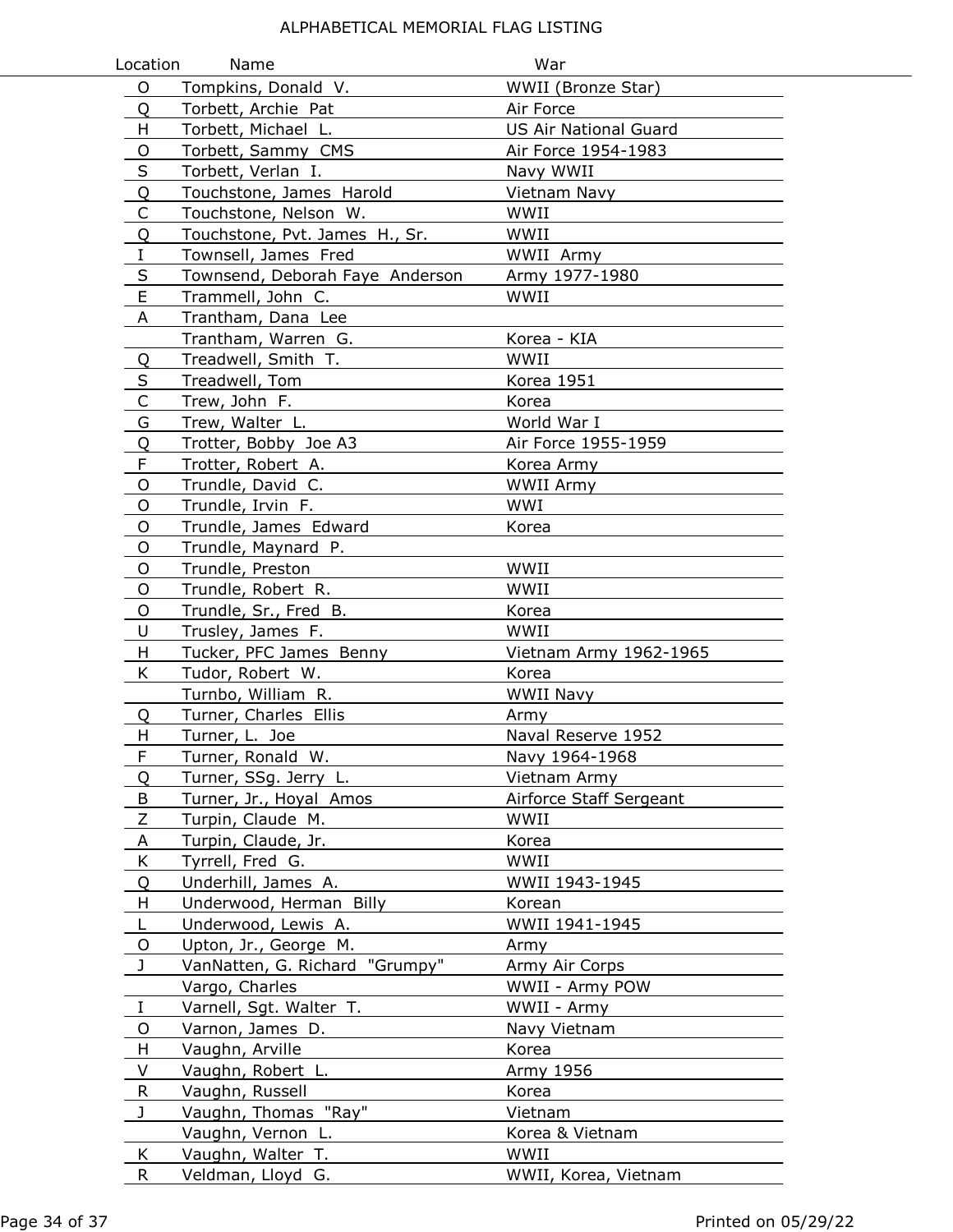| Location    | Name                                    | War                          |
|-------------|-----------------------------------------|------------------------------|
| O           | Vess, Sr., Charles E.                   | Navy Korea                   |
| U           | Vest, Robert N.                         | WWII                         |
| Α           | Vest, Jr., Andrew Jackson               | <b>WWII Navy</b>             |
| H           | Vineyard, Frank                         | WWII                         |
| O           | Wakefield, Paul Thompson                | WWII Navy 1943-1946          |
| G           | Walker, E. Cecil                        | WWII                         |
| $\sf S$     | Walker, Marvin Joe                      | <b>WWII Army</b>             |
| A           | Walker, Wesley F.                       | Navy - Korea                 |
| A           | Walker, William H.                      | WWII                         |
| X           | Walker, William Doyle                   | Vietnam Army                 |
| L           | Walko, TSgt Robert J.                   | Air Force                    |
| H           | Wall, Raymond E.                        | WWII                         |
| J           | Wallace, Claude D.                      | WWII                         |
| Q           | Wallace, Clyde H.                       | WWII                         |
| $\rm I$     | Wallace, Floyd J.                       | WWII                         |
| C           | Wallace, James H.                       | Spanish-American             |
|             | Wallace, James G.                       | WWII                         |
| H           | Wallace, Lamar                          | US Army                      |
|             | Wallace, Leonard E.                     | WWII - KIA                   |
| Ι           | Wallace, Lloyd H.                       | WWII, Korean War             |
| Q           | Wallace, W. Eugene                      | Korea                        |
| Q           | Wallin, Larry P.                        | Vietnam                      |
| Q           | Walters, Kenneth F.                     | Korea                        |
|             | Ward, Bert                              | WWII Navy                    |
| X           | Ward, Robert Martin, Sr.                | WWI                          |
| K           | Ward, Robert Joseph                     | Vietnam                      |
| J           | Ward, Thomas A.                         | <b>WWII 1945</b>             |
| L           | Ware, Carlos E.                         | Korea                        |
| K           | Ware, Claude Buck                       | WWII                         |
| L           | Ware, Forest L.                         | WWII                         |
| B           | Ware, J. C.                             | WWII                         |
| L           | Ware, L. Q.                             | <b>WWII Merchant Marines</b> |
|             | Ware, Larry "Tut"                       | Navy - Vietnam War E3        |
| J           | Ware, Lonzo                             | <b>WWII Army</b><br>WWII     |
| Q<br>F      | Ware, William W.<br>Warren, Augustus M. |                              |
| K           | Warren, Grady                           | Army-Korea/Vietnam<br>WWII   |
| L           | Warren, Gregg                           | Navy - Vietnam               |
| L           | Warren, Ira C.                          | WWII                         |
| A           | Warren, Jack                            | Army - WWII                  |
| Α           | Waters, H. Earl                         | Army WWII                    |
| Q           | Waters, SFC Richard M.                  | WWII - Army                  |
| C           | Watkins, James                          | Civil War 4th TN Infantry    |
| R           | Watkins, R. M.                          | Korea 1950-1951 Infantry     |
| B           | Watson, Eddie                           | Army Vietnam                 |
| Z           | Watson, Lenny N.                        | 1967-1969                    |
|             | Watts, Harry E.                         | WWII                         |
| A           | Watts, J. W. "Bill"                     | WWII                         |
| H           | Watts, James D.                         | Vietnam                      |
| F           | Watts, Robert T.                        | WWII                         |
| $\mathbf I$ | Watts, Sanford L.                       | Vietnam                      |
| A           | Weathington, Leslie E.                  | Army                         |
| K           | Weaver, David E.                        | Vietnam                      |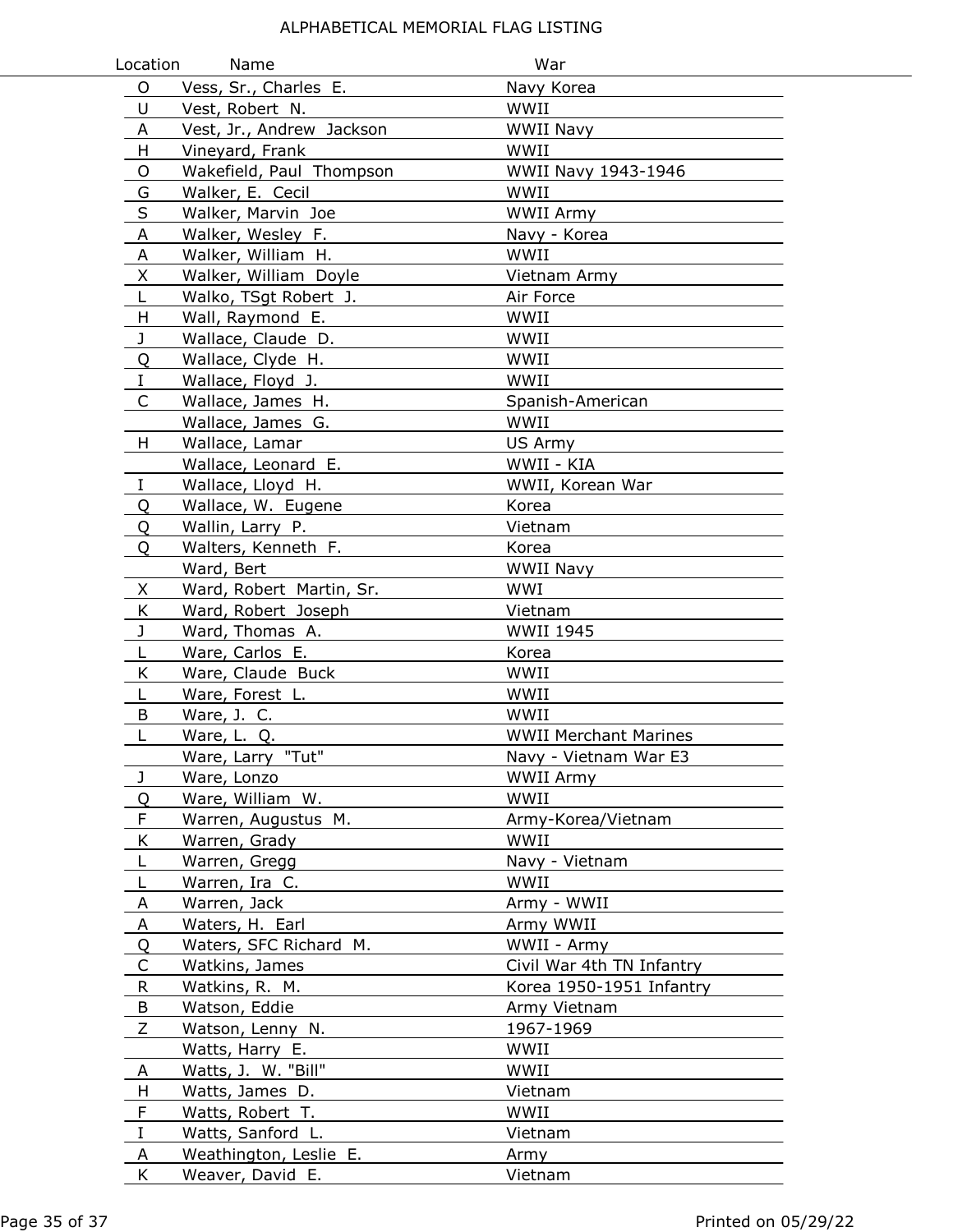| Location     | Name                         | War                       |
|--------------|------------------------------|---------------------------|
| F            | Weaver, Jeffrey L.           | Army Vietnam 1969-1971    |
| L            | Weeks, Tec4 Calvin G.        | Army WWII 1943            |
| K            | Weir, Robert                 | Vietnam Air Force         |
| A            | Wells, Andrew J.             | WWII                      |
|              | Wells, Charlie B.            | WWII                      |
|              | Wells, James F.              | WWII, Korea               |
| $\mathbf{J}$ | Wells, Tom                   | WWII                      |
| H            | Wells, Wayne E.              | Army - Korea              |
| A            | Welshan, Fred E.             | WWI                       |
| Q            | West, Roy W.                 | WWII                      |
| $\sf S$      | West, W. Enoch               | WWI                       |
| G            | West, Jr., Charles           | WWII                      |
| Q            | Westbrook, George Thomas     | WWI                       |
| H            | Wetzel, Granville "Bud"      | WWII Army                 |
| $\mathsf J$  | Wheeler, Nagle W.            | Army 1946-1947            |
| A            | Whisenant, Aaron             | WWII Navy                 |
| J            | Whitaker, Ray                | Army                      |
| $\circ$      | White, Carl Edward           | WWII, Korea               |
| J            | White, Carl L.               | US Army - Korean War      |
| A            | White, Harvey A.             | Army National Guard Iraq  |
| K            | White, Joseph Vernon         | WWII Navy                 |
| B            | White, Melville E.           | Army                      |
| J            | White, Raymond D.            | 1950-1952                 |
| L            | White, Jr., Emory H.         | US Navy                   |
| J            | Whitesel, Carl Dean          | Korea                     |
| K            | Whiting, Ronald              | Korea 1959-1965           |
| $\mathsf Z$  | Wicker, Orvle L.             | Korea - Army              |
| $\mathsf L$  | Wiener, Raymond C.           | U.S. Navy                 |
| $\mathbf I$  | Wiggins, John E.             | WWII                      |
| J            | Wilborn, PFC Prentis "Pete"  | <b>WWII Army</b>          |
| L            | Willbanks, Sr., Charles Lon  | Navy 1957-1961            |
| $\bf I$      | Williams, Elmer E. (Gene)    | Korea Navy                |
| Β            | Williams, H. C.              | Korea                     |
| S            | Williams, Homer Henry        | WWII                      |
| E            | Williams, I. C. "tater"      | WWII, Korea               |
| G            | Williams, J. Grady           | Marines Vietnam           |
| Q            | Williams, James "Buzz"       | Army                      |
| Q            | Williams, James H.           | WWII                      |
| C            | Williams, Lee O.             | Korea 1945-1947           |
| $\rm I$      | Williams, Louis A.           | WWII Army                 |
| $\sf B$      | Williams, Michael A.         | Army                      |
| $\mathsf{A}$ | Williams, Russell Trundle    | WWII                      |
| $\mathsf F$  | Williams, Stanton B.         | WWII - Army               |
| $\mathsf{R}$ | Williams, Steven Christopher | Army National Guard       |
| K            | Williams, Theron T.          | Army Vietnam              |
|              | Williams, Thomas C.          | WWI KIA                   |
|              | Williams, Thomas E.          | WWII                      |
| S            | Williams, Tom W.             | WWII                      |
| L            | Williams, Wilbur             | Army                      |
| S            | Williams, William James      | Navy WWII 1943-1946       |
|              | Williams, Jr., Isaac C.      | WWII                      |
| L            | Willingham, Sr., Vernon E.   | USMC (MGYSGT)             |
| R            | Willis, SKCM David E.        | Navy Vietnam and Gulf War |